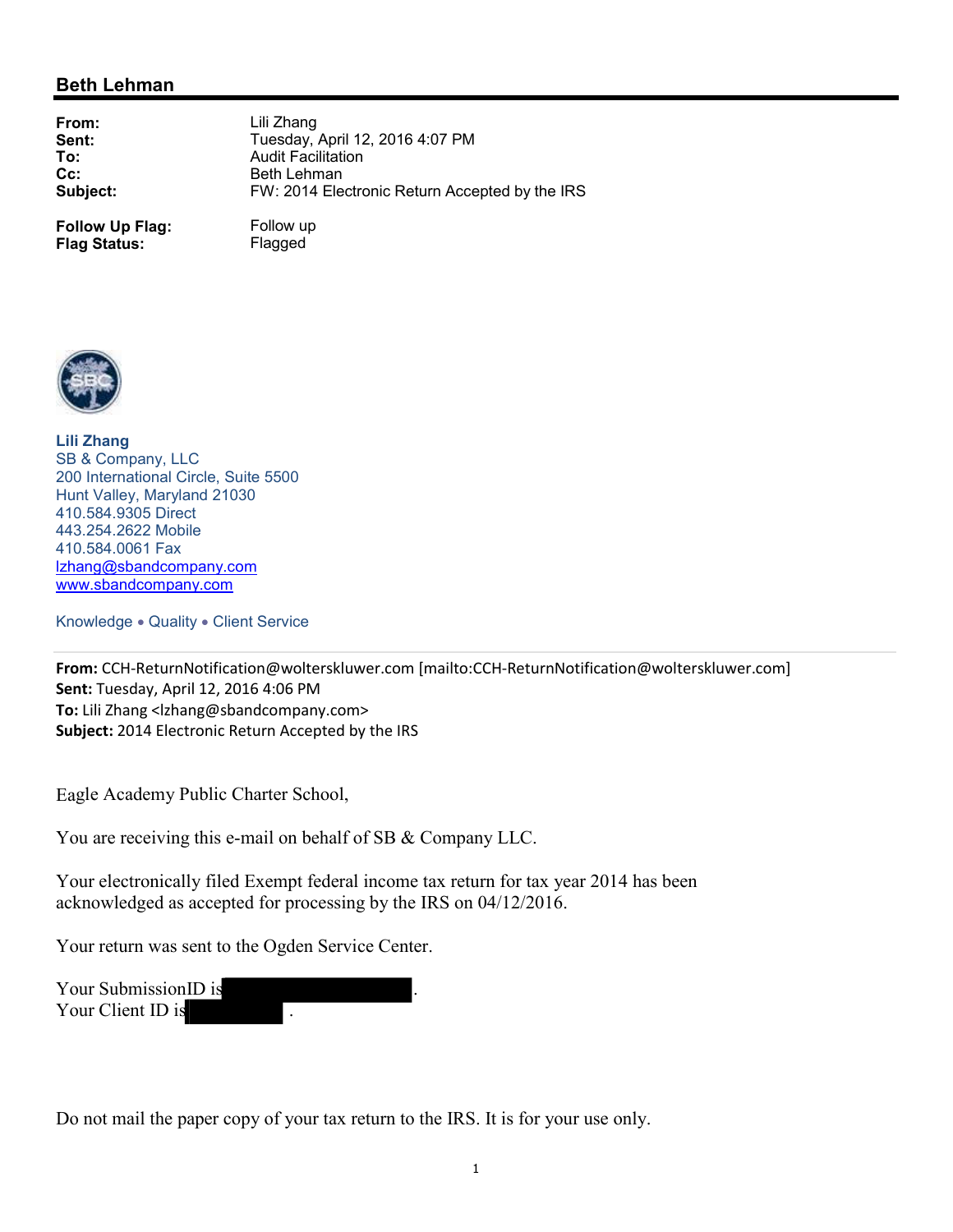Exam 8879-EO

# **IRS e-file Signature Authorization** n

OMB No. 1545-1878

|  | r an Exempt Organizatio |  |  |  |  |  |  |
|--|-------------------------|--|--|--|--|--|--|
|  |                         |  |  |  |  |  |  |

For calendar year 2014, or fiscal year beginning  $JUL$   $1$ . 2014, and ending  $JUN$  30

Do not send to the IRS. Keep for your records.

Deparment of the Treasury .<br>Imal Revenue Service Name of exempt organization Let the serie of the structions is at www.irs.gov/form8879eo.<br>I Employer identification number | Employer identification number

76-0718215

25 20,

# Eagle Academy Public Charter School

Name and title of officer Joe M Smith CFO & COO

Type of Return and Return Information (Whole Dollars Only) Part 1

Check the box for the return for which you are using this Form 8879-EO and enter the applicable amount, if any, from the return. If you check the box on line 1a, 2a, 3a, 4a, or 5a, below, and the amount on that line for the return being filed with this form was blank, then leave line 1b, 2b, 3b, 4b, or 5b, whichever is applicable, blank (do not enter -0-). But, if you entered -0- on the return, then enter -0- on the applicable line below. Do not complete more than 1 line in Part I.

|                                                                                                  | 1b  | 20,288,940. |
|--------------------------------------------------------------------------------------------------|-----|-------------|
|                                                                                                  |     |             |
|                                                                                                  | -36 |             |
| 4a Form 990-PF check here<br>b Tax based on investment income (Form 990-PF, Part VI, line 5)  4b |     |             |
| b Balance Due (Form 8868, Part I, line 3c or Part II, line 8c)                                   |     |             |

#### Part II Declaration and Signature Authorization of Officer

Under penalties of perjury, I declare that I am an officer of the above organization and that I have examined a copy of the organization's 2014 electronic return and accompanying schedules and statements and to the best of my knowledge and balief, they are true, correct, and complete, i further declare that the amount in Part I above is the amount shown on the copy of the organization's electronic return. I consent to allow my intermediate service provider, transmitter, or electronic return originator (ERO) to send the organization's return to the IRS and to receive from the IRS (a) an acknowledgement of receipt or reason for rejection of the transmission, (b) the reason for any delay in processing the return or refund, and (c) the date of any refund. If applicable, I authorize the U.S. Treasury and its designated Financial Agent to initiate an electronic funds withdrawal (direct debit) entry to the financial institution account indicated in the tax preparation software for payment of the organization's federal taxes owed on this retum, and the financial institution to debit the entry to this account. To revoke a payment, I must contact the U.S. Treasury Financial Agent at 1-888-353-4537 no later than 2 business days prior to the payment (settlement) date. I also authorize the financial institutions involved in the processing of the electronic payment of taxes to receive confidential information necessary to answer inquiries and resolve issues related to the payment. I have selected a personal identification number (PIN) as my signature for the organization's electronic return and, if applicable, the organization's consent to electronic funds withdrawal.

#### Officer's PIN: check one box only

| lauthonze SB & Company, LLC                                                                                                                                                                                                                                                                                                                           | 18215<br>to enter my PIN                                                                                                                                                                                                                                                                           |
|-------------------------------------------------------------------------------------------------------------------------------------------------------------------------------------------------------------------------------------------------------------------------------------------------------------------------------------------------------|----------------------------------------------------------------------------------------------------------------------------------------------------------------------------------------------------------------------------------------------------------------------------------------------------|
| <b>ERO firm name</b>                                                                                                                                                                                                                                                                                                                                  | Enter five numbers, but<br>do not enter all zeros                                                                                                                                                                                                                                                  |
| enter my PIN on the return's disclosure consent screen.                                                                                                                                                                                                                                                                                               | as my signature on the organization's tax year 2014 electronically filed return. If I have indicated within this return that a copy of the return<br>is being filed with a state agency(ies) regulating charities as part of the IRS Fed/State program, I also authorize the aforementioned ERO to |
| As an officer of ti<br>indicated within<br>program, I will en                                                                                                                                                                                                                                                                                         | bn's tax year 2014 electronically filed return. If I have<br>ies) regulating charities as part of the IRS Fed/State                                                                                                                                                                                |
| Officer's signature                                                                                                                                                                                                                                                                                                                                   | Date D                                                                                                                                                                                                                                                                                             |
| Certification and Authentication<br><b>Part III</b>                                                                                                                                                                                                                                                                                                   |                                                                                                                                                                                                                                                                                                    |
| ERO's EFIN/PIN. Enter your six-digit electronic filing identification                                                                                                                                                                                                                                                                                 |                                                                                                                                                                                                                                                                                                    |
| number (EFIN) followed by your five-digit self-selected PIN.                                                                                                                                                                                                                                                                                          | 27037520721<br>do not enter all zeros                                                                                                                                                                                                                                                              |
| ! certify that the above numeric entry is my PIN, which is my signature on the 2014 electronically filed return for the organization indicated above. I<br>confirm that I am submitting this return in accordance with the requirements of Pub. 4163, Modemized e-File (MeF) Information for Authorized IRS<br>e-file Providers for Business Returns. |                                                                                                                                                                                                                                                                                                    |
| ERO's signature                                                                                                                                                                                                                                                                                                                                       | Date $\triangleright$ 03/07/16                                                                                                                                                                                                                                                                     |
| <b>ERO Must Retain This Form - See Instructions</b>                                                                                                                                                                                                                                                                                                   |                                                                                                                                                                                                                                                                                                    |
| Do Not Submit This Form To the IRS Unless Requested To Do So                                                                                                                                                                                                                                                                                          |                                                                                                                                                                                                                                                                                                    |
| LHA For Paperwork Reduction Act Notice, see instructions.<br>423051<br>09-20-14                                                                                                                                                                                                                                                                       | Form 8879-EO (2014)                                                                                                                                                                                                                                                                                |

16460307 138138 EAGLE001

2014.05030 Eagle Academy Public Charte EAGLE001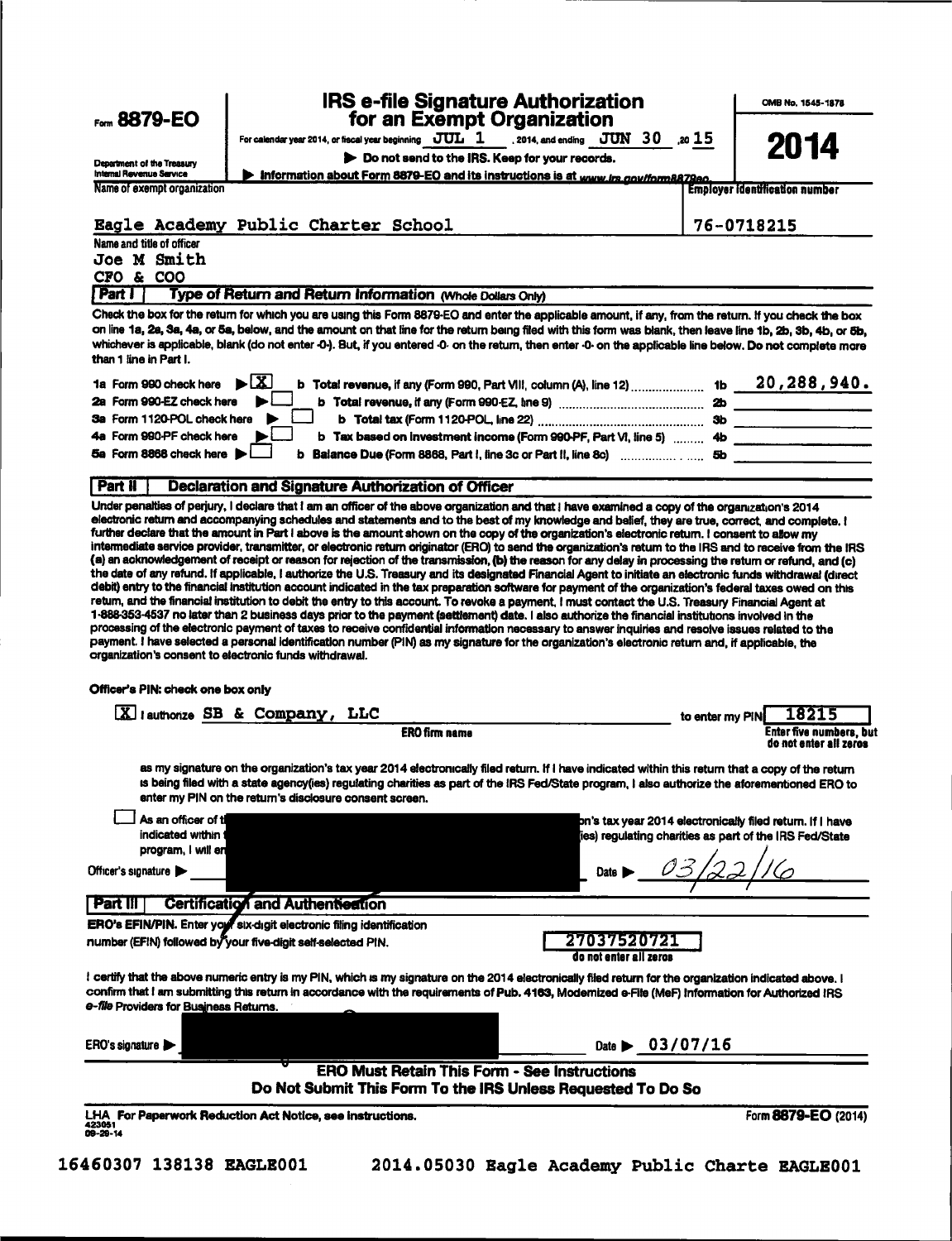|                         |                               |                                | Extended to May 16, 2016                                                                                                                                                   |                                                     |                                                           |
|-------------------------|-------------------------------|--------------------------------|----------------------------------------------------------------------------------------------------------------------------------------------------------------------------|-----------------------------------------------------|-----------------------------------------------------------|
|                         |                               |                                | <b>Return of Organization Exempt From Income Tax</b>                                                                                                                       |                                                     | OMB No. 1545-0047                                         |
|                         |                               | Form 990                       | Under section 501(c), 527, or 4947(a)(1) of the Internal Revenue Code (except private foundations)                                                                         |                                                     |                                                           |
|                         |                               | Department of the Treasury     | Do not enter social security numbers on this form as it may be made public.                                                                                                |                                                     | <b>Open to Public</b>                                     |
|                         |                               | Internal Revenue Service       | Information about Form 990 and its instructions is at www.irs.gov/form990.                                                                                                 | 2015                                                | Inspection                                                |
|                         |                               |                                | A For the 2014 calendar year, or tax year beginning JUL 1, 2014<br>and ending $JUN$ 30,                                                                                    |                                                     |                                                           |
|                         | <b>B</b> Check if applicable: |                                | <b>C</b> Name of organization                                                                                                                                              | D Employer identification number                    |                                                           |
|                         | Address<br>change             |                                | Eagle Academy Public Charter School                                                                                                                                        |                                                     |                                                           |
|                         | Name<br>change                |                                | Doing business as                                                                                                                                                          |                                                     | 76-0718215                                                |
|                         | Initial<br>return<br>Final    |                                | Number and street (or P.O. box if mail is not delivered to street address)<br>Room/suite                                                                                   | E Telephone number                                  |                                                           |
|                         | return/<br>termin-            |                                | 475 School Street SW                                                                                                                                                       |                                                     | $(202)544 - 2646$<br>20, 288, 940.                        |
|                         | ated<br>Amended               |                                | City or town, state or province, country, and ZIP or foreign postal code<br>Washington, DC<br>20024                                                                        | G Gross receipts \$                                 |                                                           |
|                         | Ireturn<br>Applica-           |                                | <b>F</b> Name and address of principal officer: $\overline{JOe}$ $\overline{M}$ . $\overline{Smith}$                                                                       | H(a) Is this a group return<br>for subordinates?    | $\Box$ Yes $\Box X$ No                                    |
|                         | tion<br>pending               |                                | same as C above                                                                                                                                                            | $H(b)$ Are all subordinates included? $\Box$ Yes    | No                                                        |
|                         |                               |                                | Tax-exempt status: $X \over 301(c)(3)$<br>$501(c)$ (<br>$4947(a)(1)$ or<br>$\sqrt{\frac{1}{1}}$ (insert no.)<br>527                                                        |                                                     | If "No," attach a list. (see instructions)                |
|                         |                               |                                | J Website: WWW.EAGLEACADEMYPCS.ORG                                                                                                                                         | $H(c)$ Group exemption number $\blacktriangleright$ |                                                           |
|                         |                               |                                | K Form of organization: $X$ Corporation<br>Other $\blacktriangleright$<br>Trust<br>Association                                                                             |                                                     | L Year of formation: $2003$ M State of legal domicile: DC |
|                         | Part I                        | <b>Summary</b>                 |                                                                                                                                                                            |                                                     |                                                           |
|                         | 1                             |                                | Briefly describe the organization's mission or most significant activities: To build the foundation for a                                                                  |                                                     |                                                           |
|                         |                               |                                | promising future for all students in a rich, robust, learning                                                                                                              |                                                     |                                                           |
|                         | 2                             |                                | Check this box $\blacktriangleright$ $\Box$ if the organization discontinued its operations or disposed of more than 25% of its net assets.                                |                                                     |                                                           |
| Governance              | з                             |                                | Number of voting members of the governing body (Part VI, line 1a)                                                                                                          | 3                                                   | 9                                                         |
|                         | 4                             |                                | $\overline{4}$                                                                                                                                                             | ॺ                                                   |                                                           |
|                         | 5                             |                                |                                                                                                                                                                            | $\overline{5}$                                      | 285                                                       |
|                         | 6                             |                                |                                                                                                                                                                            | 6                                                   | $\Omega$                                                  |
| <b>Activities &amp;</b> |                               |                                |                                                                                                                                                                            | <b>7a</b>                                           | $\overline{0}$ .                                          |
|                         |                               |                                |                                                                                                                                                                            | <b>7b</b>                                           | $\overline{0}$ .                                          |
|                         |                               |                                |                                                                                                                                                                            | <b>Prior Year</b>                                   | <b>Current Year</b>                                       |
|                         | 8                             |                                |                                                                                                                                                                            | 1,760,823.                                          | 2, 176, 370.                                              |
| Revenue                 | 9                             |                                | Program service revenue (Part VIII, line 2g)                                                                                                                               | 14,636,049.                                         | 17,572,439.                                               |
|                         | 10                            |                                |                                                                                                                                                                            | 478.                                                | 654.                                                      |
|                         | 11                            |                                | Other revenue (Part VIII, column (A), lines 5, 6d, 8c, 9c, 10c, and 11e)                                                                                                   | 494,617.                                            | 539,477.                                                  |
|                         | 12                            |                                | Total revenue - add lines 8 through 11 (must equal Part VIII, column (A), line 12)                                                                                         | 16,891,967.                                         | 20, 288, 940.                                             |
|                         | 13                            |                                | Grants and similar amounts paid (Part IX, column (A), lines 1-3)                                                                                                           | $\overline{0}$ .                                    | $0$ .                                                     |
|                         |                               |                                |                                                                                                                                                                            | $\overline{\mathfrak{o}}$ .                         | $\overline{0}$ .                                          |
|                         |                               |                                | Salaries, other compensation, employee benefits (Part IX, column (A), lines 5-10)                                                                                          | 10,575,383.                                         | 12,439,825.                                               |
| Expenses                |                               |                                |                                                                                                                                                                            | σ.                                                  | $\overline{0}$ .                                          |
|                         |                               |                                |                                                                                                                                                                            |                                                     |                                                           |
|                         |                               |                                |                                                                                                                                                                            | 6,049,367.                                          | 6,600,326.                                                |
|                         | 18                            |                                | Total expenses. Add lines 13-17 (must equal Part IX, column (A), line 25) <i></i>                                                                                          | 16,624,750.                                         | 19,040,151.                                               |
|                         | 19                            |                                |                                                                                                                                                                            | 267, 217.                                           | 1,248,789.                                                |
|                         |                               |                                |                                                                                                                                                                            | <b>Beginning of Current Year</b>                    | <b>End of Year</b>                                        |
|                         | 20                            | Total assets (Part X, line 16) |                                                                                                                                                                            | 23, 155, 705.                                       | 23, 205, 035.                                             |
| Net Assets or           | 21                            |                                | Total liabilities (Part X, line 26)                                                                                                                                        | 19, 316, 652.                                       | 18, 117, 193.                                             |
|                         | 22                            |                                |                                                                                                                                                                            | 3,839,053.                                          | 5,087,842.                                                |
|                         | Part II                       | Signature Block                |                                                                                                                                                                            |                                                     |                                                           |
|                         |                               |                                | Under penalties of perjury, I declare that I have examined this return, including accompanying schedules and statements, and to the best of my knowledge and belief, it is |                                                     |                                                           |
|                         |                               |                                | true, correct, and complete. Declaration of preparer (other than officer) is based on all information of which preparer has any knowledge.                                 |                                                     |                                                           |
|                         |                               |                                |                                                                                                                                                                            |                                                     |                                                           |

| Sign            | Signature of officer                                                              |                      |      | Date                     |                            |
|-----------------|-----------------------------------------------------------------------------------|----------------------|------|--------------------------|----------------------------|
| Here            | Joe M. Smith, CFO & COO                                                           |                      |      |                          |                            |
|                 | Type or print name and title                                                      |                      |      |                          |                            |
|                 | Print/Type preparer's name                                                        | Preparer's signature | Date | Check                    | PTIN                       |
| Paid            | Monique Booker                                                                    |                      |      | $04/12/16$ self-employed | P00644231                  |
| Preparer        | $\mathsf{S}$ B & Company,<br>LLC<br>Firm's name                                   |                      |      | Firm's EIN               | 20-2153727                 |
| Use Only        | Firm's address 200 International Circle, Suite 5500                               |                      |      |                          |                            |
|                 | Hunt Valley, MD 21030                                                             |                      |      |                          | Phone no. $(410)$ 584-0060 |
|                 | May the IRS discuss this return with the preparer shown above? (see instructions) |                      |      |                          | ΧI<br>No<br>Yes            |
| 432001 11-07-14 | LHA For Paperwork Reduction Act Notice, see the separate instructions.            |                      |      |                          | Form 990 (2014)            |

See Schedule O for Organization Mission Statement Continuation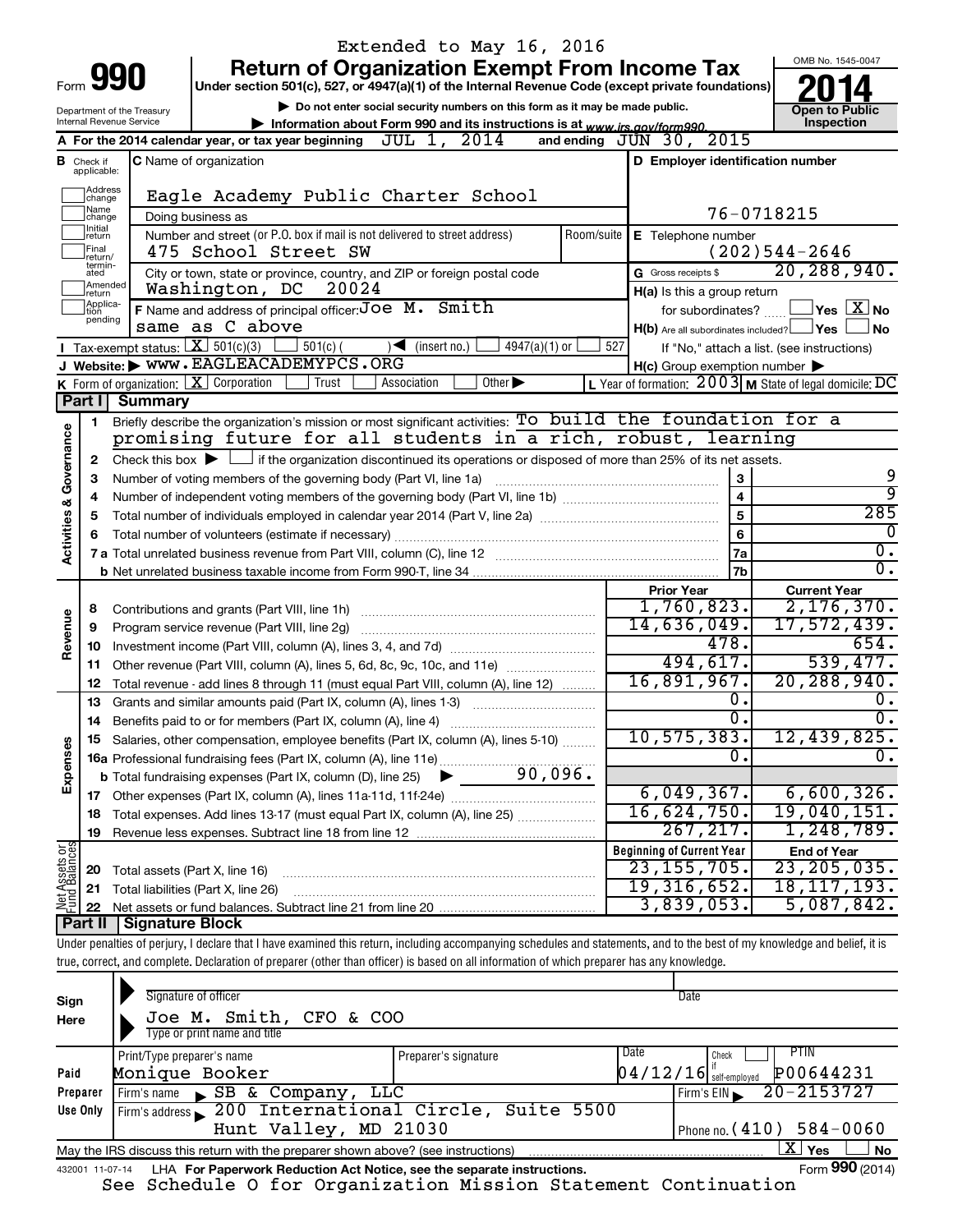|                | 76-0718215<br>Eagle Academy Public Charter School<br>Form 990 (2014)<br>Page 2                                                                                                               |
|----------------|----------------------------------------------------------------------------------------------------------------------------------------------------------------------------------------------|
|                | Part III   Statement of Program Service Accomplishments                                                                                                                                      |
| 1              |                                                                                                                                                                                              |
|                | Briefly describe the organization's mission:<br>To build the foundation for a promising future for all students in a                                                                         |
|                | rich, robust, learning environment that fosters creativity,                                                                                                                                  |
|                | problem-solving abilities, emphasizing cognitive, social and emotional                                                                                                                       |
|                | growth by engaging children as active learners.                                                                                                                                              |
| $\overline{2}$ | Did the organization undertake any significant program services during the year which were not listed on<br>$\overline{X}$ Yes $\overline{X}$ No                                             |
|                | the prior Form 990 or 990-EZ?<br>If "Yes," describe these new services on Schedule O.                                                                                                        |
| 3              | $\exists$ Yes $\boxed{\text{X}}$ No<br>Did the organization cease conducting, or make significant changes in how it conducts, any program services?                                          |
|                | If "Yes," describe these changes on Schedule O.                                                                                                                                              |
| 4              | Describe the organization's program service accomplishments for each of its three largest program services, as measured by expenses.                                                         |
|                | Section 501(c)(3) and 501(c)(4) organizations are required to report the amount of grants and allocations to others, the total expenses, and                                                 |
|                | revenue, if any, for each program service reported.<br>15, 340, 084. including grants of \$<br>333, 323.                                                                                     |
|                | $($ Revenue $\overline{\phantom{a}}$ $)$ $($ Revenue $\overline{\phantom{a}}$<br>(Expenses \$<br><b>4a</b> (Code:<br>The school provides educational opportunities to poor and disadvantaged |
|                | children from preschool to third grade in poverty impacted households                                                                                                                        |
|                | and economically distressed communities in the District of Columbia.                                                                                                                         |
|                | The school seeks to develop a solid academic foundation for each                                                                                                                             |
|                | student through an infusion of learning technology that all students                                                                                                                         |
|                | and teachers use in the classroom.                                                                                                                                                           |
|                |                                                                                                                                                                                              |
|                |                                                                                                                                                                                              |
|                |                                                                                                                                                                                              |
|                |                                                                                                                                                                                              |
|                |                                                                                                                                                                                              |
| 4b             |                                                                                                                                                                                              |
|                |                                                                                                                                                                                              |
|                |                                                                                                                                                                                              |
|                |                                                                                                                                                                                              |
|                |                                                                                                                                                                                              |
|                |                                                                                                                                                                                              |
|                |                                                                                                                                                                                              |
|                |                                                                                                                                                                                              |
|                |                                                                                                                                                                                              |
|                |                                                                                                                                                                                              |
|                |                                                                                                                                                                                              |
| 4c             | (Code: ) (Expenses \$<br>) (Revenue \$<br>including grants of \$                                                                                                                             |
|                |                                                                                                                                                                                              |
|                |                                                                                                                                                                                              |
|                |                                                                                                                                                                                              |
|                |                                                                                                                                                                                              |
|                |                                                                                                                                                                                              |
|                |                                                                                                                                                                                              |
|                |                                                                                                                                                                                              |
|                |                                                                                                                                                                                              |
|                |                                                                                                                                                                                              |
|                |                                                                                                                                                                                              |
|                |                                                                                                                                                                                              |
|                |                                                                                                                                                                                              |
|                | 4d Other program services (Describe in Schedule O.)<br>(Expenses \$<br>) (Revenue \$<br>including grants of \$                                                                               |
| 4е             | 15,340,084.<br>Total program service expenses                                                                                                                                                |
| 432002         | Form 990 (2014)                                                                                                                                                                              |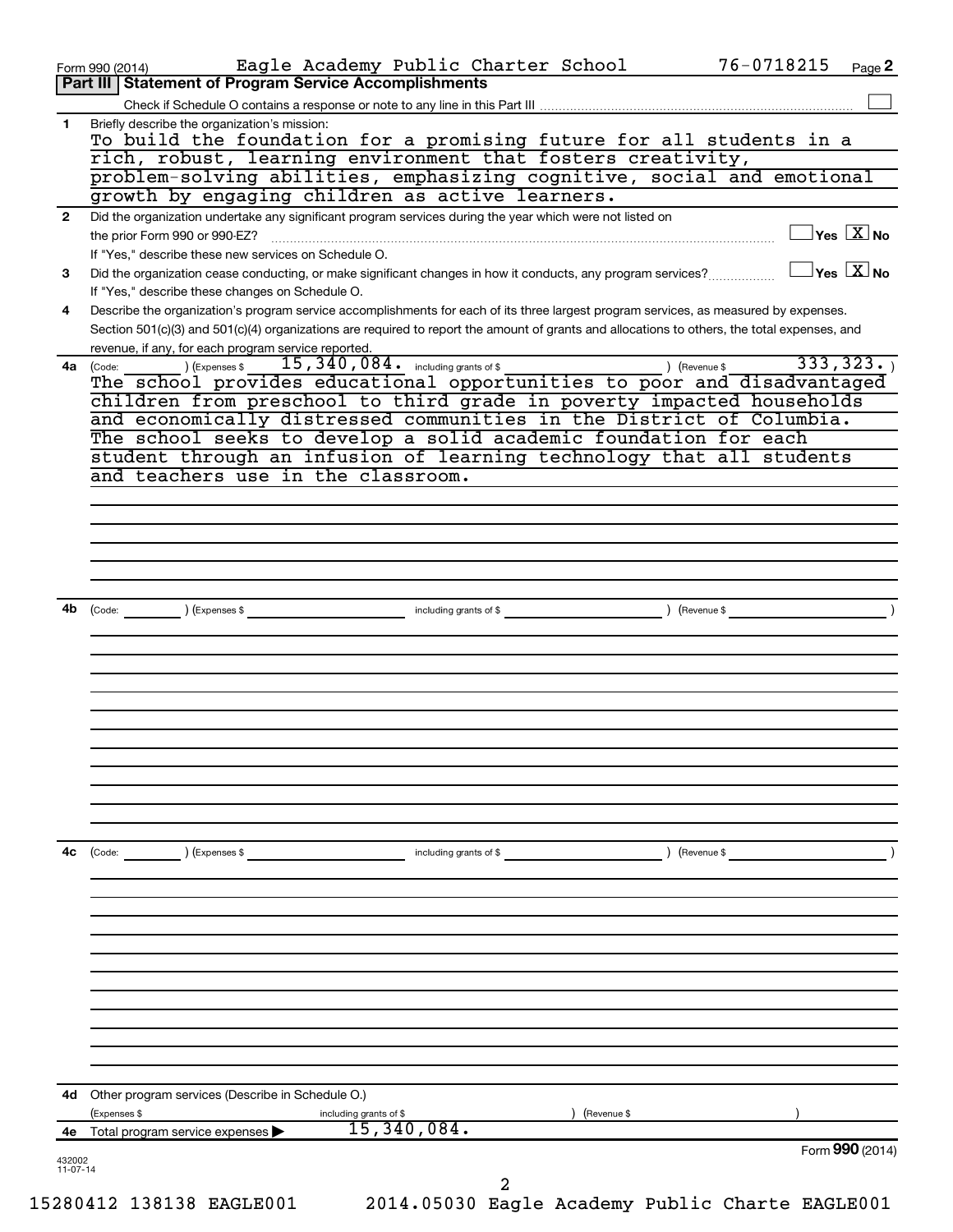|  | Form 990 (2014) |
|--|-----------------|
|  |                 |

**Part IV Checklist of Required Schedules**

|     |                                                                                                                                                                                                                                                           |                 | Yes                     | No                      |
|-----|-----------------------------------------------------------------------------------------------------------------------------------------------------------------------------------------------------------------------------------------------------------|-----------------|-------------------------|-------------------------|
| 1   | Is the organization described in section 501(c)(3) or $4947(a)(1)$ (other than a private foundation)?                                                                                                                                                     |                 |                         |                         |
|     |                                                                                                                                                                                                                                                           | 1               | X                       |                         |
| 2   |                                                                                                                                                                                                                                                           | $\overline{2}$  |                         | $\overline{\mathbf{X}}$ |
| 3   | Did the organization engage in direct or indirect political campaign activities on behalf of or in opposition to candidates for                                                                                                                           | 3               |                         | х                       |
| 4   | Section 501(c)(3) organizations. Did the organization engage in lobbying activities, or have a section 501(h) election in effect                                                                                                                          |                 |                         |                         |
|     |                                                                                                                                                                                                                                                           | 4               |                         | х                       |
| 5   | Is the organization a section 501(c)(4), 501(c)(5), or 501(c)(6) organization that receives membership dues, assessments, or                                                                                                                              |                 |                         | x                       |
|     |                                                                                                                                                                                                                                                           | 5               |                         |                         |
| 6   | Did the organization maintain any donor advised funds or any similar funds or accounts for which donors have the right to<br>provide advice on the distribution or investment of amounts in such funds or accounts? If "Yes," complete Schedule D, Part I | 6               |                         | x                       |
| 7   | Did the organization receive or hold a conservation easement, including easements to preserve open space,                                                                                                                                                 |                 |                         |                         |
|     |                                                                                                                                                                                                                                                           | $\overline{7}$  |                         | х                       |
| 8   | Did the organization maintain collections of works of art, historical treasures, or other similar assets? If "Yes," complete                                                                                                                              |                 |                         |                         |
|     | Schedule D, Part III <b>Marting Communities</b> and the contract of the contract of the contract of the contract of the contract of the contract of the contract of the contract of the contract of the contract of the contract of                       | 8               |                         | x                       |
| 9   | Did the organization report an amount in Part X, line 21, for escrow or custodial account liability; serve as a custodian for                                                                                                                             |                 |                         |                         |
|     | amounts not listed in Part X; or provide credit counseling, debt management, credit repair, or debt negotiation services?                                                                                                                                 |                 |                         |                         |
|     | If "Yes," complete Schedule D, Part IV                                                                                                                                                                                                                    | 9               |                         | х                       |
| 10  | Did the organization, directly or through a related organization, hold assets in temporarily restricted endowments, permanent                                                                                                                             |                 |                         | x                       |
| 11  | If the organization's answer to any of the following questions is "Yes," then complete Schedule D, Parts VI, VII, VIII, IX, or X                                                                                                                          | 10              |                         |                         |
|     | as applicable.                                                                                                                                                                                                                                            |                 |                         |                         |
|     | a Did the organization report an amount for land, buildings, and equipment in Part X, line 10? If "Yes," complete Schedule D,<br>Part VI                                                                                                                  | 11a             | X                       |                         |
|     | <b>b</b> Did the organization report an amount for investments - other securities in Part X, line 12 that is 5% or more of its total                                                                                                                      |                 |                         |                         |
|     |                                                                                                                                                                                                                                                           | 11b             |                         | х                       |
|     | c Did the organization report an amount for investments - program related in Part X, line 13 that is 5% or more of its total                                                                                                                              |                 |                         |                         |
|     |                                                                                                                                                                                                                                                           | 11c             |                         | x                       |
|     | d Did the organization report an amount for other assets in Part X, line 15 that is 5% or more of its total assets reported in                                                                                                                            |                 |                         | x                       |
|     |                                                                                                                                                                                                                                                           | 11d<br>11e      | $\overline{\textbf{x}}$ |                         |
| f   | Did the organization's separate or consolidated financial statements for the tax year include a footnote that addresses                                                                                                                                   |                 |                         |                         |
|     | the organization's liability for uncertain tax positions under FIN 48 (ASC 740)? If "Yes," complete Schedule D, Part X                                                                                                                                    | 11f             | X                       |                         |
|     | 12a Did the organization obtain separate, independent audited financial statements for the tax year? If "Yes," complete                                                                                                                                   |                 |                         |                         |
|     | Schedule D, Parts XI and XII                                                                                                                                                                                                                              | 12a             |                         | x                       |
|     | <b>b</b> Was the organization included in consolidated, independent audited financial statements for the tax year?                                                                                                                                        |                 |                         |                         |
|     | If "Yes," and if the organization answered "No" to line 12a, then completing Schedule D, Parts XI and XII is optional                                                                                                                                     | 12b             |                         | ▵                       |
| 13  |                                                                                                                                                                                                                                                           | 13              | х                       |                         |
| 14a |                                                                                                                                                                                                                                                           | 14a             |                         | X                       |
| b   | Did the organization have aggregate revenues or expenses of more than \$10,000 from grantmaking, fundraising, business,                                                                                                                                   |                 |                         |                         |
|     | investment, and program service activities outside the United States, or aggregate foreign investments valued at \$100,000                                                                                                                                |                 |                         |                         |
|     |                                                                                                                                                                                                                                                           | 14b             |                         | x                       |
| 15  | Did the organization report on Part IX, column (A), line 3, more than \$5,000 of grants or other assistance to or for any                                                                                                                                 |                 |                         | х                       |
|     |                                                                                                                                                                                                                                                           | 15              |                         |                         |
| 16  | Did the organization report on Part IX, column (A), line 3, more than \$5,000 of aggregate grants or other assistance to                                                                                                                                  |                 |                         | x                       |
| 17  | Did the organization report a total of more than \$15,000 of expenses for professional fundraising services on Part IX,                                                                                                                                   | 16              |                         |                         |
|     |                                                                                                                                                                                                                                                           | 17              |                         | x                       |
| 18  | Did the organization report more than \$15,000 total of fundraising event gross income and contributions on Part VIII, lines                                                                                                                              |                 |                         |                         |
|     |                                                                                                                                                                                                                                                           | 18              |                         | x                       |
| 19  | Did the organization report more than \$15,000 of gross income from gaming activities on Part VIII, line 9a? If "Yes,"                                                                                                                                    |                 |                         |                         |
|     |                                                                                                                                                                                                                                                           | 19              |                         | х                       |
|     | 20a Did the organization operate one or more hospital facilities? If "Yes," complete Schedule H                                                                                                                                                           | 20a             |                         | X                       |
|     |                                                                                                                                                                                                                                                           | 20 <sub>b</sub> |                         |                         |

Form (2014) **990**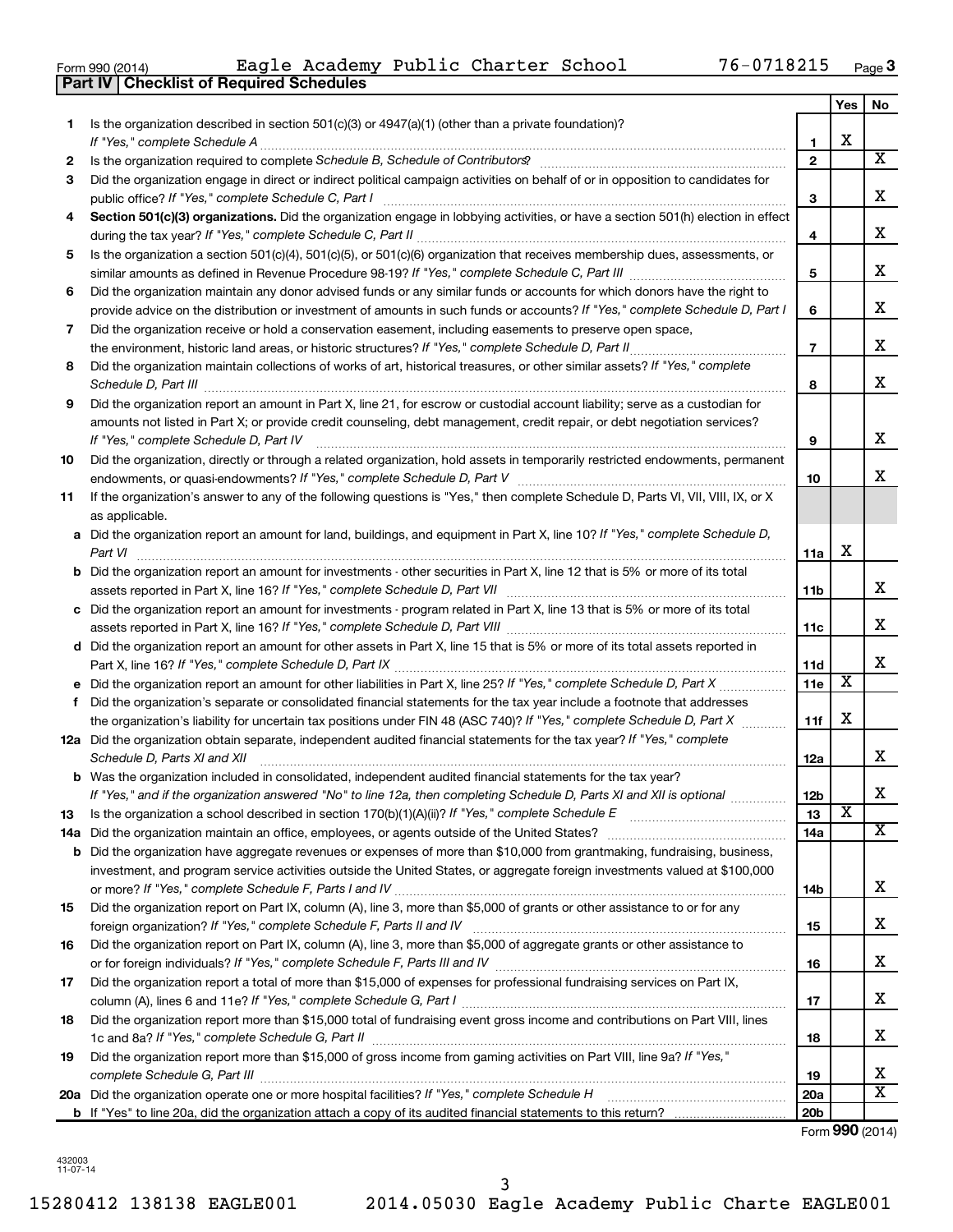# Form 990 (2014) **Eagle Academy Public Charter School** 76-0718215 <sub>Page</sub>

|    | 76-0718215<br>Eagle Academy Public Charter School<br>Form 990 (2014)                                                                |                 |     | Page 4                       |
|----|-------------------------------------------------------------------------------------------------------------------------------------|-----------------|-----|------------------------------|
|    | <b>Checklist of Required Schedules (continued)</b><br><b>Part IV</b>                                                                |                 |     |                              |
|    |                                                                                                                                     |                 | Yes | No                           |
| 21 | Did the organization report more than \$5,000 of grants or other assistance to any domestic organization or                         |                 |     |                              |
|    |                                                                                                                                     | 21              |     | х                            |
| 22 | Did the organization report more than \$5,000 of grants or other assistance to or for domestic individuals on                       |                 |     |                              |
|    |                                                                                                                                     | 22              |     | х                            |
| 23 | Did the organization answer "Yes" to Part VII, Section A, line 3, 4, or 5 about compensation of the organization's current          |                 |     |                              |
|    | and former officers, directors, trustees, key employees, and highest compensated employees? If "Yes," complete                      |                 |     |                              |
|    | Schedule J <b>Execute Schedule J Execute Schedule J</b>                                                                             | 23              | X   |                              |
|    | 24a Did the organization have a tax-exempt bond issue with an outstanding principal amount of more than \$100,000 as of the         |                 |     |                              |
|    | last day of the year, that was issued after December 31, 2002? If "Yes," answer lines 24b through 24d and complete                  |                 |     |                              |
|    | Schedule K. If "No", go to line 25a                                                                                                 | 24a             |     | x                            |
|    |                                                                                                                                     | 24 <sub>b</sub> |     |                              |
|    | c Did the organization maintain an escrow account other than a refunding escrow at any time during the year to defease              |                 |     |                              |
|    |                                                                                                                                     | 24c             |     |                              |
|    |                                                                                                                                     | 24d             |     |                              |
|    | 25a Section 501(c)(3), 501(c)(4), and 501(c)(29) organizations. Did the organization engage in an excess benefit                    |                 |     |                              |
|    |                                                                                                                                     | 25a             |     | x                            |
|    | <b>b</b> Is the organization aware that it engaged in an excess benefit transaction with a disqualified person in a prior year, and |                 |     |                              |
|    | that the transaction has not been reported on any of the organization's prior Forms 990 or 990-EZ? If "Yes," complete               |                 |     |                              |
|    | Schedule L, Part I                                                                                                                  | 25b             |     | х                            |
| 26 | Did the organization report any amount on Part X, line 5, 6, or 22 for receivables from or payables to any current or               |                 |     |                              |
|    | former officers, directors, trustees, key employees, highest compensated employees, or disqualified persons? If "Yes,"              |                 |     |                              |
|    | complete Schedule L, Part II                                                                                                        | 26              |     | х                            |
| 27 | Did the organization provide a grant or other assistance to an officer, director, trustee, key employee, substantial                |                 |     |                              |
|    | contributor or employee thereof, a grant selection committee member, or to a 35% controlled entity or family member                 |                 |     |                              |
|    |                                                                                                                                     | 27              |     | х                            |
| 28 | Was the organization a party to a business transaction with one of the following parties (see Schedule L, Part IV                   |                 |     |                              |
|    | instructions for applicable filing thresholds, conditions, and exceptions):                                                         |                 |     |                              |
|    | a A current or former officer, director, trustee, or key employee? If "Yes," complete Schedule L, Part IV                           | 28a             | X   |                              |
| b  | A family member of a current or former officer, director, trustee, or key employee? If "Yes," complete Schedule L, Part IV          | 28b             |     | х                            |
|    | c An entity of which a current or former officer, director, trustee, or key employee (or a family member thereof) was an officer,   |                 |     |                              |
|    | director, trustee, or direct or indirect owner? If "Yes," complete Schedule L, Part IV                                              | 28c             |     | X                            |
| 29 |                                                                                                                                     | 29              |     | X                            |
| 30 | Did the organization receive contributions of art, historical treasures, or other similar assets, or qualified conservation         |                 |     |                              |
|    |                                                                                                                                     | 30              |     | x                            |
| 31 | Did the organization liquidate, terminate, or dissolve and cease operations?                                                        |                 |     |                              |
|    | If "Yes," complete Schedule N, Part I                                                                                               | 31              |     | х                            |
| 32 | Did the organization sell, exchange, dispose of, or transfer more than 25% of its net assets? If "Yes," complete                    |                 |     |                              |
|    |                                                                                                                                     | 32              |     | x                            |
| 33 | Did the organization own 100% of an entity disregarded as separate from the organization under Regulations                          |                 |     |                              |
|    |                                                                                                                                     | 33              |     | x                            |
| 34 | Was the organization related to any tax-exempt or taxable entity? If "Yes," complete Schedule R, Part II, III, or IV, and           |                 |     |                              |
|    | Part V, line 1                                                                                                                      | 34              |     | х<br>$\overline{\textbf{X}}$ |
|    |                                                                                                                                     | <b>35a</b>      |     |                              |
|    | b If "Yes" to line 35a, did the organization receive any payment from or engage in any transaction with a controlled entity         |                 |     |                              |
|    |                                                                                                                                     | 35b             |     |                              |
| 36 | Section 501(c)(3) organizations. Did the organization make any transfers to an exempt non-charitable related organization?          |                 |     |                              |
|    |                                                                                                                                     | 36              |     | х                            |
| 37 | Did the organization conduct more than 5% of its activities through an entity that is not a related organization                    |                 |     | х                            |
|    |                                                                                                                                     | 37              |     |                              |
| 38 | Did the organization complete Schedule O and provide explanations in Schedule O for Part VI, lines 11b and 19?                      |                 | Χ   |                              |
|    |                                                                                                                                     | 38              |     |                              |

Form (2014) **990**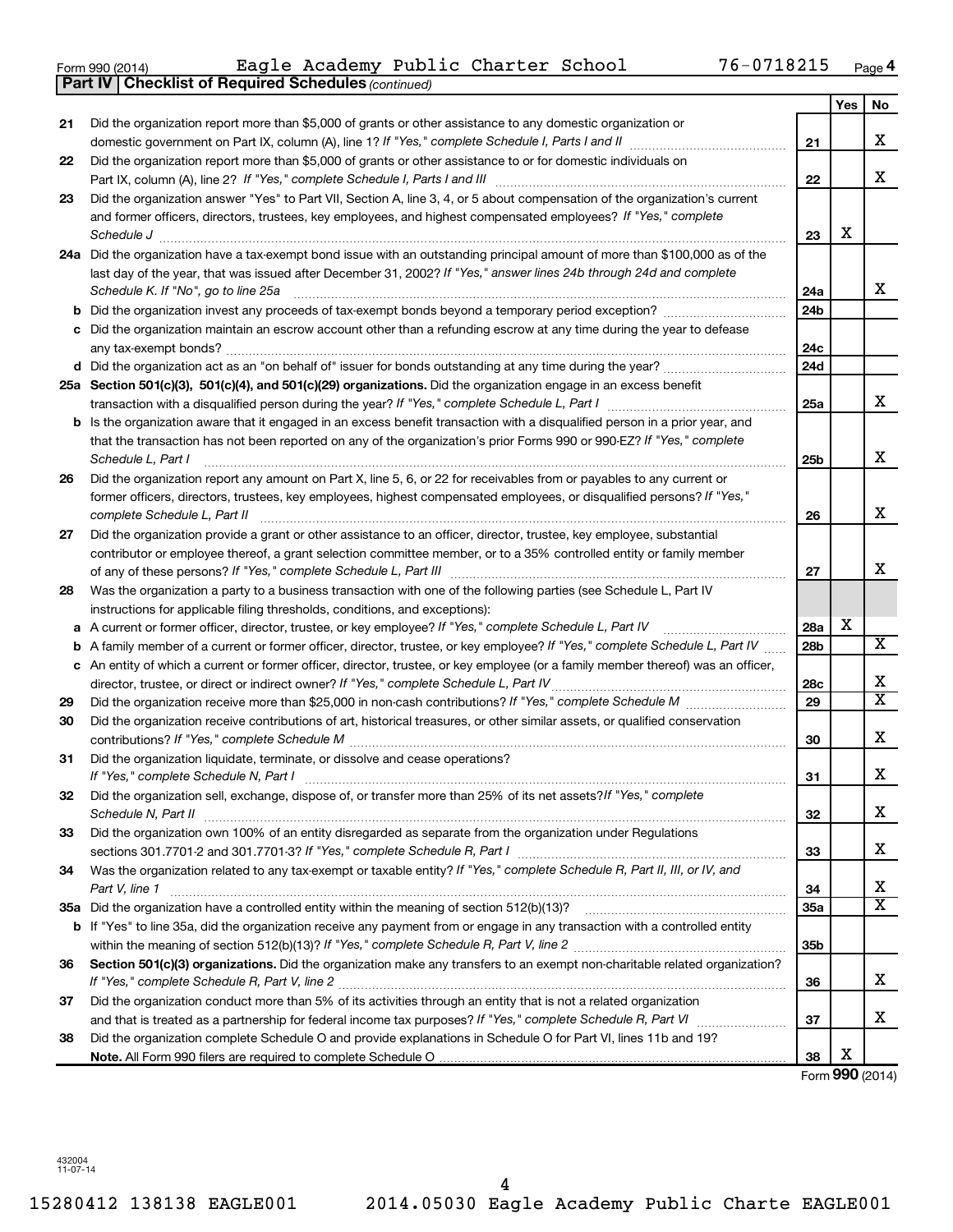|               | 76-0718215<br>Eagle Academy Public Charter School<br>Form 990 (2014)                                                                              |                |     | Page 5                  |
|---------------|---------------------------------------------------------------------------------------------------------------------------------------------------|----------------|-----|-------------------------|
| <b>Part V</b> | <b>Statements Regarding Other IRS Filings and Tax Compliance</b>                                                                                  |                |     |                         |
|               | Check if Schedule O contains a response or note to any line in this Part V                                                                        |                |     |                         |
|               |                                                                                                                                                   |                | Yes | No                      |
|               | 66<br>1a                                                                                                                                          |                |     |                         |
| b             | n<br>Enter the number of Forms W-2G included in line 1a. Enter -0- if not applicable<br>1b                                                        |                |     |                         |
|               | c Did the organization comply with backup withholding rules for reportable payments to vendors and reportable gaming                              |                |     |                         |
|               |                                                                                                                                                   | 1c             |     |                         |
|               | 2a Enter the number of employees reported on Form W-3, Transmittal of Wage and Tax Statements,                                                    |                |     |                         |
|               | 285<br>filed for the calendar year ending with or within the year covered by this return<br>2a                                                    |                |     |                         |
|               | <b>b</b> If at least one is reported on line 2a, did the organization file all required federal employment tax returns?                           | 2 <sub>b</sub> | х   |                         |
|               |                                                                                                                                                   |                |     |                         |
|               | 3a Did the organization have unrelated business gross income of \$1,000 or more during the year?                                                  | За             |     | х                       |
|               | <b>b</b> If "Yes," has it filed a Form 990 T for this year? If "No," to line 3b, provide an explanation in Schedule O                             | 3b             |     |                         |
|               | 4a At any time during the calendar year, did the organization have an interest in, or a signature or other authority over, a                      |                |     |                         |
|               | financial account in a foreign country (such as a bank account, securities account, or other financial account)?                                  | 4a             |     | x                       |
|               | <b>b</b> If "Yes," enter the name of the foreign country: $\blacktriangleright$                                                                   |                |     |                         |
|               | See instructions for filing requirements for FinCEN Form 114, Report of Foreign Bank and Financial Accounts (FBAR).                               |                |     |                         |
|               |                                                                                                                                                   | 5a             |     | x                       |
|               | <b>b</b> Did any taxable party notify the organization that it was or is a party to a prohibited tax shelter transaction?                         | 5b             |     | $\overline{\texttt{x}}$ |
|               |                                                                                                                                                   | 5c             |     |                         |
|               | 6a Does the organization have annual gross receipts that are normally greater than \$100,000, and did the organization solicit                    |                |     |                         |
|               | any contributions that were not tax deductible as charitable contributions?                                                                       | 6a             |     | x                       |
|               | b If "Yes," did the organization include with every solicitation an express statement that such contributions or gifts                            |                |     |                         |
|               | were not tax deductible?                                                                                                                          | 6b             |     |                         |
|               | Organizations that may receive deductible contributions under section 170(c).                                                                     |                |     |                         |
| 7             | a Did the organization receive a payment in excess of \$75 made partly as a contribution and partly for goods and services provided to the payor? | 7a             |     | х                       |
|               |                                                                                                                                                   | 7b             |     |                         |
|               |                                                                                                                                                   |                |     |                         |
|               | c Did the organization sell, exchange, or otherwise dispose of tangible personal property for which it was required                               |                |     | x                       |
|               | to file Form 8282?                                                                                                                                | 7c             |     |                         |
|               | 7d                                                                                                                                                |                |     |                         |
| е             | Did the organization receive any funds, directly or indirectly, to pay premiums on a personal benefit contract? <i>management</i>                 | 7e             |     |                         |
| f.            | Did the organization, during the year, pay premiums, directly or indirectly, on a personal benefit contract?                                      | 7f             |     |                         |
| g             | If the organization received a contribution of qualified intellectual property, did the organization file Form 8899 as required?                  | 7g             |     |                         |
|               | h If the organization received a contribution of cars, boats, airplanes, or other vehicles, did the organization file a Form 1098-C?              | 7h             |     |                         |
| 8             | Sponsoring organizations maintaining donor advised funds. Did a donor advised fund maintained by the                                              |                |     |                         |
|               | sponsoring organization have excess business holdings at any time during the year?                                                                | 8              |     |                         |
| 9             | Sponsoring organizations maintaining donor advised funds.                                                                                         |                |     |                         |
| а             | Did the sponsoring organization make any taxable distributions under section 4966?                                                                | 9а             |     |                         |
| b             |                                                                                                                                                   | 9b             |     |                         |
| 10            | Section 501(c)(7) organizations. Enter:                                                                                                           |                |     |                         |
| а             | 10a                                                                                                                                               |                |     |                         |
| b             | Gross receipts, included on Form 990, Part VIII, line 12, for public use of club facilities<br>10 <sub>b</sub>                                    |                |     |                         |
| 11            | Section 501(c)(12) organizations. Enter:                                                                                                          |                |     |                         |
| а             | 11a                                                                                                                                               |                |     |                         |
| b             | Gross income from other sources (Do not net amounts due or paid to other sources against                                                          |                |     |                         |
|               | 11b                                                                                                                                               |                |     |                         |
|               | 12a Section 4947(a)(1) non-exempt charitable trusts. Is the organization filing Form 990 in lieu of Form 1041?                                    | 12a            |     |                         |
| b             | If "Yes," enter the amount of tax-exempt interest received or accrued during the year<br>12b                                                      |                |     |                         |
| 13            | Section 501(c)(29) qualified nonprofit health insurance issuers.                                                                                  |                |     |                         |
|               |                                                                                                                                                   | 13a            |     |                         |
|               | Note. See the instructions for additional information the organization must report on Schedule O.                                                 |                |     |                         |
|               | <b>b</b> Enter the amount of reserves the organization is required to maintain by the states in which the                                         |                |     |                         |
|               | 13 <sub>b</sub>                                                                                                                                   |                |     |                         |
|               | 13c                                                                                                                                               |                |     |                         |
|               | <b>14a</b> Did the organization receive any payments for indoor tanning services during the tax year?                                             | 14a            |     | х                       |
|               |                                                                                                                                                   | 14b            |     |                         |
|               |                                                                                                                                                   |                |     | Form 990 (2014)         |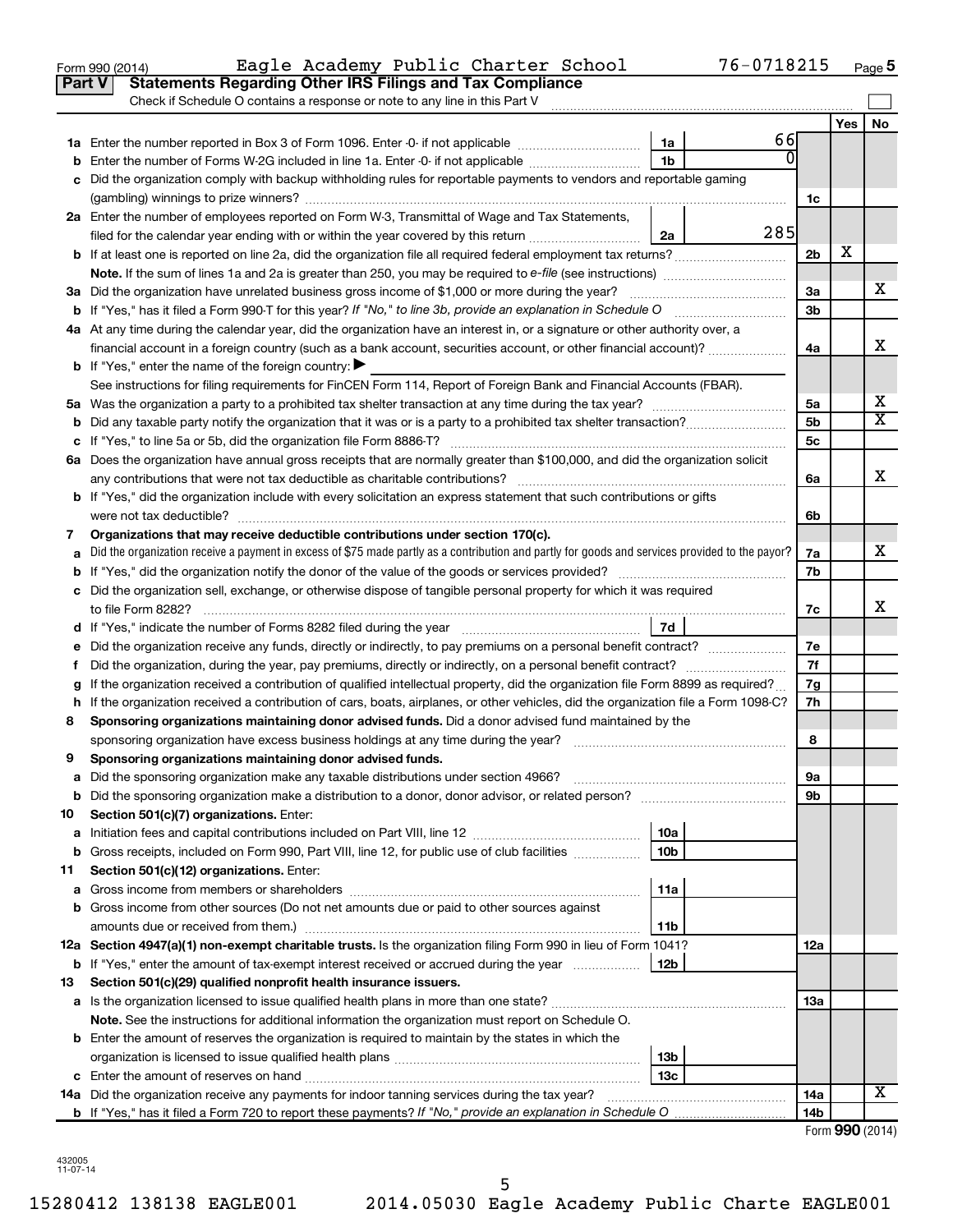| Form 990 (2014) |  |
|-----------------|--|
|-----------------|--|

## Form 990 (2014) **Eagle Academy Public Charter School** 76-0718215 <sub>Page</sub>

**Part VI** Governance, Management, and Disclosure For each "Yes" response to lines 2 through 7b below, and for a "No" response *to line 8a, 8b, or 10b below, describe the circumstances, processes, or changes in Schedule O. See instructions.*

|    |                                                                                                                                           |                               |                 |                         | $\overline{\mathbf{x}}$ |
|----|-------------------------------------------------------------------------------------------------------------------------------------------|-------------------------------|-----------------|-------------------------|-------------------------|
|    | <b>Section A. Governing Body and Management</b>                                                                                           |                               |                 |                         |                         |
|    |                                                                                                                                           |                               | 9               | Yes                     | No                      |
|    | 1a Enter the number of voting members of the governing body at the end of the tax year                                                    | 1a                            |                 |                         |                         |
|    | If there are material differences in voting rights among members of the governing body, or if the governing                               |                               |                 |                         |                         |
|    | body delegated broad authority to an executive committee or similar committee, explain in Schedule O.                                     |                               | 9               |                         |                         |
|    | <b>b</b> Enter the number of voting members included in line 1a, above, who are independent <i>manumum</i>                                | 1b                            |                 |                         |                         |
| 2  | Did any officer, director, trustee, or key employee have a family relationship or a business relationship with any other                  |                               |                 |                         |                         |
|    |                                                                                                                                           |                               | $\mathbf{2}$    |                         |                         |
| 3  | Did the organization delegate control over management duties customarily performed by or under the direct supervision                     |                               |                 |                         |                         |
|    |                                                                                                                                           |                               | 3               |                         |                         |
| 4  | Did the organization make any significant changes to its governing documents since the prior Form 990 was filed?                          |                               | 4               |                         |                         |
| 5  |                                                                                                                                           |                               | 5               |                         |                         |
| 6  |                                                                                                                                           |                               | 6               |                         |                         |
| 7a | Did the organization have members, stockholders, or other persons who had the power to elect or appoint one or                            |                               |                 |                         |                         |
|    |                                                                                                                                           |                               | 7a              |                         |                         |
|    | <b>b</b> Are any governance decisions of the organization reserved to (or subject to approval by) members, stockholders, or               |                               |                 |                         |                         |
|    | persons other than the governing body?                                                                                                    |                               | 7b              |                         |                         |
| 8  | Did the organization contemporaneously document the meetings held or written actions undertaken during the year by the following:         |                               |                 |                         |                         |
|    |                                                                                                                                           |                               | 8a              | х                       |                         |
|    |                                                                                                                                           |                               | 8b              | $\overline{\textbf{x}}$ |                         |
| 9  | Is there any officer, director, trustee, or key employee listed in Part VII, Section A, who cannot be reached at the                      |                               |                 |                         |                         |
|    | organization's mailing address? If "Yes," provide the names and addresses in Schedule O multimarrow multimarrow                           |                               | 9               |                         |                         |
|    | Section B. Policies (This Section B requests information about policies not required by the Internal Revenue Code.)                       |                               |                 |                         |                         |
|    |                                                                                                                                           |                               |                 | Yes                     |                         |
|    |                                                                                                                                           |                               | 10a             |                         |                         |
|    | <b>b</b> If "Yes," did the organization have written policies and procedures governing the activities of such chapters, affiliates,       |                               |                 |                         |                         |
|    |                                                                                                                                           |                               | 10b             |                         |                         |
|    | 11a Has the organization provided a complete copy of this Form 990 to all members of its governing body before filing the form?           |                               | 11a             | X                       |                         |
|    | <b>b</b> Describe in Schedule O the process, if any, used by the organization to review this Form 990.                                    |                               |                 |                         |                         |
|    | 12a Did the organization have a written conflict of interest policy? If "No," go to line 13                                               |                               | 12a             | х                       |                         |
| b  |                                                                                                                                           |                               | 12 <sub>b</sub> | $\overline{\textbf{x}}$ |                         |
|    | c Did the organization regularly and consistently monitor and enforce compliance with the policy? If "Yes," describe                      |                               |                 |                         |                         |
|    | in Schedule O how this was done <i>manufacture contract to the set of the set of the set of the set of the set of t</i>                   |                               | 12c             | х                       |                         |
| 13 |                                                                                                                                           |                               | 13              | $\overline{\mathbf{x}}$ |                         |
| 14 | Did the organization have a written document retention and destruction policy? [11] manufaction manufaction in                            |                               | 14              | $\overline{\mathbf{x}}$ |                         |
| 15 | Did the process for determining compensation of the following persons include a review and approval by independent                        |                               |                 |                         |                         |
|    |                                                                                                                                           |                               |                 |                         |                         |
|    | persons, comparability data, and contemporaneous substantiation of the deliberation and decision?                                         |                               |                 | х                       |                         |
|    |                                                                                                                                           |                               | <b>15a</b>      |                         |                         |
|    |                                                                                                                                           |                               | 15b             |                         |                         |
|    | If "Yes" to line 15a or 15b, describe the process in Schedule O (see instructions).                                                       |                               |                 |                         |                         |
|    |                                                                                                                                           |                               |                 |                         |                         |
|    | <b>16a</b> Did the organization invest in, contribute assets to, or participate in a joint venture or similar arrangement with a          |                               |                 |                         |                         |
|    | taxable entity during the year?                                                                                                           |                               | 16a             |                         |                         |
|    | <b>b</b> If "Yes," did the organization follow a written policy or procedure requiring the organization to evaluate its participation     |                               |                 |                         |                         |
|    | in joint venture arrangements under applicable federal tax law, and take steps to safeguard the organization's                            |                               |                 |                         |                         |
|    | exempt status with respect to such arrangements?                                                                                          |                               | 16b             |                         |                         |
|    | <b>Section C. Disclosure</b>                                                                                                              |                               |                 |                         |                         |
| 17 | None<br>List the states with which a copy of this Form 990 is required to be filed >                                                      |                               |                 |                         |                         |
| 18 | Section 6104 requires an organization to make its Forms 1023 (or 1024 if applicable), 990, and 990-T (Section 501(c)(3)s only) available  |                               |                 |                         |                         |
|    | for public inspection. Indicate how you made these available. Check all that apply.                                                       |                               |                 |                         |                         |
|    | $\lfloor x \rfloor$ Upon request<br>$\lfloor X \rfloor$ Another's website<br>Own website                                                  | Other (explain in Schedule O) |                 |                         |                         |
| 19 | Describe in Schedule O whether (and if so, how) the organization made its governing documents, conflict of interest policy, and financial |                               |                 |                         |                         |
|    | statements available to the public during the tax year.                                                                                   |                               |                 |                         |                         |
| 20 | State the name, address, and telephone number of the person who possesses the organization's books and records:                           |                               |                 |                         |                         |
|    | Joe M. Smith - (202)544-2646                                                                                                              |                               |                 |                         |                         |
|    | School Street SW, Washington, DC<br>20024<br>475                                                                                          |                               |                 |                         |                         |
|    | 432006 11-07-14                                                                                                                           |                               |                 | Form 990 (2014)         |                         |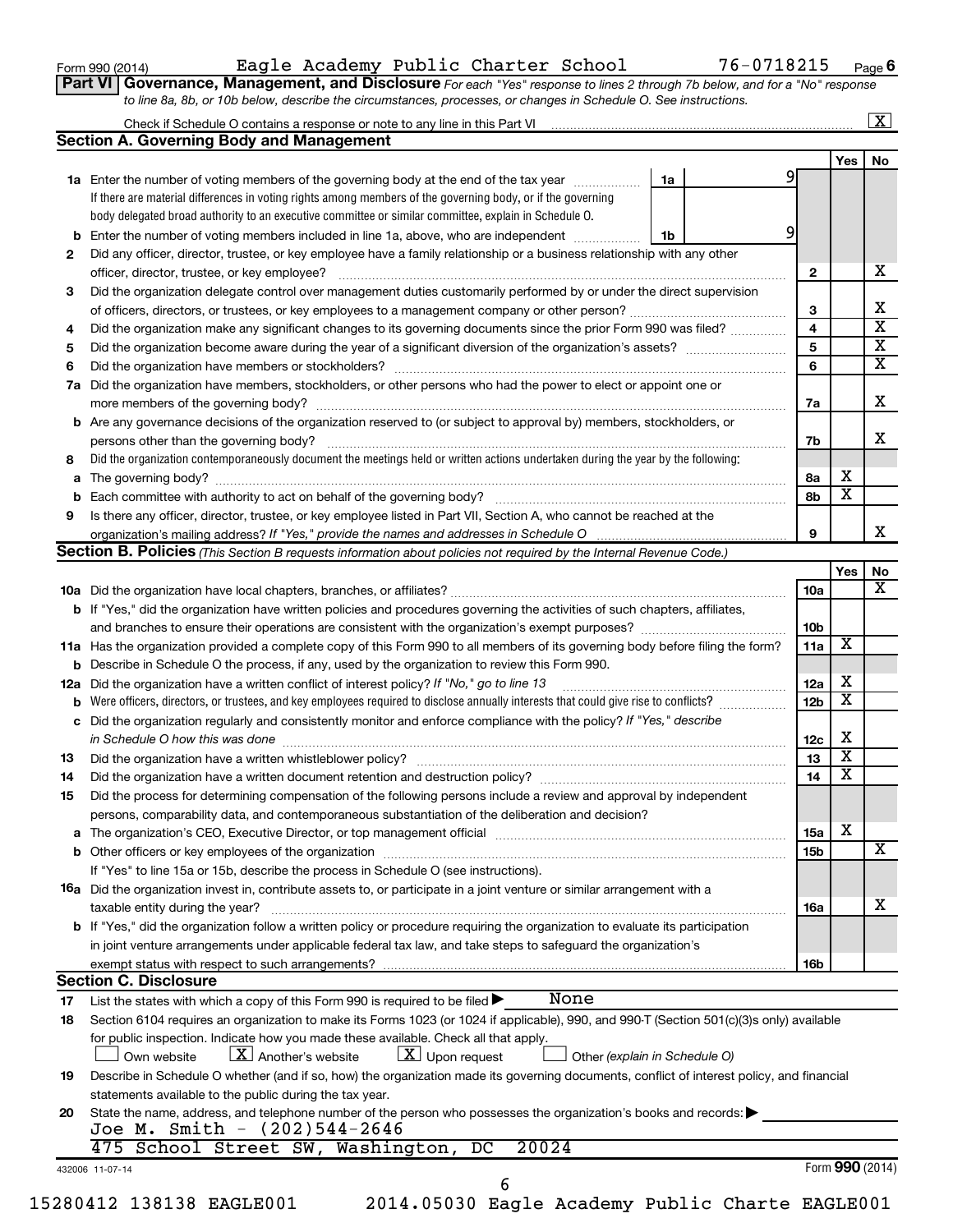$\Box$ 

| Part VII Compensation of Officers, Directors, Trustees, Key Employees, Highest Compensated |
|--------------------------------------------------------------------------------------------|
| <b>Employees, and Independent Contractors</b>                                              |

Check if Schedule O contains a response or note to any line in this Part VII

**Section A. Officers, Directors, Trustees, Key Employees, and Highest Compensated Employees**

**1a**  Complete this table for all persons required to be listed. Report compensation for the calendar year ending with or within the organization's tax year.

**•** List all of the organization's current officers, directors, trustees (whether individuals or organizations), regardless of amount of compensation. Enter -0- in columns  $(D)$ ,  $(E)$ , and  $(F)$  if no compensation was paid.

**•** List all of the organization's **current** key employees, if any. See instructions for definition of "key employee."

**•** List the organization's five current highest compensated employees (other than an officer, director, trustee, or key employee) who received reportable compensation (Box 5 of Form W-2 and/or Box 7 of Form 1099-MISC) of more than \$100,000 from the organization and any related organizations.

**•** List all of the organization's former officers, key employees, and highest compensated employees who received more than \$100,000 of reportable compensation from the organization and any related organizations.

**•** List all of the organization's former directors or trustees that received, in the capacity as a former director or trustee of the organization, more than \$10,000 of reportable compensation from the organization and any related organizations.

List persons in the following order: individual trustees or directors; institutional trustees; officers; key employees; highest compensated employees; and former such persons.

Check this box if neither the organization nor any related organization compensated any current officer, director, or trustee.  $\Box$ 

| (A)                        | (B)                      |                                |                                                                  |             | (C)          |                                   |        | (D)             | (E)             | (F)                         |
|----------------------------|--------------------------|--------------------------------|------------------------------------------------------------------|-------------|--------------|-----------------------------------|--------|-----------------|-----------------|-----------------------------|
| Name and Title             | Average                  |                                | (do not check more than one                                      | Position    |              |                                   |        | Reportable      | Reportable      | Estimated                   |
|                            | hours per                |                                | box, unless person is both an<br>officer and a director/trustee) |             |              |                                   |        | compensation    | compensation    | amount of                   |
|                            | week                     |                                |                                                                  |             |              |                                   |        | from            | from related    | other                       |
|                            | (list any                |                                |                                                                  |             |              |                                   |        | the             | organizations   | compensation                |
|                            | hours for                |                                |                                                                  |             |              |                                   |        | organization    | (W-2/1099-MISC) | from the                    |
|                            | related<br>organizations |                                |                                                                  |             |              |                                   |        | (W-2/1099-MISC) |                 | organization<br>and related |
|                            | below                    |                                |                                                                  |             |              |                                   |        |                 |                 | organizations               |
|                            | line)                    | Individual trustee or director | Institutional trustee                                            | Officer     | Key employee | Highest compensated<br>  employee | Former |                 |                 |                             |
| Gowan Thorpe<br>(1)        | 0.50                     |                                |                                                                  |             |              |                                   |        |                 |                 |                             |
| Treasurer                  |                          | X                              |                                                                  | X           |              |                                   |        | 0.              | $\mathbf 0$ .   | $\boldsymbol{0}$ .          |
| Kerry Lewis<br>(2)         | 0.50                     |                                |                                                                  |             |              |                                   |        |                 |                 |                             |
| Chairperson                |                          | $\mathbf x$                    |                                                                  | $\mathbf X$ |              |                                   |        | 0.              | 0.              | $0$ .                       |
| Charletta Lewis<br>(3)     | 0.50                     |                                |                                                                  |             |              |                                   |        |                 |                 |                             |
| Trustee                    |                          | $\mathbf X$                    |                                                                  |             |              |                                   |        | 0.              | $\mathbf 0$ .   | $\mathbf 0$ .               |
| Elinor Hardnick<br>(4)     | 0.50                     |                                |                                                                  |             |              |                                   |        |                 |                 |                             |
| Parliamentarian            |                          | $\mathbf X$                    |                                                                  |             |              |                                   |        | 0.              | 0.              | $\mathbf 0$ .               |
| Loray White<br>(5)         | 0.50                     |                                |                                                                  |             |              |                                   |        |                 |                 |                             |
| Vice Chair                 |                          | $\mathbf x$                    |                                                                  |             |              |                                   |        | 0.              | 0.              | $\mathbf 0$ .               |
| (6)<br>Marc Cole           | 0.50                     |                                |                                                                  |             |              |                                   |        |                 |                 |                             |
| Trustee                    |                          | $\mathbf X$                    |                                                                  |             |              |                                   |        | $\mathbf 0$ .   | 0.              | $\mathbf 0$ .               |
| Travis Murrell<br>(7)      | 0.50                     |                                |                                                                  |             |              |                                   |        |                 |                 |                             |
| Trustee                    |                          | $\mathbf X$                    |                                                                  |             |              |                                   |        | 0.              | $\mathbf 0$ .   | $\mathbf 0$ .               |
| Doreen Hodges<br>(8)       | 0.50                     |                                |                                                                  |             |              |                                   |        |                 |                 |                             |
| Parent Rep.                |                          | $\mathbf X$                    |                                                                  |             |              |                                   |        | 0.              | 0.              | $\mathbf 0$ .               |
| Raven Purvis<br>(9)        | 0.50                     |                                |                                                                  |             |              |                                   |        |                 |                 |                             |
| Parent Rep.                |                          | $\mathbf X$                    |                                                                  |             |              |                                   |        | 0.              | 0.              | $0$ .                       |
| (10) Cassandra Pinkney     | 40.00                    |                                |                                                                  |             |              |                                   |        |                 |                 |                             |
| Executive Director         |                          |                                |                                                                  | $\mathbf X$ |              |                                   |        | 199,615.        | 0.              | 25,718.                     |
| (11) Joe Smith             | 40.00                    |                                |                                                                  |             |              |                                   |        |                 |                 |                             |
| CFO/COO                    |                          |                                |                                                                  | $\mathbf X$ |              |                                   |        | 243,920.        | $\mathbf 0$ .   | 340.                        |
| (12) Mayra Martinez        | 40.00                    |                                |                                                                  |             |              |                                   |        |                 |                 |                             |
| Deputy COO                 |                          |                                |                                                                  | $\mathbf X$ |              |                                   |        | 149,538.        | 0.              | 990.                        |
| (13) Jeff Cline            | 40.00                    |                                |                                                                  |             |              |                                   |        |                 |                 |                             |
| Principal                  |                          |                                |                                                                  | $\mathbf x$ |              |                                   |        | 144,808.        | $\mathbf{0}$ .  | 5,172.                      |
| (14) Nicole Walker         | 40.00                    |                                |                                                                  |             |              |                                   |        |                 |                 |                             |
| Principal                  |                          |                                |                                                                  | $\mathbf X$ |              |                                   |        | 119,808.        | 0.              | 5,498.                      |
| (15) Christopher Lawson    | 40.00                    |                                |                                                                  |             |              |                                   |        |                 |                 |                             |
| Director of Human Resource |                          |                                |                                                                  | $\mathbf X$ |              |                                   |        | 121,154.        | 0.              | $0$ .                       |
|                            |                          |                                |                                                                  |             |              |                                   |        |                 |                 |                             |
|                            |                          |                                |                                                                  |             |              |                                   |        |                 |                 |                             |
|                            |                          |                                |                                                                  |             |              |                                   |        |                 |                 |                             |

7

432007 11-07-14

Form (2014) **990**

15280412 138138 EAGLE001 2014.05030 Eagle Academy Public Charte EAGLE001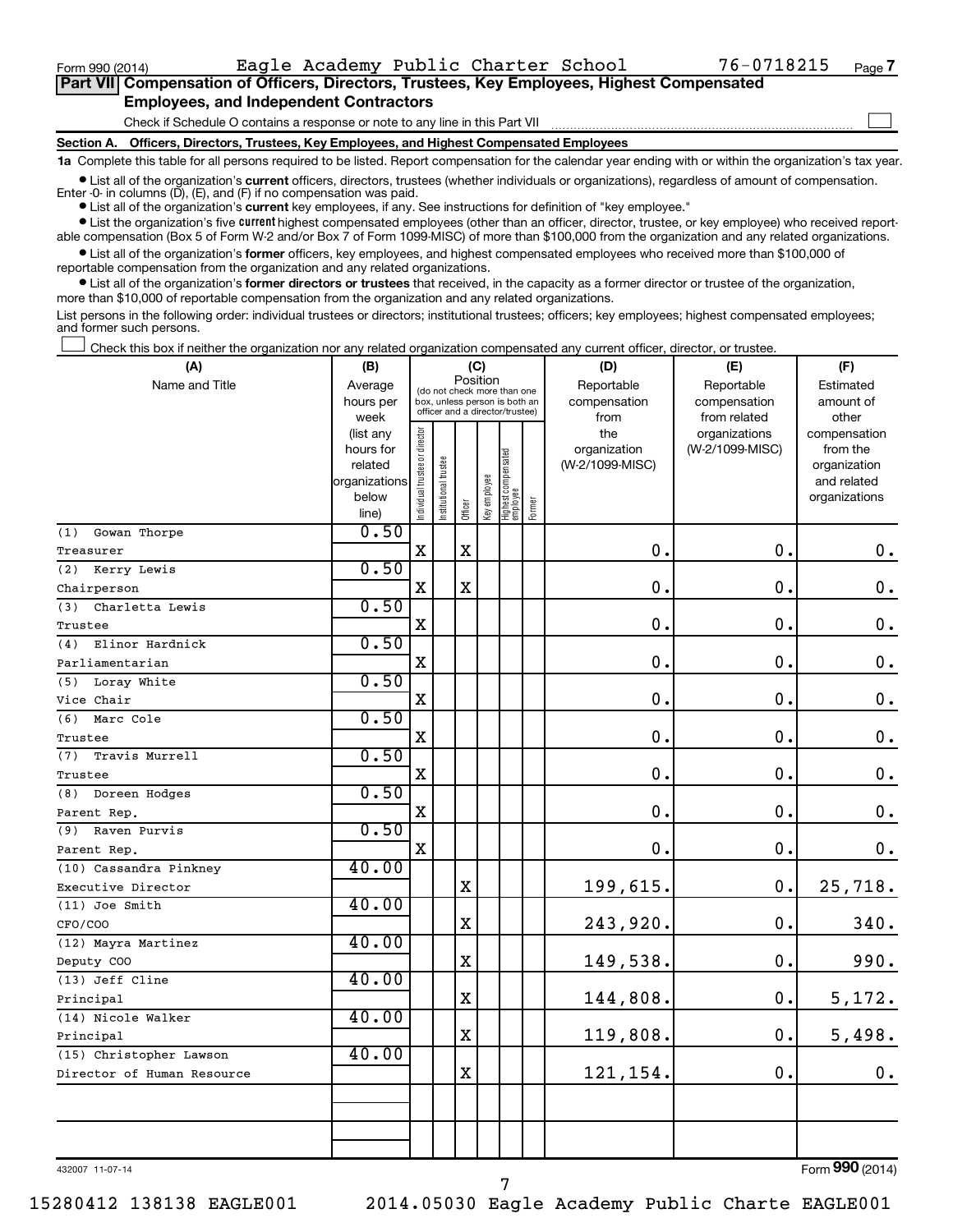|                 | Form 990 (2014)                                                                                                                                                                                                                                        |                                  |                                                               |                                             |                                |                       |         |                                                                                                 |                                   |                                                                  | Eagle Academy Public Charter School                                                                    | 76-0718215 |          |                                                                    |                                              | Page 8           |
|-----------------|--------------------------------------------------------------------------------------------------------------------------------------------------------------------------------------------------------------------------------------------------------|----------------------------------|---------------------------------------------------------------|---------------------------------------------|--------------------------------|-----------------------|---------|-------------------------------------------------------------------------------------------------|-----------------------------------|------------------------------------------------------------------|--------------------------------------------------------------------------------------------------------|------------|----------|--------------------------------------------------------------------|----------------------------------------------|------------------|
| <b>Part VII</b> |                                                                                                                                                                                                                                                        |                                  |                                                               |                                             |                                |                       |         |                                                                                                 |                                   |                                                                  | Section A. Officers, Directors, Trustees, Key Employees, and Highest Compensated Employees (continued) |            |          |                                                                    |                                              |                  |
|                 | (A)<br>Name and title                                                                                                                                                                                                                                  |                                  | (B)<br>Average<br>hours per<br>week<br>(list any<br>hours for |                                             |                                | (C)<br>Position       |         | (do not check more than one<br>box, unless person is both an<br>officer and a director/trustee) |                                   | (D)<br>Reportable<br>compensation<br>from<br>the<br>organization | (E)<br>Reportable<br>compensation<br>from related<br>organizations<br>(W-2/1099-MISC)                  |            |          | (F)<br>Estimated<br>amount of<br>other<br>compensation<br>from the |                                              |                  |
|                 |                                                                                                                                                                                                                                                        |                                  |                                                               | related<br> organizations<br>below<br>line) | Individual trustee or director | Institutional trustee | Officer | Key employee                                                                                    | Highest compensated<br>  employee | Former                                                           | (W-2/1099-MISC)                                                                                        |            |          |                                                                    | organization<br>and related<br>organizations |                  |
|                 |                                                                                                                                                                                                                                                        |                                  |                                                               |                                             |                                |                       |         |                                                                                                 |                                   |                                                                  |                                                                                                        |            |          |                                                                    |                                              |                  |
|                 |                                                                                                                                                                                                                                                        |                                  |                                                               |                                             |                                |                       |         |                                                                                                 |                                   |                                                                  |                                                                                                        |            |          |                                                                    |                                              |                  |
|                 |                                                                                                                                                                                                                                                        |                                  |                                                               |                                             |                                |                       |         |                                                                                                 |                                   |                                                                  |                                                                                                        |            |          |                                                                    |                                              |                  |
|                 |                                                                                                                                                                                                                                                        |                                  |                                                               |                                             |                                |                       |         |                                                                                                 |                                   |                                                                  |                                                                                                        |            |          |                                                                    |                                              |                  |
|                 |                                                                                                                                                                                                                                                        |                                  |                                                               |                                             |                                |                       |         |                                                                                                 |                                   |                                                                  |                                                                                                        |            |          |                                                                    |                                              |                  |
|                 | 1b Sub-total                                                                                                                                                                                                                                           |                                  |                                                               |                                             |                                |                       |         |                                                                                                 |                                   |                                                                  | 978,843.                                                                                               |            | Ο.       |                                                                    | 37,718.                                      |                  |
|                 | c Total from continuation sheets to Part VII, Section A manuscreen continuum                                                                                                                                                                           |                                  |                                                               |                                             |                                |                       |         |                                                                                                 |                                   |                                                                  | $\overline{0}$ .<br>978,843.                                                                           |            | σ.<br>σ. |                                                                    | 37,718.                                      | $\overline{0}$ . |
| 2               | Total number of individuals (including but not limited to those listed above) who received more than \$100,000 of reportable<br>compensation from the organization                                                                                     |                                  |                                                               |                                             |                                |                       |         |                                                                                                 |                                   |                                                                  |                                                                                                        |            |          |                                                                    |                                              | 6<br><b>No</b>   |
| 3               | Did the organization list any former officer, director, or trustee, key employee, or highest compensated employee on                                                                                                                                   |                                  |                                                               |                                             |                                |                       |         |                                                                                                 |                                   |                                                                  |                                                                                                        |            |          | з                                                                  | Yes                                          | x                |
|                 | For any individual listed on line 1a, is the sum of reportable compensation and other compensation from the organization<br>and related organizations greater than \$150,000? If "Yes," complete Schedule J for such individual                        |                                  |                                                               |                                             |                                |                       |         |                                                                                                 |                                   |                                                                  |                                                                                                        |            |          | 4                                                                  | х                                            |                  |
| 5               | Did any person listed on line 1a receive or accrue compensation from any unrelated organization or individual for services<br>rendered to the organization? If "Yes," complete Schedule J for such person<br><b>Section B. Independent Contractors</b> |                                  |                                                               |                                             |                                |                       |         |                                                                                                 |                                   |                                                                  |                                                                                                        |            |          | 5                                                                  |                                              | x                |
| 1               | Complete this table for your five highest compensated independent contractors that received more than \$100,000 of compensation from<br>the organization. Report compensation for the calendar year ending with or within the organization's tax year. |                                  |                                                               |                                             |                                |                       |         |                                                                                                 |                                   |                                                                  |                                                                                                        |            |          |                                                                    |                                              |                  |
|                 |                                                                                                                                                                                                                                                        | (A)<br>Name and business address |                                                               |                                             |                                | <b>NONE</b>           |         |                                                                                                 |                                   |                                                                  | (B)<br>Description of services                                                                         |            |          | (C)<br>Compensation                                                |                                              |                  |
|                 |                                                                                                                                                                                                                                                        |                                  |                                                               |                                             |                                |                       |         |                                                                                                 |                                   |                                                                  |                                                                                                        |            |          |                                                                    |                                              |                  |
|                 |                                                                                                                                                                                                                                                        |                                  |                                                               |                                             |                                |                       |         |                                                                                                 |                                   |                                                                  |                                                                                                        |            |          |                                                                    |                                              |                  |
|                 |                                                                                                                                                                                                                                                        |                                  |                                                               |                                             |                                |                       |         |                                                                                                 |                                   |                                                                  |                                                                                                        |            |          |                                                                    |                                              |                  |
| 2               | Total number of independent contractors (including but not limited to those listed above) who received more than<br>\$100,000 of compensation from the organization                                                                                    |                                  |                                                               |                                             |                                |                       |         |                                                                                                 | 0                                 |                                                                  |                                                                                                        |            |          |                                                                    |                                              |                  |
|                 |                                                                                                                                                                                                                                                        |                                  |                                                               |                                             |                                |                       |         |                                                                                                 |                                   |                                                                  |                                                                                                        |            |          | Form 990 (2014)                                                    |                                              |                  |

| 432008   |  |
|----------|--|
| 11-07-14 |  |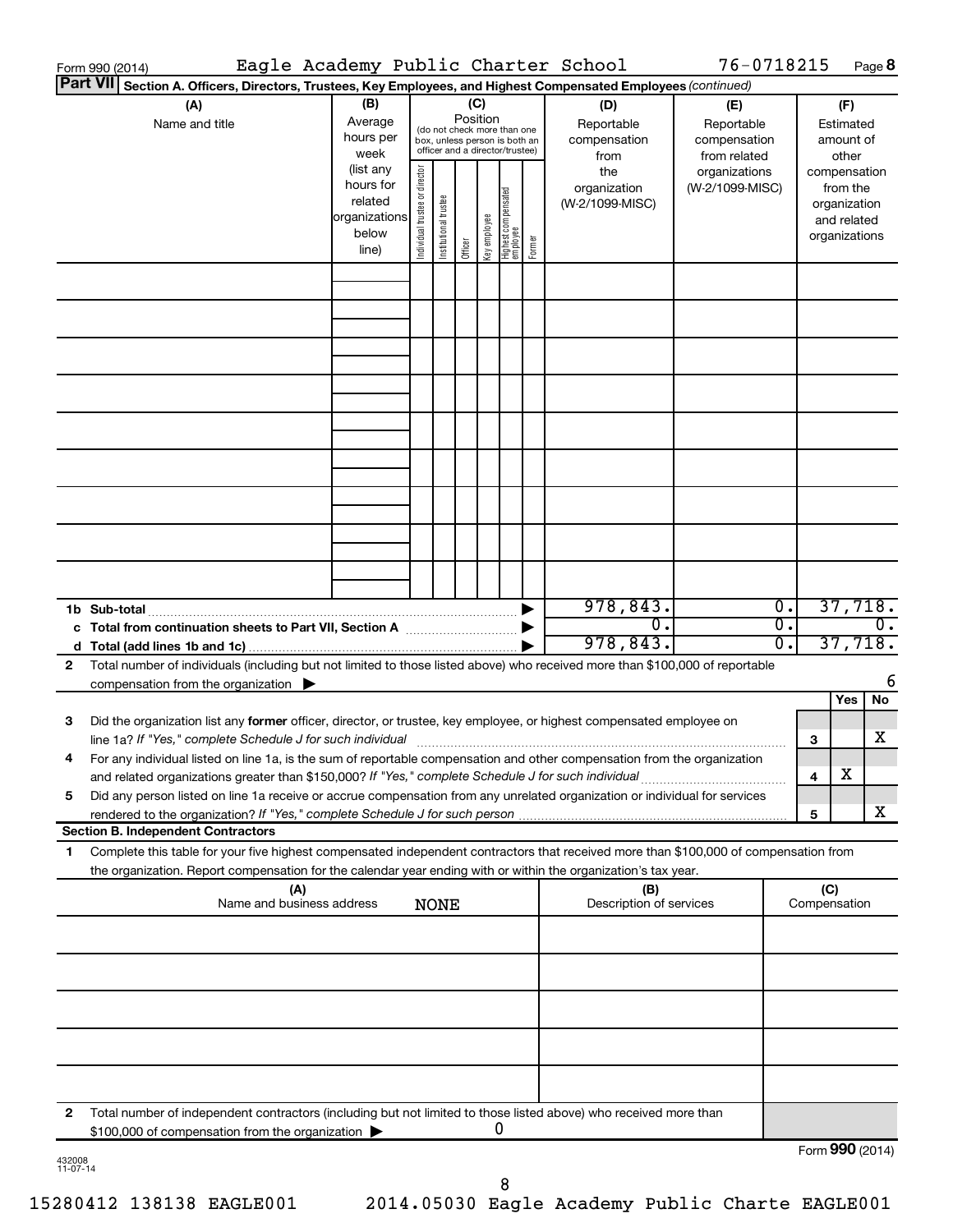|                                                           |                  | Form 990 (2014)                                                                         |                |                      | Eagle Academy Public Charter School |                                          | 76-0718215                       | Page 9                                                      |
|-----------------------------------------------------------|------------------|-----------------------------------------------------------------------------------------|----------------|----------------------|-------------------------------------|------------------------------------------|----------------------------------|-------------------------------------------------------------|
|                                                           | <b>Part VIII</b> | <b>Statement of Revenue</b>                                                             |                |                      |                                     |                                          |                                  |                                                             |
|                                                           |                  |                                                                                         |                |                      | (A)                                 | (B)                                      | $\overline{C}$                   | (D)                                                         |
|                                                           |                  |                                                                                         |                |                      | Total revenue                       | Related or<br>exempt function<br>revenue | Unrelated<br>business<br>revenue | Revenue excluded<br>from tax under<br>sections<br>512 - 514 |
|                                                           |                  | 1 a Federated campaigns                                                                 | 1a             |                      |                                     |                                          |                                  |                                                             |
| Contributions, Gifts, Grants<br>and Other Similar Amounts |                  | <b>b</b> Membership dues                                                                | 1 <sub>b</sub> |                      |                                     |                                          |                                  |                                                             |
|                                                           |                  | c Fundraising events                                                                    | 1с             |                      |                                     |                                          |                                  |                                                             |
|                                                           |                  | d Related organizations                                                                 | 1 <sub>d</sub> |                      |                                     |                                          |                                  |                                                             |
|                                                           |                  | e Government grants (contributions)                                                     | 1e             | 2,145,028.           |                                     |                                          |                                  |                                                             |
|                                                           |                  | f All other contributions, gifts, grants, and                                           |                |                      |                                     |                                          |                                  |                                                             |
|                                                           |                  | similar amounts not included above<br>Noncash contributions included in lines 1a-1f: \$ | 1f             | 31,342.              |                                     |                                          |                                  |                                                             |
|                                                           |                  |                                                                                         |                |                      | 2,176,370.                          |                                          |                                  |                                                             |
|                                                           |                  |                                                                                         |                | <b>Business Code</b> |                                     |                                          |                                  |                                                             |
|                                                           | 2a               | Per pupil Funding                                                                       |                | 611110               | 17, 239, 116.                       | 17, 239, 116.                            |                                  |                                                             |
|                                                           |                  | Before and After Care<br>b                                                              |                | 611110               | 305,009.                            | 305,009.                                 |                                  |                                                             |
|                                                           |                  | Student Fees<br>c.                                                                      |                | 611110               | 28, 314.                            | 28,314.                                  |                                  |                                                             |
|                                                           |                  | d                                                                                       |                |                      |                                     |                                          |                                  |                                                             |
| Program Service<br>Revenue                                |                  | е                                                                                       |                |                      |                                     |                                          |                                  |                                                             |
|                                                           |                  | f All other program service revenue                                                     |                |                      |                                     |                                          |                                  |                                                             |
|                                                           |                  | a                                                                                       |                |                      | 17,572,439.                         |                                          |                                  |                                                             |
|                                                           | 3                | Investment income (including dividends, interest, and                                   |                |                      | 654.                                |                                          |                                  | 654.                                                        |
|                                                           | 4                | Income from investment of tax-exempt bond proceeds                                      |                |                      |                                     |                                          |                                  |                                                             |
|                                                           | 5                |                                                                                         |                |                      |                                     |                                          |                                  |                                                             |
|                                                           |                  |                                                                                         | (i) Real       | (ii) Personal        |                                     |                                          |                                  |                                                             |
|                                                           |                  | <b>6 a</b> Gross rents                                                                  |                |                      |                                     |                                          |                                  |                                                             |
|                                                           |                  | Less: rental expenses   <br>b                                                           |                |                      |                                     |                                          |                                  |                                                             |
|                                                           |                  | Rental income or (loss)<br>c                                                            |                |                      |                                     |                                          |                                  |                                                             |
|                                                           |                  |                                                                                         |                | ▶                    |                                     |                                          |                                  |                                                             |
|                                                           |                  | <b>7 a</b> Gross amount from sales of                                                   | (i) Securities | (ii) Other           |                                     |                                          |                                  |                                                             |
|                                                           |                  | assets other than inventory                                                             |                |                      |                                     |                                          |                                  |                                                             |
|                                                           |                  | <b>b</b> Less: cost or other basis                                                      |                |                      |                                     |                                          |                                  |                                                             |
|                                                           |                  | and sales expenses  [                                                                   |                |                      |                                     |                                          |                                  |                                                             |
|                                                           |                  |                                                                                         |                |                      |                                     |                                          |                                  |                                                             |
|                                                           |                  | 8 a Gross income from fundraising events (not                                           |                |                      |                                     |                                          |                                  |                                                             |
| <b>Other Revenue</b>                                      |                  | including \$<br>contributions reported on line 1c). See                                 |                |                      |                                     |                                          |                                  |                                                             |
|                                                           |                  |                                                                                         |                |                      |                                     |                                          |                                  |                                                             |
|                                                           |                  |                                                                                         |                |                      |                                     |                                          |                                  |                                                             |
|                                                           |                  | c Net income or (loss) from fundraising events                                          |                |                      |                                     |                                          |                                  |                                                             |
|                                                           |                  | 9 a Gross income from gaming activities. See                                            |                |                      |                                     |                                          |                                  |                                                             |
|                                                           |                  |                                                                                         |                |                      |                                     |                                          |                                  |                                                             |
|                                                           |                  |                                                                                         |                |                      |                                     |                                          |                                  |                                                             |
|                                                           |                  |                                                                                         |                |                      |                                     |                                          |                                  |                                                             |
|                                                           |                  | 10 a Gross sales of inventory, less returns                                             |                |                      |                                     |                                          |                                  |                                                             |
|                                                           |                  |                                                                                         |                |                      |                                     |                                          |                                  |                                                             |
|                                                           |                  | <b>b</b> Less: cost of goods sold $\ldots$ <b>b</b>                                     |                |                      |                                     |                                          |                                  |                                                             |
|                                                           |                  | c Net income or (loss) from sales of inventory<br>Miscellaneous Revenue                 |                | <b>Business Code</b> |                                     |                                          |                                  |                                                             |
|                                                           |                  | 11 a Other income                                                                       |                | 900099               | 539,477.                            |                                          |                                  | 539,477.                                                    |
|                                                           |                  | b<br>the company of the company of the company                                          |                |                      |                                     |                                          |                                  |                                                             |
|                                                           |                  | с                                                                                       |                |                      |                                     |                                          |                                  |                                                             |
|                                                           |                  | d                                                                                       |                |                      |                                     |                                          |                                  |                                                             |
|                                                           |                  |                                                                                         |                |                      | 539,477.                            |                                          |                                  |                                                             |
|                                                           | 12               |                                                                                         |                |                      | 20,288,940.                         | 17,572,439.                              | $\mathbf{0}$ .                   | 540,131.                                                    |
| 432009<br>$11-07-14$                                      |                  |                                                                                         |                |                      |                                     |                                          |                                  | Form 990 (2014)                                             |

15280412 138138 EAGLE001 2014.05030 Eagle Academy Public Charte EAGLE001

9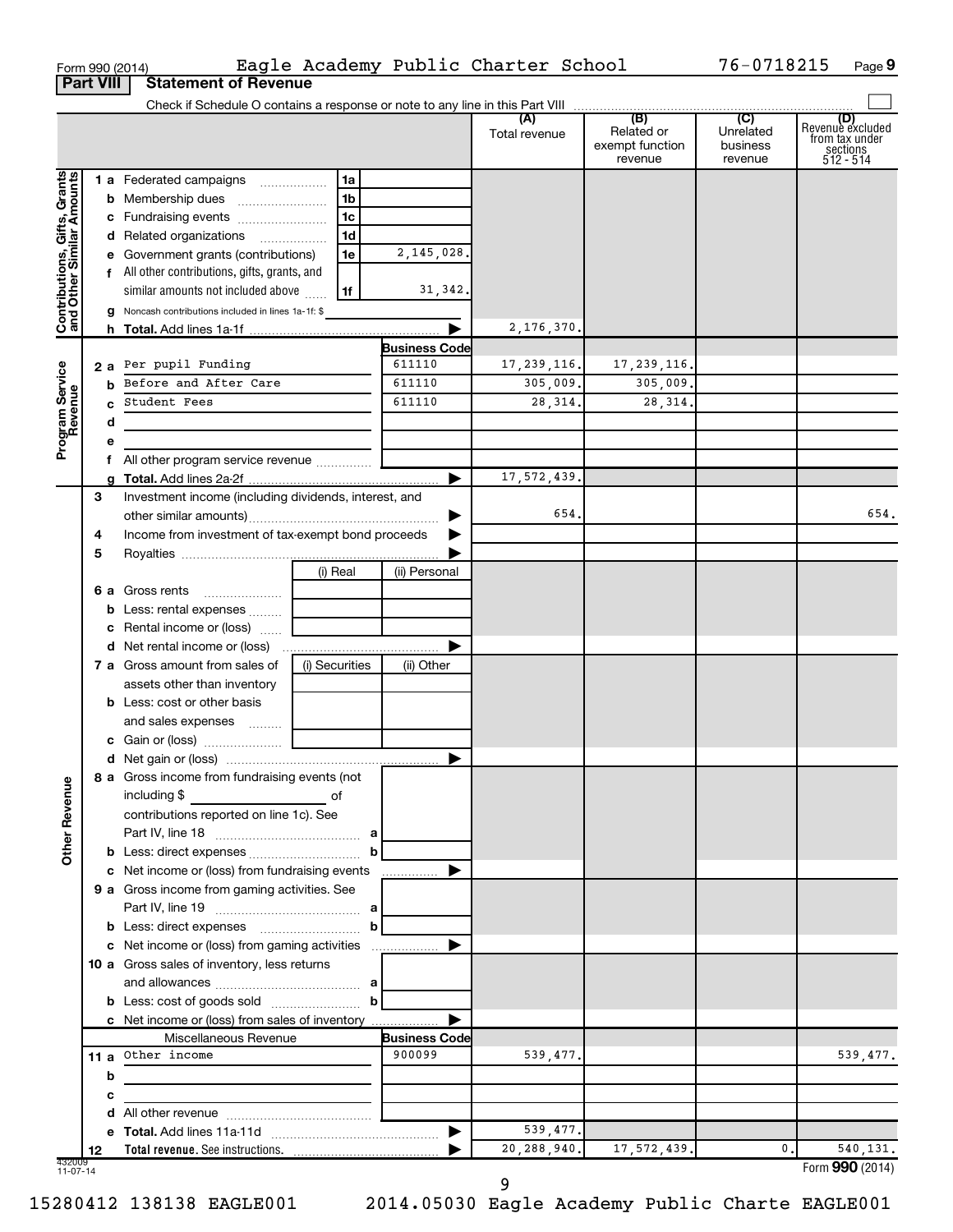**Part IX Statement of Functional Expenses** 

Form 990 (2014) Eagle Academy Public Charter School 76-0718215 <sub>Page</sub>

76-0718215 Page 10

|    | Section 501(c)(3) and 501(c)(4) organizations must complete all columns. All other organizations must complete column (A).                                                                                    |                |                             |                                    |                         |
|----|---------------------------------------------------------------------------------------------------------------------------------------------------------------------------------------------------------------|----------------|-----------------------------|------------------------------------|-------------------------|
|    | Check if Schedule O contains a response or note to any line in this Part IX                                                                                                                                   | (A)            | (B)                         | (C)                                | (D)                     |
|    | Do not include amounts reported on lines 6b,<br>7b, 8b, 9b, and 10b of Part VIII.                                                                                                                             | Total expenses | Program service<br>expenses | Management and<br>general expenses | Fundraising<br>expenses |
| 1. | Grants and other assistance to domestic organizations                                                                                                                                                         |                |                             |                                    |                         |
|    | and domestic governments. See Part IV, line 21                                                                                                                                                                |                |                             |                                    |                         |
| 2  | Grants and other assistance to domestic                                                                                                                                                                       |                |                             |                                    |                         |
|    | individuals. See Part IV, line 22                                                                                                                                                                             |                |                             |                                    |                         |
| 3  | Grants and other assistance to foreign                                                                                                                                                                        |                |                             |                                    |                         |
|    | organizations, foreign governments, and foreign                                                                                                                                                               |                |                             |                                    |                         |
|    | individuals. See Part IV, lines 15 and 16                                                                                                                                                                     |                |                             |                                    |                         |
| 4  | Benefits paid to or for members                                                                                                                                                                               |                |                             |                                    |                         |
| 5  | Compensation of current officers, directors,                                                                                                                                                                  |                |                             |                                    |                         |
|    | trustees, and key employees                                                                                                                                                                                   | 1,016,561.     | 795,886.                    | 215, 154.                          | 5,521.                  |
| 6  | Compensation not included above, to disqualified                                                                                                                                                              |                |                             |                                    |                         |
|    | persons (as defined under section 4958(f)(1)) and                                                                                                                                                             |                |                             |                                    |                         |
|    | persons described in section 4958(c)(3)(B)<br><b>Barbara</b>                                                                                                                                                  | 9,497,557.     | 7,435,829.                  | 2,010,144.                         | 51,584.                 |
| 7  | Other salaries and wages                                                                                                                                                                                      |                |                             |                                    |                         |
| 8  | Pension plan accruals and contributions (include                                                                                                                                                              | 20,308.        | 15,900.                     | 4,298.                             | 110.                    |
|    | section 401(k) and 403(b) employer contributions)                                                                                                                                                             | 1,062,473.     | 831,827.                    | 224,875.                           | 5,771.                  |
| 9  |                                                                                                                                                                                                               | 842,926.       | 659,941.                    | 178,407.                           | 4,578.                  |
| 10 |                                                                                                                                                                                                               |                |                             |                                    |                         |
| 11 | Fees for services (non-employees):                                                                                                                                                                            |                |                             |                                    |                         |
|    |                                                                                                                                                                                                               | 169,050.       | 127, 143.                   | 40,963.                            | 944.                    |
| b  |                                                                                                                                                                                                               | 197,833.       | 148,792.                    | 47,937.                            | 1,104.                  |
| С  |                                                                                                                                                                                                               |                |                             |                                    |                         |
| d  |                                                                                                                                                                                                               |                |                             |                                    |                         |
| е  | Professional fundraising services. See Part IV, line 17<br>Investment management fees                                                                                                                         |                |                             |                                    |                         |
| f  | Other. (If line 11g amount exceeds 10% of line 25,                                                                                                                                                            |                |                             |                                    |                         |
| g  | column (A) amount, list line 11g expenses on Sch O.)                                                                                                                                                          | 165, 763.      | 124,672.                    | 40,166.                            | 925.                    |
| 12 |                                                                                                                                                                                                               | 147,979.       | 111, 296.                   | 35,857.                            | 826.                    |
| 13 |                                                                                                                                                                                                               | 368, 130.      | $277,666$ .                 | 88,402.                            | 2,062.                  |
| 14 |                                                                                                                                                                                                               |                |                             |                                    |                         |
| 15 |                                                                                                                                                                                                               |                |                             |                                    |                         |
| 16 |                                                                                                                                                                                                               | 1,020,690.     | 767,667.                    | 247, 325.                          | 5,698.                  |
| 17 |                                                                                                                                                                                                               | 88,086.        | 66, 252.                    | 21,345.                            | 489.                    |
| 18 | Payments of travel or entertainment expenses                                                                                                                                                                  |                |                             |                                    |                         |
|    | for any federal, state, or local public officials                                                                                                                                                             |                |                             |                                    |                         |
| 19 | Conferences, conventions, and meetings                                                                                                                                                                        | 191,126.       | 143,747.                    | 46,312.                            | 1,067.                  |
| 20 | Interest                                                                                                                                                                                                      | 541,685.       | 407, 405.                   | $131,256$ .                        | 3,024.                  |
| 21 |                                                                                                                                                                                                               |                |                             |                                    |                         |
| 22 | Depreciation, depletion, and amortization                                                                                                                                                                     | 771,914.       | 596, 526.                   | 171,439.                           | 3,949.                  |
| 23 | Insurance                                                                                                                                                                                                     | 106,585.       | 80, 163.                    | 25,827.                            | 595.                    |
| 24 | Other expenses. Itemize expenses not covered<br>above. (List miscellaneous expenses in line 24e. If line<br>24e amount exceeds 10% of line 25, column (A)<br>amount, list line 24e expenses on Schedule O.) [ |                |                             |                                    |                         |
| a  | Direct Student Cost                                                                                                                                                                                           | 1,655,809.     | 1,655,809.                  |                                    |                         |
|    | Food Service                                                                                                                                                                                                  | 769,432.       | 769,432.                    |                                    |                         |
|    | Other Expenses                                                                                                                                                                                                | 331,244.       | 249, 131.                   | 80, 264.                           | 1,849.                  |
| d  | Bad Debt Expense                                                                                                                                                                                              | 75,000.        | 75,000.                     |                                    |                         |
|    | e All other expenses                                                                                                                                                                                          |                |                             |                                    |                         |
| 25 | Total functional expenses. Add lines 1 through 24e                                                                                                                                                            | 19,040,151.    | 15,340,084.                 | 3,609,971.                         | 90,096.                 |
| 26 | Joint costs. Complete this line only if the organization                                                                                                                                                      |                |                             |                                    |                         |
|    | reported in column (B) joint costs from a combined                                                                                                                                                            |                |                             |                                    |                         |
|    | educational campaign and fundraising solicitation.                                                                                                                                                            |                |                             |                                    |                         |
|    | Check here $\blacktriangleright$<br>if following SOP 98-2 (ASC 958-720)                                                                                                                                       |                |                             |                                    |                         |

432010 11-07-14

Form (2014) **990**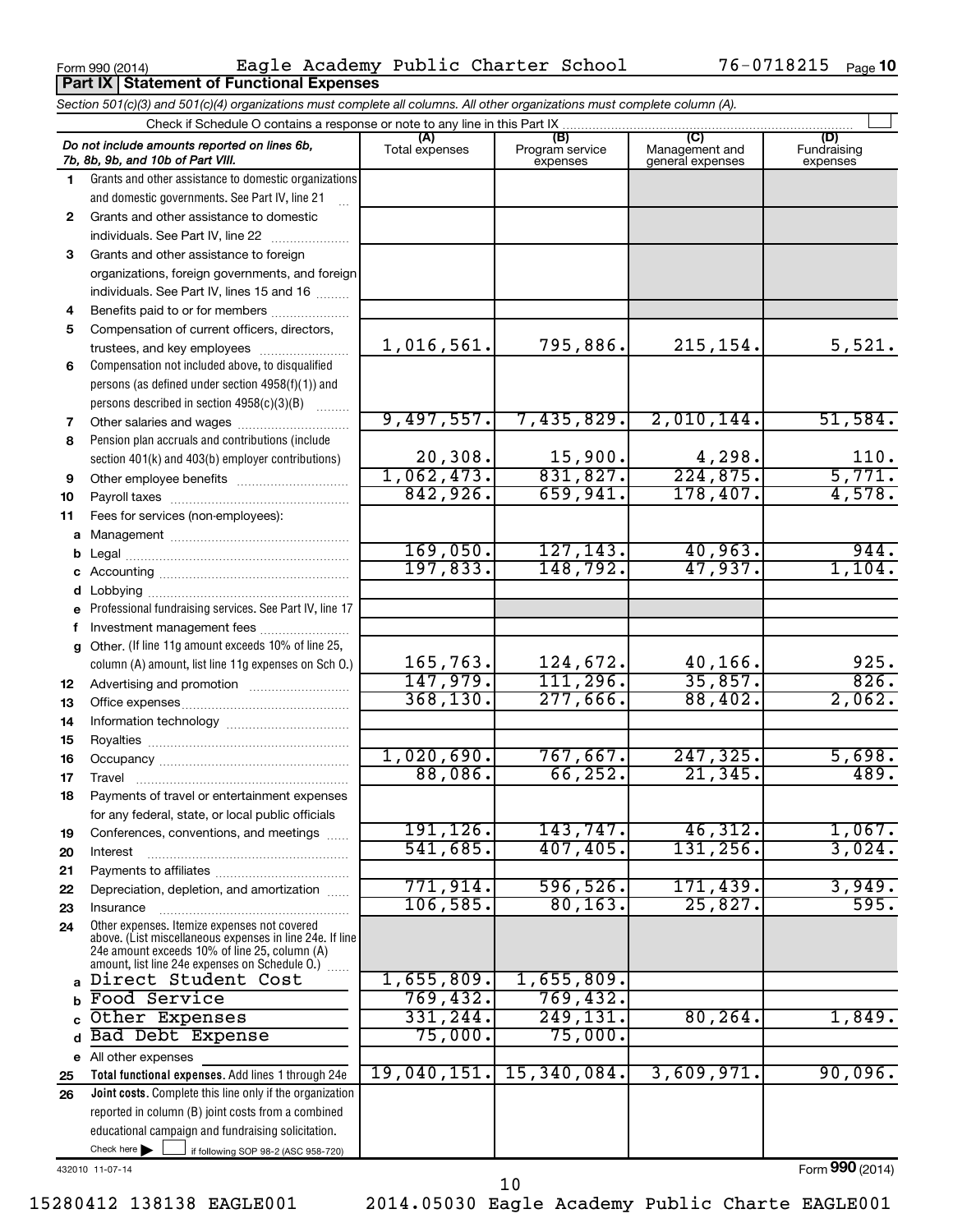**10 a** Land, buildings, and equipment: cost or other **11** Investments - publicly traded securities ~~~~~~~~~~~~~~~~~~~ **12** Investments - other securities. See Part IV, line 11 ~~~~~~~~~~~~~~ **10c 11 12 13 14 15 16 17 18 19 20 21 22 23 24 25 26 b** Less: accumulated depreciation  $\ldots$  [10b basis. Complete Part VI of Schedule D  $\frac{1}{10}$  10a **Total assets.**  Add lines 1 through 15 (must equal line 34) **Total liabilities.**  Add lines 17 through 25 Organizations that follow SFAS 117 (ASC 958), check here  $\blacktriangleright$   $\boxed{X}$  and **complete lines 27 through 29, and lines 33 and 34. 27 28 29 Organizations that do not follow SFAS 117 (ASC 958), check here** | † **and complete lines 30 through 34. 30 31 32** Prepaid expenses and deferred charges ~~~~~~~~~~~~~~~~~~ Investments - program-related. See Part IV, line 11 ~~~~~~~~~~~~~ Intangible assets ~~~~~~~~~~~~~~~~~~~~~~~~~~~~~~ Other assets. See Part IV, line 11 ~~~~~~~~~~~~~~~~~~~~~~ Accounts payable and accrued expenses ~~~~~~~~~~~~~~~~~~ Grants payable ~~~~~~~~~~~~~~~~~~~~~~~~~~~~~~~ Deferred revenue ~~~~~~~~~~~~~~~~~~~~~~~~~~~~~~ Tax-exempt bond liabilities ~~~~~~~~~~~~~~~~~~~~~~~~~ Escrow or custodial account liability. Complete Part IV of Schedule D ........... Loans and other payables to current and former officers, directors, trustees, key employees, highest compensated employees, and disqualified persons. Complete Part II of Schedule L ~~~~~~~~~~~~~~~~~~~~~~~ Secured mortgages and notes payable to unrelated third parties  $\ldots$  ................. Unsecured notes and loans payable to unrelated third parties ~~~~~~~~ Other liabilities (including federal income tax, payables to related third parties, and other liabilities not included on lines 17-24). Complete Part X of Schedule D ~~~~~~~~~~~~~~~~~~~~~~~~~~~~~~~~ Unrestricted net assets ~~~~~~~~~~~~~~~~~~~~~~~~~~~ Temporarily restricted net assets ~~~~~~~~~~~~~~~~~~~~~~ Permanently restricted net assets ~~~~~~~~~~~~~~~~~~~~~ Capital stock or trust principal, or current funds ~~~~~~~~~~~~~~~ Paid-in or capital surplus, or land, building, or equipment fund .......................  $23,255.$   $9$   $37,115.$ 21,964,932.  $2,425,420.$  19,986,932.  $10c$  19,539,512.  $177,899.$  15 131,220. 23,155,705**.** 16 23,205,035**.**  $1,248,611.$  1, 732, 412.  $14,695.$   $19$   $2,131.$  $17,864,347.$  23 16,342,842.  $188,999. |25|$  39,808. 19,316,652. 26 18,117,193.  $3,839,053$ .  $\boxed{27}$  5,087,842.

**Part X** | **Balance Sheet** 

**3** Pledges and grants receivable, net ~~~~~~~~~~~~~~~~~~~~~ **4** Accounts receivable, net ~~~~~~~~~~~~~~~~~~~~~~~~~~ **5** Loans and other receivables from current and former officers, directors,

Cash - non-interest-bearing ~~~~~~~~~~~~~~~~~~~~~~~~~ Savings and temporary cash investments ~~~~~~~~~~~~~~~~~~

Check if Schedule O contains a response or note to any line in this Part X

**6** Loans and other receivables from other disqualified persons (as defined under

employers and sponsoring organizations of section 501(c)(9) voluntary employees' beneficiary organizations (see instr). Complete Part II of Sch L ...... Notes and loans receivable, net ~~~~~~~~~~~~~~~~~~~~~~~ Inventories for sale or use ~~~~~~~~~~~~~~~~~~~~~~~~~~

section 4958(f)(1)), persons described in section 4958(c)(3)(B), and contributing

Retained earnings, endowment, accumulated income, or other funds ............ Total net assets or fund balances ~~~~~~~~~~~~~~~~~~~~~~

Total liabilities and net assets/fund balances

trustees, key employees, and highest compensated employees. Complete Part II of Schedule L ~~~~~~~~~~~~~~~~~~~~~~~~~~~~ **(A) (B)**

Beginning of year | | End of year

 $1,181,735.$   $1 \mid 1,868,435.$ 400,742. 314,067.

1,381,390. 4 1,283,775.

**5**

 $3,752.$   $7$   $30,911.$ 

**33 34**

 $3,839,053.$   $33$  5,087,842. 23,155,705. 23,205,035.

Form (2014) **990**

**1 2**

**7 8 9**

**Assets**

**23 24 25**

**Liabilities**

**26**

**27 28 29**

**Net Assets or Fund Balances**

**Vet Assets or Fund Balances**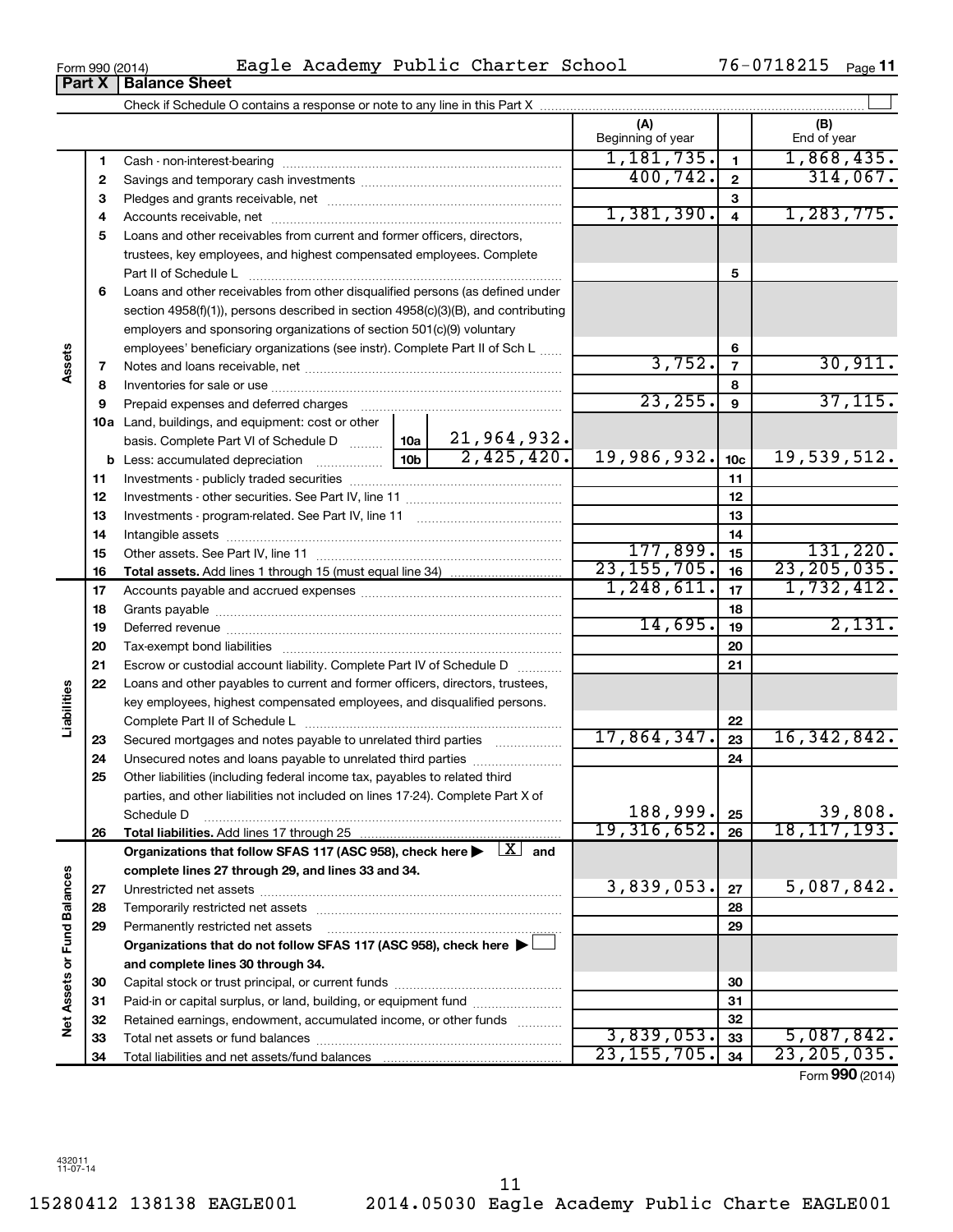| Form 990 (2014)                                    |                                                                                                    | Eagle Academy Public Charter School |  |                      |                                                                                                                                                                                                                                |                         | 76-0718215 Page 12 |                         |
|----------------------------------------------------|----------------------------------------------------------------------------------------------------|-------------------------------------|--|----------------------|--------------------------------------------------------------------------------------------------------------------------------------------------------------------------------------------------------------------------------|-------------------------|--------------------|-------------------------|
| Part XI   Reconciliation of Net Assets             |                                                                                                    |                                     |  |                      |                                                                                                                                                                                                                                |                         |                    |                         |
|                                                    | Check if Schedule O contains a response or note to any line in this Part XI                        |                                     |  |                      |                                                                                                                                                                                                                                |                         |                    |                         |
|                                                    |                                                                                                    |                                     |  |                      |                                                                                                                                                                                                                                |                         |                    |                         |
| 1                                                  |                                                                                                    |                                     |  |                      |                                                                                                                                                                                                                                | 1.                      | 20,288,940.        |                         |
| 2                                                  |                                                                                                    |                                     |  |                      |                                                                                                                                                                                                                                | $\overline{2}$          | 19,040,151.        |                         |
| З                                                  | Revenue less expenses. Subtract line 2 from line 1                                                 |                                     |  |                      |                                                                                                                                                                                                                                | $\mathbf{a}$            |                    | 1, 248, 789.            |
| 4                                                  |                                                                                                    |                                     |  |                      |                                                                                                                                                                                                                                | $\overline{\mathbf{4}}$ |                    | 3,839,053.              |
| 5                                                  |                                                                                                    |                                     |  |                      | Net unrealized gains (losses) on investments [11] matter than the control of the state of the state of the state of the state of the state of the state of the state of the state of the state of the state of the state of th | 5                       |                    |                         |
| 6                                                  | Donated services and use of facilities                                                             |                                     |  |                      |                                                                                                                                                                                                                                | 6                       |                    |                         |
| 7<br>Investment expenses                           |                                                                                                    |                                     |  |                      |                                                                                                                                                                                                                                | $\overline{7}$          |                    |                         |
| Prior period adjustments<br>8                      |                                                                                                    |                                     |  |                      |                                                                                                                                                                                                                                | 8                       |                    |                         |
| 9                                                  |                                                                                                    |                                     |  |                      |                                                                                                                                                                                                                                | 9                       |                    | $\overline{0}$ .        |
| 10                                                 | Net assets or fund balances at end of year. Combine lines 3 through 9 (must equal Part X, line 33, |                                     |  |                      |                                                                                                                                                                                                                                |                         |                    |                         |
| column (B))                                        |                                                                                                    |                                     |  |                      |                                                                                                                                                                                                                                | 10                      |                    | 5,087,842.              |
| <b>Part XII</b> Financial Statements and Reporting |                                                                                                    |                                     |  |                      |                                                                                                                                                                                                                                |                         |                    |                         |
|                                                    |                                                                                                    |                                     |  |                      |                                                                                                                                                                                                                                |                         |                    | $\overline{\mathbf{X}}$ |
|                                                    |                                                                                                    |                                     |  |                      |                                                                                                                                                                                                                                |                         |                    | <b>No</b><br>Yes        |
| 1                                                  | Accounting method used to prepare the Form 990: $\Box$ Cash                                        |                                     |  | $\mathbf{X}$ Accrual | $\Box$ Other                                                                                                                                                                                                                   |                         |                    |                         |
|                                                    |                                                                                                    |                                     |  |                      | If the organization changed its method of accounting from a prior year or checked "Other," explain in Schedule O.                                                                                                              |                         |                    |                         |
|                                                    |                                                                                                    |                                     |  |                      | 2a Were the organization's financial statements compiled or reviewed by an independent accountant?                                                                                                                             |                         | 2a                 | x                       |
|                                                    |                                                                                                    |                                     |  |                      | If "Yes," check a box below to indicate whether the financial statements for the year were compiled or reviewed on a                                                                                                           |                         |                    |                         |
|                                                    | separate basis, consolidated basis, or both:                                                       |                                     |  |                      |                                                                                                                                                                                                                                |                         |                    |                         |
|                                                    | Both consolidated and separate basis<br>Consolidated basis<br>Separate basis                       |                                     |  |                      |                                                                                                                                                                                                                                |                         |                    |                         |
|                                                    |                                                                                                    |                                     |  |                      |                                                                                                                                                                                                                                |                         | 2 <sub>b</sub>     | x                       |
|                                                    |                                                                                                    |                                     |  |                      | If "Yes," check a box below to indicate whether the financial statements for the year were audited on a separate basis,                                                                                                        |                         |                    |                         |
| consolidated basis, or both:                       |                                                                                                    |                                     |  |                      |                                                                                                                                                                                                                                |                         |                    |                         |
| Separate basis                                     |                                                                                                    | Consolidated basis                  |  |                      | Both consolidated and separate basis                                                                                                                                                                                           |                         |                    |                         |
|                                                    |                                                                                                    |                                     |  |                      | c If "Yes" to line 2a or 2b, does the organization have a committee that assumes responsibility for oversight of the audit,                                                                                                    |                         |                    |                         |
|                                                    |                                                                                                    |                                     |  |                      |                                                                                                                                                                                                                                |                         | 2c                 |                         |
|                                                    |                                                                                                    |                                     |  |                      | If the organization changed either its oversight process or selection process during the tax year, explain in Schedule O.                                                                                                      |                         |                    |                         |
|                                                    |                                                                                                    |                                     |  |                      | 3a As a result of a federal award, was the organization required to undergo an audit or audits as set forth in the Single Audit                                                                                                |                         |                    |                         |
|                                                    |                                                                                                    |                                     |  |                      |                                                                                                                                                                                                                                |                         | За                 | x                       |
|                                                    |                                                                                                    |                                     |  |                      | b If "Yes," did the organization undergo the required audit or audits? If the organization did not undergo the required audit                                                                                                  |                         |                    |                         |
|                                                    |                                                                                                    |                                     |  |                      |                                                                                                                                                                                                                                |                         | 3b                 | $000 \, \text{GeV}$     |

Form (2014) **990**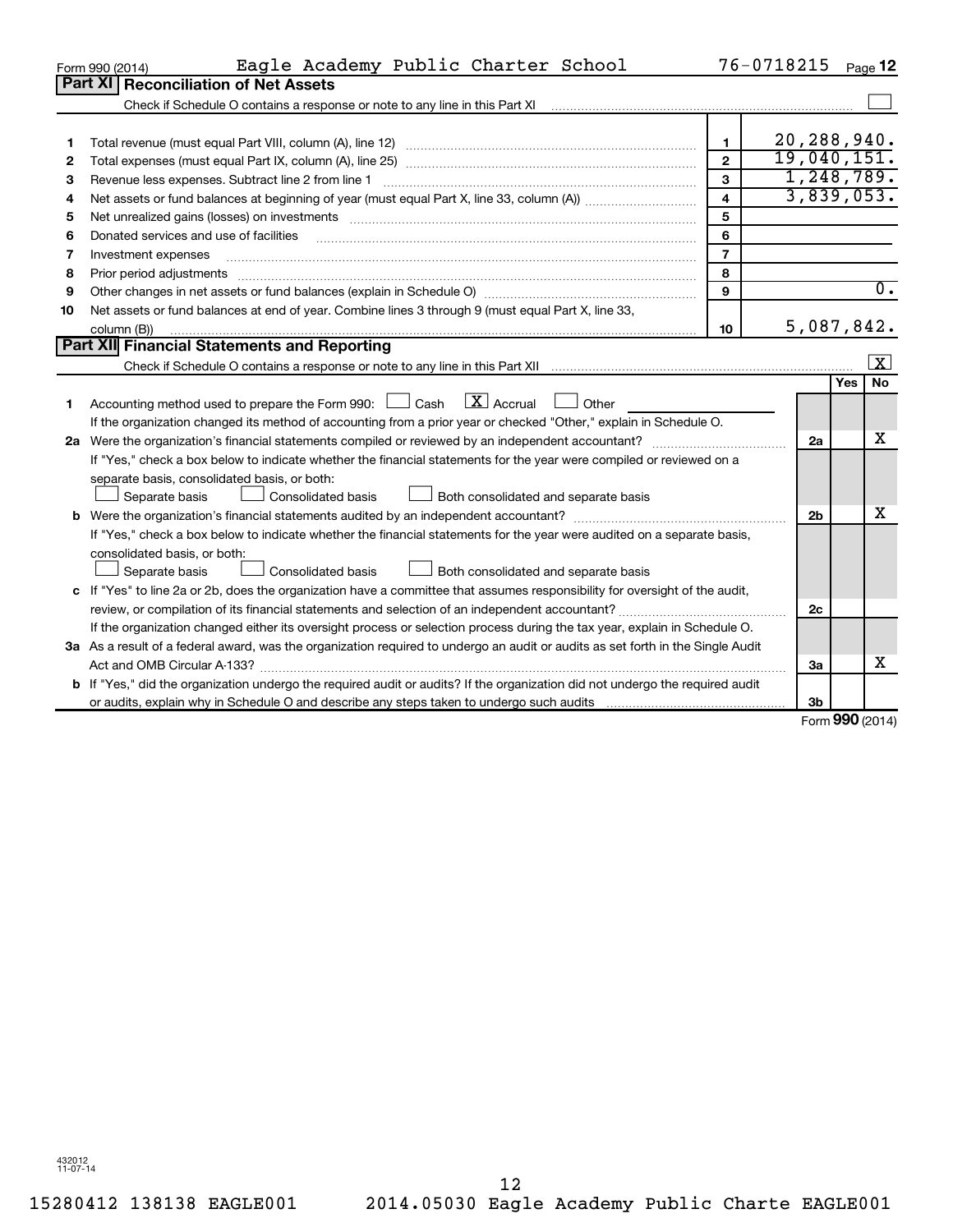Department of the Treasury Internal Revenue Service

| (Form 990 or 990-EZ) |  |  |  |
|----------------------|--|--|--|
|----------------------|--|--|--|

# Form 990 or 990-EZ) **Public Charity Status and Public Support**<br>
Complete if the organization is a section 501(c)(3) organization or a section<br> **2014**

**4947(a)(1) nonexempt charitable trust. | Attach to Form 990 or Form 990-EZ.** 

| <b>Open to Public</b><br>Inspection |  |
|-------------------------------------|--|

OMB No. 1545-0047

| Information about Schedule A (Form 990 or 990-EZ) and its instructions is at www.irs.gov/form990. | <b>Inspection</b> |
|---------------------------------------------------------------------------------------------------|-------------------|
|                                                                                                   |                   |

|               |                                                                   | internal Revenue Service |                                             |                                                                          | Information about Schedule A (Form 990 or 990-EZ) and its instructions is at www.irs.gov/form990.                                             |                                       |                          |                        |  | <b>Inspection</b>  |
|---------------|-------------------------------------------------------------------|--------------------------|---------------------------------------------|--------------------------------------------------------------------------|-----------------------------------------------------------------------------------------------------------------------------------------------|---------------------------------------|--------------------------|------------------------|--|--------------------|
|               | Name of the organization<br><b>Employer identification number</b> |                          |                                             |                                                                          |                                                                                                                                               |                                       |                          |                        |  |                    |
|               |                                                                   |                          |                                             |                                                                          | Eagle Academy Public Charter School                                                                                                           |                                       |                          |                        |  | 76-0718215         |
| <b>Part I</b> |                                                                   |                          |                                             |                                                                          | Reason for Public Charity Status (All organizations must complete this part.) See instructions.                                               |                                       |                          |                        |  |                    |
|               |                                                                   |                          |                                             |                                                                          | The organization is not a private foundation because it is: (For lines 1 through 11, check only one box.)                                     |                                       |                          |                        |  |                    |
| 1             |                                                                   |                          |                                             |                                                                          | A church, convention of churches, or association of churches described in section 170(b)(1)(A)(i).                                            |                                       |                          |                        |  |                    |
| 2             | $\mathbf{X}$                                                      |                          |                                             | A school described in section 170(b)(1)(A)(ii). (Attach Schedule E.)     |                                                                                                                                               |                                       |                          |                        |  |                    |
| з             |                                                                   |                          |                                             |                                                                          | A hospital or a cooperative hospital service organization described in section 170(b)(1)(A)(iii).                                             |                                       |                          |                        |  |                    |
| 4             |                                                                   |                          |                                             |                                                                          | A medical research organization operated in conjunction with a hospital described in section 170(b)(1)(A)(iii). Enter the hospital's name,    |                                       |                          |                        |  |                    |
|               |                                                                   | city, and state:         |                                             |                                                                          |                                                                                                                                               |                                       |                          |                        |  |                    |
| 5             |                                                                   |                          |                                             |                                                                          | An organization operated for the benefit of a college or university owned or operated by a governmental unit described in                     |                                       |                          |                        |  |                    |
|               |                                                                   |                          |                                             |                                                                          |                                                                                                                                               |                                       |                          |                        |  |                    |
|               |                                                                   |                          |                                             | section 170(b)(1)(A)(iv). (Complete Part II.)                            |                                                                                                                                               |                                       |                          |                        |  |                    |
| 6             |                                                                   |                          |                                             |                                                                          | A federal, state, or local government or governmental unit described in section 170(b)(1)(A)(v).                                              |                                       |                          |                        |  |                    |
| 7             |                                                                   |                          |                                             |                                                                          | An organization that normally receives a substantial part of its support from a governmental unit or from the general public described in     |                                       |                          |                        |  |                    |
|               |                                                                   |                          |                                             | section 170(b)(1)(A)(vi). (Complete Part II.)                            |                                                                                                                                               |                                       |                          |                        |  |                    |
| 8             |                                                                   |                          |                                             |                                                                          | A community trust described in section 170(b)(1)(A)(vi). (Complete Part II.)                                                                  |                                       |                          |                        |  |                    |
| 9             |                                                                   |                          |                                             |                                                                          | An organization that normally receives: (1) more than 33 1/3% of its support from contributions, membership fees, and gross receipts from     |                                       |                          |                        |  |                    |
|               |                                                                   |                          |                                             |                                                                          | activities related to its exempt functions - subject to certain exceptions, and (2) no more than 33 1/3% of its support from gross investment |                                       |                          |                        |  |                    |
|               |                                                                   |                          |                                             |                                                                          | income and unrelated business taxable income (less section 511 tax) from businesses acquired by the organization after June 30, 1975.         |                                       |                          |                        |  |                    |
|               |                                                                   |                          |                                             | See section 509(a)(2). (Complete Part III.)                              |                                                                                                                                               |                                       |                          |                        |  |                    |
| 10            |                                                                   |                          |                                             |                                                                          | An organization organized and operated exclusively to test for public safety. See section 509(a)(4).                                          |                                       |                          |                        |  |                    |
| 11            |                                                                   |                          |                                             |                                                                          | An organization organized and operated exclusively for the benefit of, to perform the functions of, or to carry out the purposes of one or    |                                       |                          |                        |  |                    |
|               |                                                                   |                          |                                             |                                                                          | more publicly supported organizations described in section 509(a)(1) or section 509(a)(2). See section 509(a)(3). Check the box in            |                                       |                          |                        |  |                    |
|               |                                                                   |                          |                                             |                                                                          | lines 11a through 11d that describes the type of supporting organization and complete lines 11e, 11f, and 11g.                                |                                       |                          |                        |  |                    |
| а             |                                                                   |                          |                                             |                                                                          | Type I. A supporting organization operated, supervised, or controlled by its supported organization(s), typically by giving                   |                                       |                          |                        |  |                    |
|               |                                                                   |                          |                                             |                                                                          | the supported organization(s) the power to regularly appoint or elect a majority of the directors or trustees of the supporting               |                                       |                          |                        |  |                    |
|               |                                                                   |                          |                                             | organization. You must complete Part IV, Sections A and B.               |                                                                                                                                               |                                       |                          |                        |  |                    |
| b             |                                                                   |                          |                                             |                                                                          | Type II. A supporting organization supervised or controlled in connection with its supported organization(s), by having                       |                                       |                          |                        |  |                    |
|               |                                                                   |                          |                                             |                                                                          | control or management of the supporting organization vested in the same persons that control or manage the supported                          |                                       |                          |                        |  |                    |
|               |                                                                   |                          |                                             | organization(s). You must complete Part IV, Sections A and C.            |                                                                                                                                               |                                       |                          |                        |  |                    |
| c             |                                                                   |                          |                                             |                                                                          | Type III functionally integrated. A supporting organization operated in connection with, and functionally integrated with,                    |                                       |                          |                        |  |                    |
|               |                                                                   |                          |                                             |                                                                          | its supported organization(s) (see instructions). You must complete Part IV, Sections A, D, and E.                                            |                                       |                          |                        |  |                    |
| d             |                                                                   |                          |                                             |                                                                          | Type III non-functionally integrated. A supporting organization operated in connection with its supported organization(s)                     |                                       |                          |                        |  |                    |
|               |                                                                   |                          |                                             |                                                                          | that is not functionally integrated. The organization generally must satisfy a distribution requirement and an attentiveness                  |                                       |                          |                        |  |                    |
|               |                                                                   |                          |                                             |                                                                          | requirement (see instructions). You must complete Part IV, Sections A and D, and Part V.                                                      |                                       |                          |                        |  |                    |
| e             |                                                                   |                          |                                             |                                                                          | Check this box if the organization received a written determination from the IRS that it is a Type I, Type II, Type III                       |                                       |                          |                        |  |                    |
|               |                                                                   |                          |                                             |                                                                          | functionally integrated, or Type III non-functionally integrated supporting organization.                                                     |                                       |                          |                        |  |                    |
|               |                                                                   |                          | Enter the number of supported organizations |                                                                          |                                                                                                                                               |                                       |                          |                        |  |                    |
|               |                                                                   |                          |                                             | g Provide the following information about the supported organization(s). |                                                                                                                                               |                                       |                          |                        |  |                    |
|               |                                                                   | (i) Name of supported    |                                             | (ii) EIN                                                                 | (iii) Type of organization                                                                                                                    |                                       | (iv) Is the organization | (v) Amount of monetary |  | (vi) Amount of     |
|               |                                                                   | organization             |                                             |                                                                          | (described on lines 1-9                                                                                                                       | listed in your<br>governing document? |                          | support (see           |  | other support (see |
|               |                                                                   |                          |                                             |                                                                          | above or IRC section<br>(see instructions))                                                                                                   | Yes                                   | No                       | Instructions)          |  | Instructions)      |
|               |                                                                   |                          |                                             |                                                                          |                                                                                                                                               |                                       |                          |                        |  |                    |
|               |                                                                   |                          |                                             |                                                                          |                                                                                                                                               |                                       |                          |                        |  |                    |
|               |                                                                   |                          |                                             |                                                                          |                                                                                                                                               |                                       |                          |                        |  |                    |
|               |                                                                   |                          |                                             |                                                                          |                                                                                                                                               |                                       |                          |                        |  |                    |
|               |                                                                   |                          |                                             |                                                                          |                                                                                                                                               |                                       |                          |                        |  |                    |

Form 990 or 990-EZ. 432021 09-17-14 LHA **For Paperwork Reduction Act Notice, see the Instructions for**  **Schedule A (Form 990 or 990-EZ) 2014**

**Total**

15280412 138138 EAGLE001 2014.05030 Eagle Academy Public Charte EAGLE001 13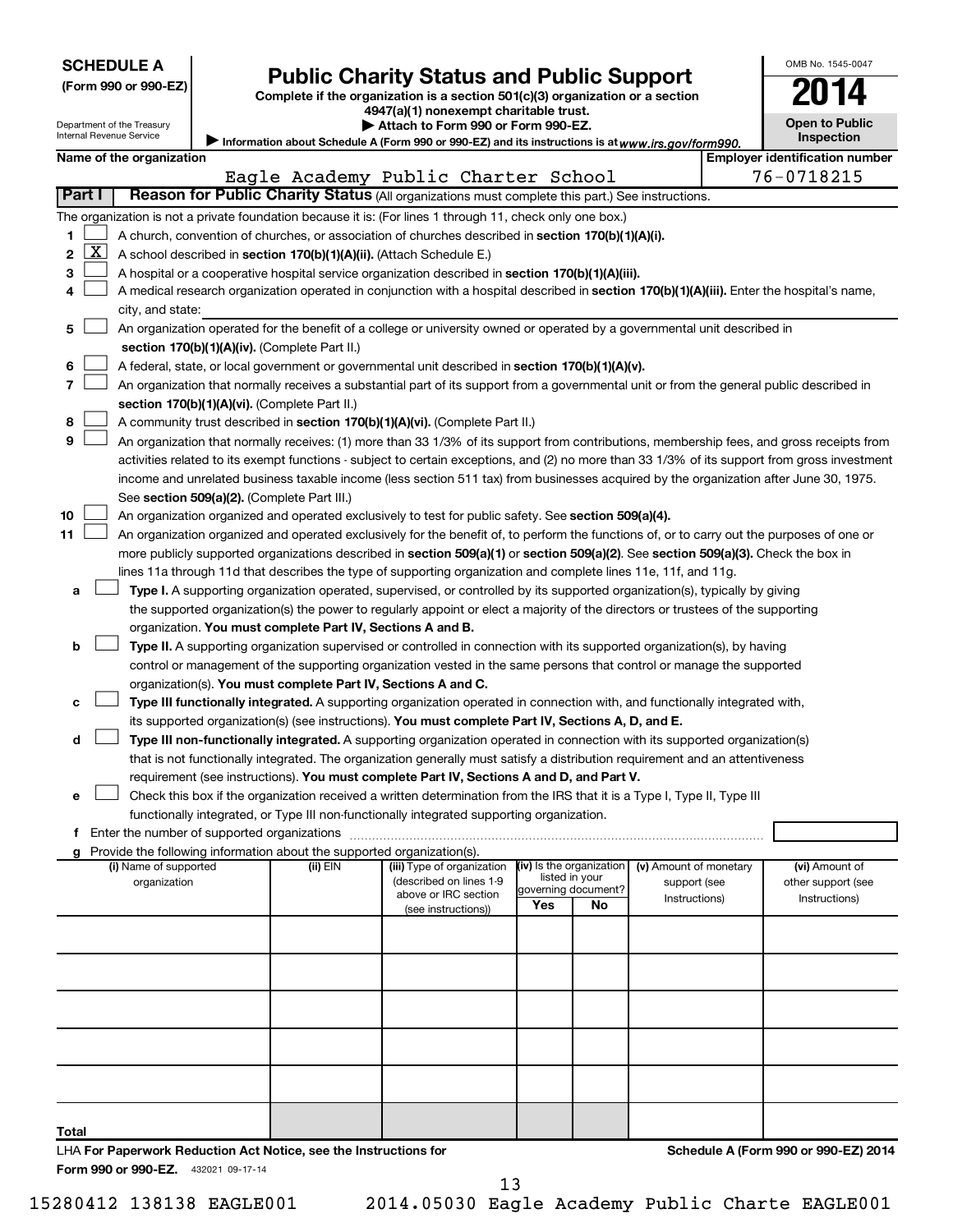#### 76-0718215 Page 2 Schedule A (Form 990 or 990-EZ) 2014  ${\tt Eagle\ Academy\ Public\ Charter\ School\ }\ 76-0718215$   $_{\tt Page}$

(Complete only if you checked the box on line 5, 7, or 8 of Part I or if the organization failed to qualify under Part III. If the organization fails to qualify under the tests listed below, please complete Part III.) **Part II Support Schedule for Organizations Described in Sections 170(b)(1)(A)(iv) and 170(b)(1)(A)(vi)**

|   | <b>Section A. Public Support</b>                                                                                                                                                                                               |          |          |            |            |          |           |
|---|--------------------------------------------------------------------------------------------------------------------------------------------------------------------------------------------------------------------------------|----------|----------|------------|------------|----------|-----------|
|   | Calendar year (or fiscal year beginning in)                                                                                                                                                                                    | (a) 2010 | (b) 2011 | $(c)$ 2012 | $(d)$ 2013 | (e) 2014 | (f) Total |
|   | 1 Gifts, grants, contributions, and                                                                                                                                                                                            |          |          |            |            |          |           |
|   | membership fees received. (Do not                                                                                                                                                                                              |          |          |            |            |          |           |
|   | include any "unusual grants.")                                                                                                                                                                                                 |          |          |            |            |          |           |
|   | 2 Tax revenues levied for the organ-                                                                                                                                                                                           |          |          |            |            |          |           |
|   | ization's benefit and either paid to                                                                                                                                                                                           |          |          |            |            |          |           |
|   | or expended on its behalf                                                                                                                                                                                                      |          |          |            |            |          |           |
|   | 3 The value of services or facilities                                                                                                                                                                                          |          |          |            |            |          |           |
|   | furnished by a governmental unit to                                                                                                                                                                                            |          |          |            |            |          |           |
|   | the organization without charge                                                                                                                                                                                                |          |          |            |            |          |           |
|   | 4 Total. Add lines 1 through 3                                                                                                                                                                                                 |          |          |            |            |          |           |
|   | 5 The portion of total contributions                                                                                                                                                                                           |          |          |            |            |          |           |
|   | by each person (other than a                                                                                                                                                                                                   |          |          |            |            |          |           |
|   | governmental unit or publicly                                                                                                                                                                                                  |          |          |            |            |          |           |
|   | supported organization) included                                                                                                                                                                                               |          |          |            |            |          |           |
|   | on line 1 that exceeds 2% of the                                                                                                                                                                                               |          |          |            |            |          |           |
|   | amount shown on line 11,                                                                                                                                                                                                       |          |          |            |            |          |           |
|   | column (f)                                                                                                                                                                                                                     |          |          |            |            |          |           |
|   | 6 Public support. Subtract line 5 from line 4.                                                                                                                                                                                 |          |          |            |            |          |           |
|   | <b>Section B. Total Support</b>                                                                                                                                                                                                |          |          |            |            |          |           |
|   | Calendar year (or fiscal year beginning in)                                                                                                                                                                                    | (a) 2010 | (b) 2011 | $(c)$ 2012 | $(d)$ 2013 | (e) 2014 | (f) Total |
|   | 7 Amounts from line 4                                                                                                                                                                                                          |          |          |            |            |          |           |
| 8 | Gross income from interest,                                                                                                                                                                                                    |          |          |            |            |          |           |
|   | dividends, payments received on                                                                                                                                                                                                |          |          |            |            |          |           |
|   | securities loans, rents, royalties                                                                                                                                                                                             |          |          |            |            |          |           |
|   | and income from similar sources                                                                                                                                                                                                |          |          |            |            |          |           |
| 9 | Net income from unrelated business                                                                                                                                                                                             |          |          |            |            |          |           |
|   | activities, whether or not the                                                                                                                                                                                                 |          |          |            |            |          |           |
|   | business is regularly carried on                                                                                                                                                                                               |          |          |            |            |          |           |
|   | 10 Other income. Do not include gain                                                                                                                                                                                           |          |          |            |            |          |           |
|   | or loss from the sale of capital                                                                                                                                                                                               |          |          |            |            |          |           |
|   | assets (Explain in Part VI.)                                                                                                                                                                                                   |          |          |            |            |          |           |
|   | 11 Total support. Add lines 7 through 10                                                                                                                                                                                       |          |          |            |            |          |           |
|   | <b>12</b> Gross receipts from related activities, etc. (see instructions)                                                                                                                                                      |          |          |            |            | 12       |           |
|   | 13 First five years. If the Form 990 is for the organization's first, second, third, fourth, or fifth tax year as a section 501(c)(3)                                                                                          |          |          |            |            |          |           |
|   | organization, check this box and stop here                                                                                                                                                                                     |          |          |            |            |          |           |
|   | <b>Section C. Computation of Public Support Percentage</b>                                                                                                                                                                     |          |          |            |            |          |           |
|   |                                                                                                                                                                                                                                |          |          |            |            | 14       | %         |
|   |                                                                                                                                                                                                                                |          |          |            |            | 15       | %         |
|   | 16a 33 1/3% support test - 2014. If the organization did not check the box on line 13, and line 14 is 33 1/3% or more, check this box and                                                                                      |          |          |            |            |          |           |
|   | stop here. The organization qualifies as a publicly supported organization manufactured content and the support of the state of the state of the state of the state of the state of the state of the state of the state of the |          |          |            |            |          |           |
|   | b 33 1/3% support test - 2013. If the organization did not check a box on line 13 or 16a, and line 15 is 33 1/3% or more, check this box                                                                                       |          |          |            |            |          |           |
|   | and stop here. The organization qualifies as a publicly supported organization [11] manuscription manuscription manuscription manuscription and stop here. The organization qualifies as a publicly supported organization     |          |          |            |            |          |           |
|   | 17a 10% -facts-and-circumstances test - 2014. If the organization did not check a box on line 13, 16a, or 16b, and line 14 is 10% or more,                                                                                     |          |          |            |            |          |           |
|   | and if the organization meets the "facts-and-circumstances" test, check this box and stop here. Explain in Part VI how the organization                                                                                        |          |          |            |            |          |           |
|   | meets the "facts-and-circumstances" test. The organization qualifies as a publicly supported organization <i>manumumumum</i>                                                                                                   |          |          |            |            |          |           |
|   | b 10% -facts-and-circumstances test - 2013. If the organization did not check a box on line 13, 16a, 16b, or 17a, and line 15 is 10% or                                                                                        |          |          |            |            |          |           |
|   | more, and if the organization meets the "facts-and-circumstances" test, check this box and stop here. Explain in Part VI how the                                                                                               |          |          |            |            |          |           |
|   | organization meets the "facts-and-circumstances" test. The organization qualifies as a publicly supported organization                                                                                                         |          |          |            |            |          |           |
|   | 18 Private foundation. If the organization did not check a box on line 13, 16a, 16b, 17a, or 17b, check this box and see instructions.                                                                                         |          |          |            |            |          |           |

**Schedule A (Form 990 or 990-EZ) 2014**

432022 09-17-14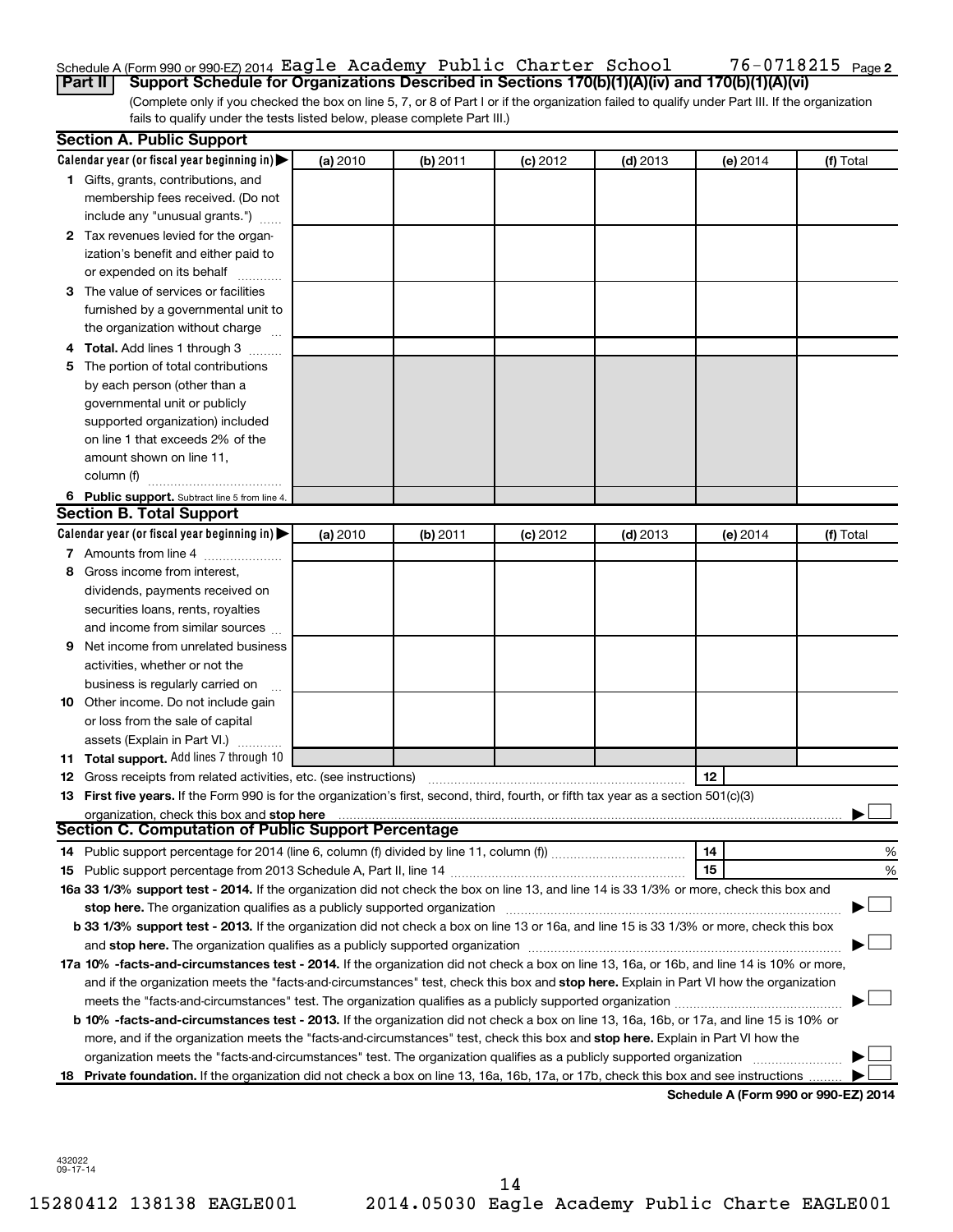# **Part III Support Schedule for Organizations Described in Section 509(a)(2)**

(Complete only if you checked the box on line 9 of Part I or if the organization failed to qualify under Part II. If the organization fails to qualify under the tests listed below, please complete Part II.)

| <b>Section A. Public Support</b>                                                                                                                                                                                         |          |          |            |            |          |                                      |
|--------------------------------------------------------------------------------------------------------------------------------------------------------------------------------------------------------------------------|----------|----------|------------|------------|----------|--------------------------------------|
| Calendar year (or fiscal year beginning in)                                                                                                                                                                              | (a) 2010 | (b) 2011 | $(c)$ 2012 | $(d)$ 2013 | (e) 2014 | (f) Total                            |
| 1 Gifts, grants, contributions, and                                                                                                                                                                                      |          |          |            |            |          |                                      |
| membership fees received. (Do not                                                                                                                                                                                        |          |          |            |            |          |                                      |
| include any "unusual grants.")                                                                                                                                                                                           |          |          |            |            |          |                                      |
| 2 Gross receipts from admissions,<br>merchandise sold or services per-<br>formed, or facilities furnished in<br>any activity that is related to the                                                                      |          |          |            |            |          |                                      |
| organization's tax-exempt purpose<br>3 Gross receipts from activities that                                                                                                                                               |          |          |            |            |          |                                      |
| are not an unrelated trade or bus-                                                                                                                                                                                       |          |          |            |            |          |                                      |
| iness under section 513                                                                                                                                                                                                  |          |          |            |            |          |                                      |
|                                                                                                                                                                                                                          |          |          |            |            |          |                                      |
| 4 Tax revenues levied for the organ-                                                                                                                                                                                     |          |          |            |            |          |                                      |
| ization's benefit and either paid to                                                                                                                                                                                     |          |          |            |            |          |                                      |
| or expended on its behalf<br>.                                                                                                                                                                                           |          |          |            |            |          |                                      |
| 5 The value of services or facilities                                                                                                                                                                                    |          |          |            |            |          |                                      |
| furnished by a governmental unit to                                                                                                                                                                                      |          |          |            |            |          |                                      |
| the organization without charge                                                                                                                                                                                          |          |          |            |            |          |                                      |
| 6 Total. Add lines 1 through 5                                                                                                                                                                                           |          |          |            |            |          |                                      |
| 7a Amounts included on lines 1, 2, and                                                                                                                                                                                   |          |          |            |            |          |                                      |
| 3 received from disqualified persons<br><b>b</b> Amounts included on lines 2 and 3 received<br>from other than disqualified persons that<br>exceed the greater of \$5,000 or 1% of the<br>amount on line 13 for the year |          |          |            |            |          |                                      |
| c Add lines 7a and 7b                                                                                                                                                                                                    |          |          |            |            |          |                                      |
| 8 Public support (Subtract line 7c from line 6.)                                                                                                                                                                         |          |          |            |            |          |                                      |
| <b>Section B. Total Support</b>                                                                                                                                                                                          |          |          |            |            |          |                                      |
| Calendar year (or fiscal year beginning in)                                                                                                                                                                              | (a) 2010 | (b) 2011 | $(c)$ 2012 | $(d)$ 2013 | (e) 2014 | (f) Total                            |
| 9 Amounts from line 6                                                                                                                                                                                                    |          |          |            |            |          |                                      |
| <b>10a</b> Gross income from interest,<br>dividends, payments received on<br>securities loans, rents, royalties<br>and income from similar sources                                                                       |          |          |            |            |          |                                      |
| <b>b</b> Unrelated business taxable income                                                                                                                                                                               |          |          |            |            |          |                                      |
| (less section 511 taxes) from businesses                                                                                                                                                                                 |          |          |            |            |          |                                      |
| acquired after June 30, 1975<br>$\overline{\phantom{a}}$                                                                                                                                                                 |          |          |            |            |          |                                      |
| c Add lines 10a and 10b                                                                                                                                                                                                  |          |          |            |            |          |                                      |
| <b>11</b> Net income from unrelated business<br>activities not included in line 10b.<br>whether or not the business is<br>regularly carried on                                                                           |          |          |            |            |          |                                      |
| 12 Other income. Do not include gain<br>or loss from the sale of capital<br>assets (Explain in Part VI.)                                                                                                                 |          |          |            |            |          |                                      |
| <b>13</b> Total support. (Add lines 9, 10c, 11, and 12.)                                                                                                                                                                 |          |          |            |            |          |                                      |
| 14 First five years. If the Form 990 is for the organization's first, second, third, fourth, or fifth tax year as a section 501(c)(3) organization,                                                                      |          |          |            |            |          |                                      |
| check this box and stop here                                                                                                                                                                                             |          |          |            |            |          |                                      |
| <b>Section C. Computation of Public Support Percentage</b>                                                                                                                                                               |          |          |            |            |          |                                      |
|                                                                                                                                                                                                                          |          |          |            |            | 15       | %                                    |
|                                                                                                                                                                                                                          |          |          |            |            | 16       | %                                    |
| Section D. Computation of Investment Income Percentage                                                                                                                                                                   |          |          |            |            |          |                                      |
|                                                                                                                                                                                                                          |          |          |            |            | 17       | %                                    |
| 18 Investment income percentage from 2013 Schedule A, Part III, line 17                                                                                                                                                  |          |          |            |            | 18       | %                                    |
| 19a 33 1/3% support tests - 2014. If the organization did not check the box on line 14, and line 15 is more than 33 1/3%, and line 17 is not                                                                             |          |          |            |            |          |                                      |
| more than 33 1/3%, check this box and stop here. The organization qualifies as a publicly supported organization                                                                                                         |          |          |            |            |          |                                      |
| b 33 1/3% support tests - 2013. If the organization did not check a box on line 14 or line 19a, and line 16 is more than 33 1/3%, and                                                                                    |          |          |            |            |          |                                      |
| line 18 is not more than 33 1/3%, check this box and stop here. The organization qualifies as a publicly supported organization <i></i>                                                                                  |          |          |            |            |          |                                      |
|                                                                                                                                                                                                                          |          |          |            |            |          |                                      |
| 432023 09-17-14                                                                                                                                                                                                          |          |          | 15         |            |          | Schedule A (Form 990 or 990-EZ) 2014 |
|                                                                                                                                                                                                                          |          |          |            |            |          |                                      |

15280412 138138 EAGLE001 2014.05030 Eagle Academy Public Charte EAGLE001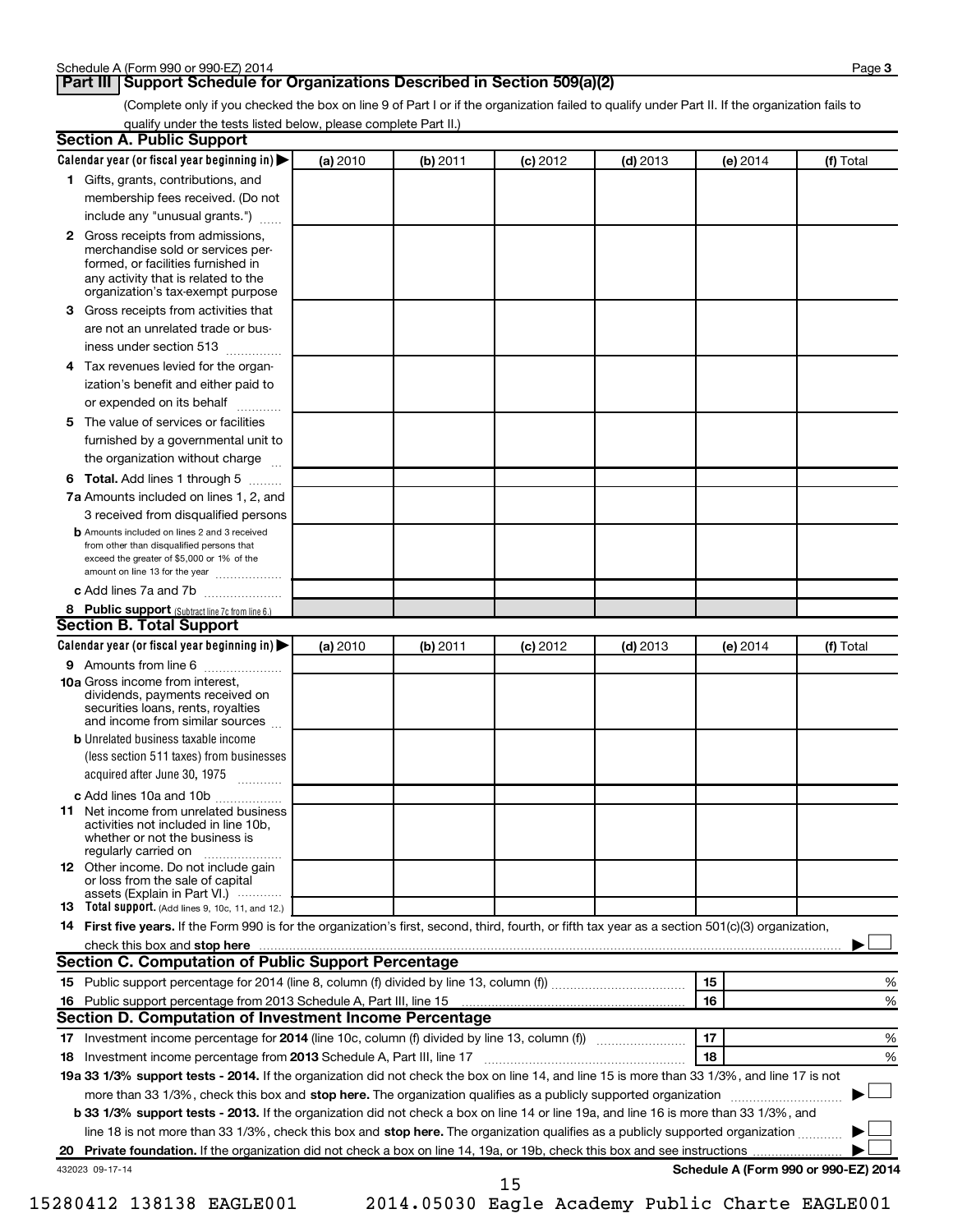**1**

**2**

**3a**

**3b**

**3c**

**4a**

**4b**

**4c**

**5a**

**5b 5c**

**6**

**7**

**8**

**9a**

**9b**

**9c**

**10a**

**10b**

**Yes No**

# **Part IV Supporting Organizations**

(Complete only if you checked a box on line 11 of Part I. If you checked 11a of Part I, complete Sections A and B. If you checked 11b of Part I, complete Sections A and C. If you checked 11c of Part I, complete Sections A, D, and E. If you checked 11d of Part I, complete Sections A and D, and complete Part V.)

## **Section A. All Supporting Organizations**

- **1** Are all of the organization's supported organizations listed by name in the organization's governing documents? If "No" describe in  $_{\mathsf{Part}}$   $_{\mathsf{V}}$  how the supported organizations are designated. If designated by *class or purpose, describe the designation. If historic and continuing relationship, explain.*
- **2** Did the organization have any supported organization that does not have an IRS determination of status under section 509(a)(1) or (2)? If "Yes," explain in  $_{\sf Part}$   $_{\sf VI}$  how the organization determined that the supported *organization was described in section 509(a)(1) or (2).*
- **3a** Did the organization have a supported organization described in section 501(c)(4), (5), or (6)? If "Yes," answer *(b) and (c) below.*
- **b** Did the organization confirm that each supported organization qualified under section 501(c)(4), (5), or (6) and satisfied the public support tests under section 509(a)(2)? If "Yes," describe in  $_{\rm Part}$   $_{\rm VI}$  when and how the *organization made the determination.*
- **c** Did the organization ensure that all support to such organizations was used exclusively for section 170(c)(2) (B) purposes? If "Yes," explain in  $_{\mathsf{Part}}$   $_{\mathsf{V}}$  what controls the organization put in place to ensure such use.
- **4 a** *If* Was any supported organization not organized in the United States ("foreign supported organization")? *"Yes" and if you checked 11a or 11b in Part I, answer (b) and (c) below.*
- **b** Did the organization have ultimate control and discretion in deciding whether to make grants to the foreign supported organization? If "Yes," describe in Part VI how the organization had such control and discretion *despite being controlled or supervised by or in connection with its supported organizations.*
- **c** Did the organization support any foreign supported organization that does not have an IRS determination under sections 501(c)(3) and 509(a)(1) or (2)? If "Yes," ex*plain in*  $_{\sf Part}$  *v*J what controls the organization used *to ensure that all support to the foreign supported organization was used exclusively for section 170(c)(2)(B) purposes.*
- **5a** Did the organization add, substitute, or remove any supported organizations during the tax year? If "Yes," answer (b) and (c) below (if applicable). Also, provide detail in  $_{\mathsf{Part}}$   $_{\mathsf{V{\mathsf{I}}}}$ , including (i) the names and EIN *numbers of the supported organizations added, substituted, or removed, (ii) the reasons for each such action, (iii) the authority under the organization's organizing document authorizing such action, and (iv) how the action was accomplished (such as by amendment to the organizing document).*
- **b Type I or Type II only.** Was any added or substituted supported organization part of a class already designated in the organization's organizing document?
- **c Substitutions only.**  Was the substitution the result of an event beyond the organization's control?
- **6** Did the organization provide support (whether in the form of grants or the provision of services or facilities) to support or benefit one or more of the filing organization's supported organizations? If "Yes," provide detail in anyone other than (a) its supported organizations; (b) individuals that are part of the charitable class benefited by one or more of its supported organizations; or (c) other supporting organizations that also *Part VI.*
- **7** Did the organization provide a grant, loan, compensation, or other similar payment to a substantial controlled entity with regard to a substantial contributor? If "Yes," complete Part I of Schedule L (Form 990). contributor (defined in IRC 4958(c)(3)(C)), a family member of a substantial contributor, or a 35-percent
- **8** Did the organization make a loan to a disqualified person (as defined in section 4958) not described in line 7? *If "Yes," complete Part I of Schedule L (Form 990).*
- **9 a** Was the organization controlled directly or indirectly at any time during the tax year by one or more *If "Yes," provide detail in*  in section 509(a)(1) or (2))? *Part VI.* disqualified persons as defined in section 4946 (other than foundation managers and organizations described
- **b** Did one or more disqualified persons (as defined in line 9(a)) hold a controlling interest in any entity in which  *If "Yes," provide detail in*  the supporting organization had an interest? *Part VI.*
- **c** Did a disqualified person (as defined in line 9(a)) have an ownership interest in, or derive any personal benefit from, assets in which the supporting organization also had an interest? If "Yes," *provide detail in Part VI.*
- **10 a** Was the organization subject to the excess business holdings rules of IRC 4943 because of IRC 4943(f)  *If "Yes," answer (b) below.* organizations)? (regarding certain Type II supporting organizations, and all Type III non-functionally integrated supporting
	- **b** Did the organization have any excess business holdings in the tax year? (Use Schedule C, Form 4720, to *determine whether the organization had excess business holdings.)*

432024 09-17-14

**Schedule A (Form 990 or 990-EZ) 2014**

16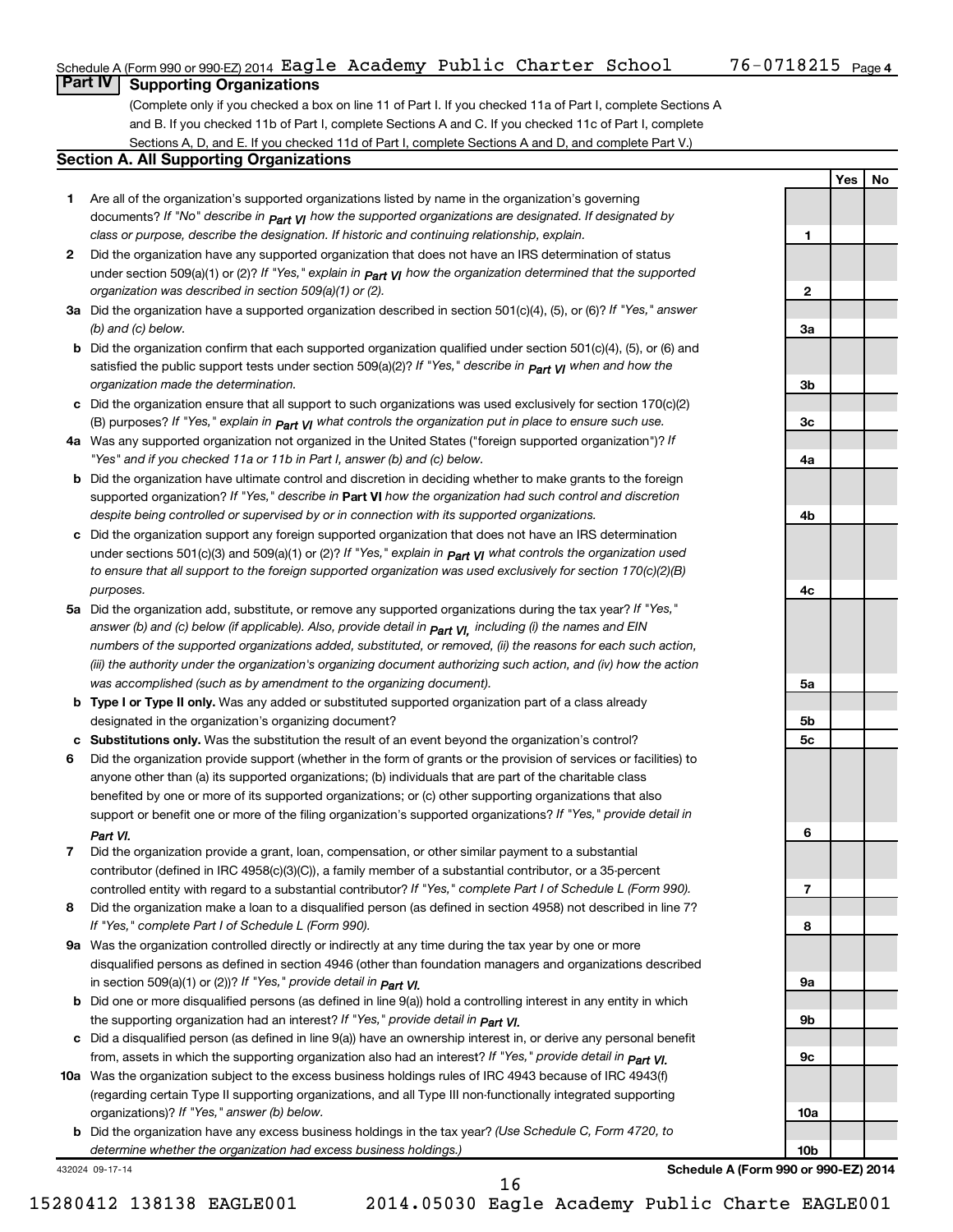#### Schedule A (Form 990 or 990-EZ) 2014 Eagle Academy Public Charter School  $\,$  /6-0718215  $\,$  Page **Part IV Supporting Organizations** *(continued)* Eagle Academy Public Charter School 76-0718215

|    |                                                                                                                                                                                |                | Yes        | No |
|----|--------------------------------------------------------------------------------------------------------------------------------------------------------------------------------|----------------|------------|----|
| 11 | Has the organization accepted a gift or contribution from any of the following persons?                                                                                        |                |            |    |
|    | a A person who directly or indirectly controls, either alone or together with persons described in (b) and (c)                                                                 |                |            |    |
|    | below, the governing body of a supported organization?                                                                                                                         | <b>11a</b>     |            |    |
|    |                                                                                                                                                                                |                |            |    |
|    | <b>b</b> A family member of a person described in (a) above?                                                                                                                   | 11b            |            |    |
|    | c A 35% controlled entity of a person described in (a) or (b) above? If "Yes" to a, b, or c, provide detail in $Part$ VI.<br><b>Section B. Type I Supporting Organizations</b> | 11c            |            |    |
|    |                                                                                                                                                                                |                | <b>Yes</b> | No |
|    |                                                                                                                                                                                |                |            |    |
| 1  | Did the directors, trustees, or membership of one or more supported organizations have the power to                                                                            |                |            |    |
|    | regularly appoint or elect at least a majority of the organization's directors or trustees at all times during the                                                             |                |            |    |
|    | tax year? If "No," describe in $p_{art}$ VI how the supported organization(s) effectively operated, supervised, or                                                             |                |            |    |
|    | controlled the organization's activities. If the organization had more than one supported organization,                                                                        |                |            |    |
|    | describe how the powers to appoint and/or remove directors or trustees were allocated among the supported                                                                      |                |            |    |
|    | organizations and what conditions or restrictions, if any, applied to such powers during the tax year.                                                                         | 1              |            |    |
| 2  | Did the organization operate for the benefit of any supported organization other than the supported                                                                            |                |            |    |
|    | organization(s) that operated, supervised, or controlled the supporting organization? If "Yes," explain in                                                                     |                |            |    |
|    | Part VI how providing such benefit carried out the purposes of the supported organization(s) that operated,                                                                    |                |            |    |
|    | supervised, or controlled the supporting organization.                                                                                                                         | 2              |            |    |
|    | <b>Section C. Type II Supporting Organizations</b>                                                                                                                             |                |            |    |
|    |                                                                                                                                                                                |                | <b>Yes</b> | No |
| 1. | Were a majority of the organization's directors or trustees during the tax year also a majority of the directors                                                               |                |            |    |
|    | or trustees of each of the organization's supported organization(s)? If "No," describe in part VI how control                                                                  |                |            |    |
|    | or management of the supporting organization was vested in the same persons that controlled or managed                                                                         |                |            |    |
|    | the supported organization(s).                                                                                                                                                 | 1              |            |    |
|    | <b>Section D. Type III Supporting Organizations</b>                                                                                                                            |                |            |    |
|    |                                                                                                                                                                                |                | Yes        | No |
| 1  | Did the organization provide to each of its supported organizations, by the last day of the fifth month of the                                                                 |                |            |    |
|    | organization's tax year, (1) a written notice describing the type and amount of support provided during the prior tax                                                          |                |            |    |
|    | year, (2) a copy of the Form 990 that was most recently filed as of the date of notification, and (3) copies of the                                                            |                |            |    |
|    | organization's governing documents in effect on the date of notification, to the extent not previously provided?                                                               | 1              |            |    |
| 2  | Were any of the organization's officers, directors, or trustees either (i) appointed or elected by the supported                                                               |                |            |    |
|    | organization(s) or (ii) serving on the governing body of a supported organization? If "No," explain in <b>Part VI</b> how                                                      |                |            |    |
|    | the organization maintained a close and continuous working relationship with the supported organization(s).                                                                    | 2              |            |    |
| 3  | By reason of the relationship described in (2), did the organization's supported organizations have a                                                                          |                |            |    |
|    | significant voice in the organization's investment policies and in directing the use of the organization's                                                                     |                |            |    |
|    | income or assets at all times during the tax year? If "Yes," describe in $P_{\text{art } VI}$ the role the organization's                                                      |                |            |    |
|    | supported organizations played in this regard.                                                                                                                                 | 3              |            |    |
|    | Section E. Type III Functionally-Integrated Supporting Organizations                                                                                                           |                |            |    |
| 1  | Check the box next to the method that the organization used to satisfy the Integral Part Test during the year(see instructions):                                               |                |            |    |
| а  | The organization satisfied the Activities Test. Complete line 2 below.                                                                                                         |                |            |    |
| b  | The organization is the parent of each of its supported organizations. Complete line 3 below.                                                                                  |                |            |    |
| с  | The organization supported a governmental entity. Describe in Part VI how you supported a government entity (see instructions).                                                |                |            |    |
| 2  | Activities Test. Answer (a) and (b) below.                                                                                                                                     |                | Yes        | No |
| a  | Did substantially all of the organization's activities during the tax year directly further the exempt purposes of                                                             |                |            |    |
|    | the supported organization(s) to which the organization was responsive? If "Yes," then in Part VI identify                                                                     |                |            |    |
|    | how these activities directly furthered their exempt purposes,<br>those supported organizations and explain                                                                    |                |            |    |
|    | how the organization was responsive to those supported organizations, and how the organization determined                                                                      |                |            |    |
|    | that these activities constituted substantially all of its activities.                                                                                                         | 2a             |            |    |
|    | b Did the activities described in (a) constitute activities that, but for the organization's involvement, one or more                                                          |                |            |    |
|    | of the organization's supported organization(s) would have been engaged in? If "Yes," explain in part VI the                                                                   |                |            |    |
|    | reasons for the organization's position that its supported organization(s) would have engaged in these                                                                         |                |            |    |
|    | activities but for the organization's involvement.                                                                                                                             | 2b             |            |    |
| з  | Parent of Supported Organizations. Answer (a) and (b) below.                                                                                                                   |                |            |    |
|    | a Did the organization have the power to regularly appoint or elect a majority of the officers, directors, or                                                                  |                |            |    |
|    | trustees of each of the supported organizations? Provide details in <i>Part VI</i> .                                                                                           | 3a             |            |    |
|    | b Did the organization exercise a substantial degree of direction over the policies, programs, and activities of each                                                          |                |            |    |
|    | of its supported organizations? If "Yes," describe in $Part$ $V1$ the role played by the organization in this regard.                                                          | 3 <sub>b</sub> |            |    |
|    | Schedule A (Form 990 or 990-EZ) 2014<br>432025 09-17-14                                                                                                                        |                |            |    |
|    | 17                                                                                                                                                                             |                |            |    |

15280412 138138 EAGLE001 2014.05030 Eagle Academy Public Charte EAGLE001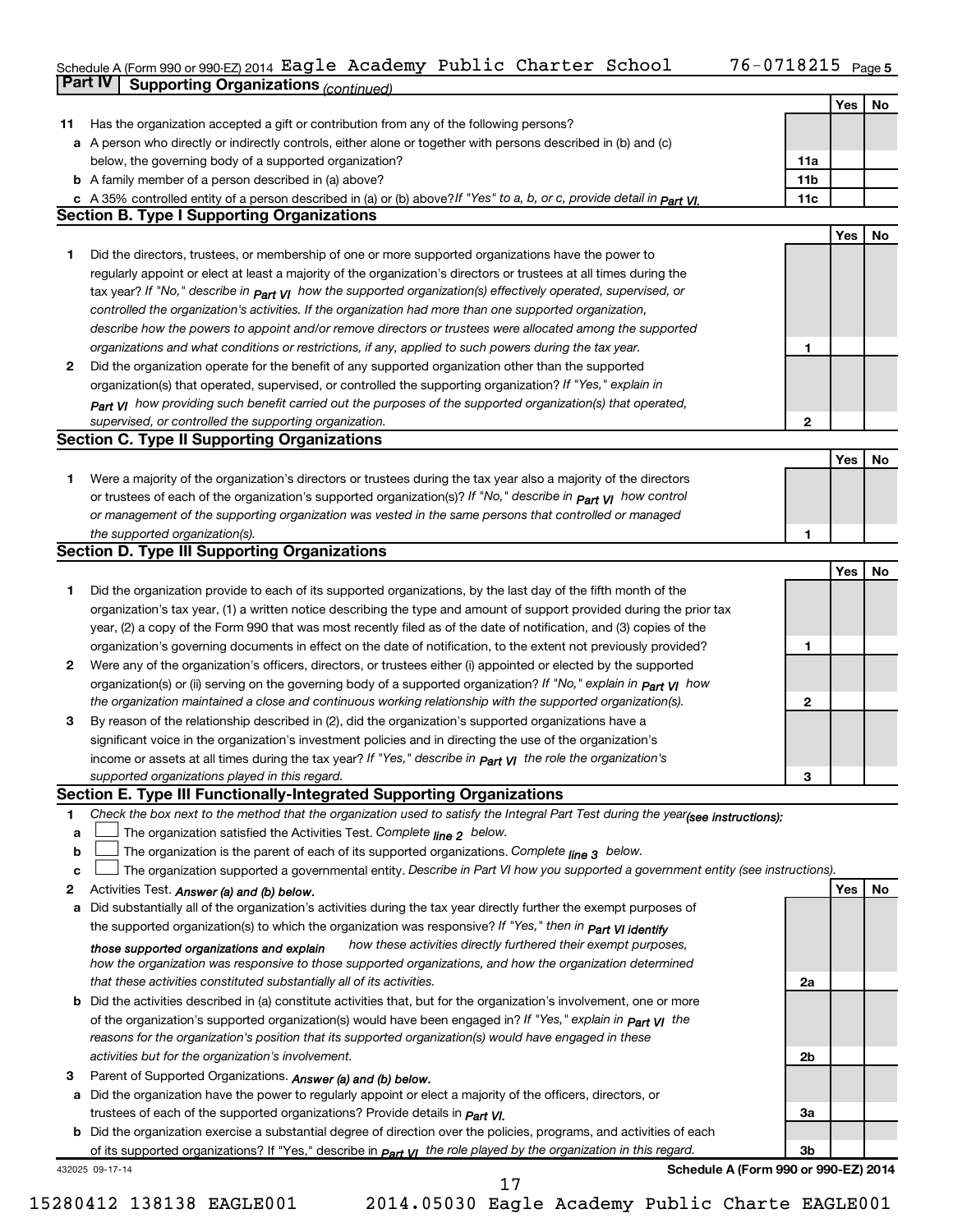## Schedule A (Form 990 or 990-EZ) 2014  ${\tt Eagle\ Academy\ Public\ Charter\ School\ }\ 76-0718215$   $_{\tt Page}$ **Part V Type III Non-Functionally Integrated 509(a)(3) Supporting Organizations**

1 **Letter on Reck here if the organization satisfied the Integral Part Test as a qualifying trust on Nov. 20, 1970. See instructions. All** other Type III non-functionally integrated supporting organizations must complete Sections A through E.

|              | Section A - Adjusted Net Income                                                                                                   | (A) Prior Year           | (B) Current Year<br>(optional) |                                |
|--------------|-----------------------------------------------------------------------------------------------------------------------------------|--------------------------|--------------------------------|--------------------------------|
| 1            | Net short-term capital gain                                                                                                       | 1                        |                                |                                |
| 2            | Recoveries of prior-year distributions                                                                                            | $\overline{2}$           |                                |                                |
| 3            | Other gross income (see instructions)                                                                                             | 3                        |                                |                                |
| 4            | Add lines 1 through 3                                                                                                             | 4                        |                                |                                |
| 5            | Depreciation and depletion                                                                                                        | 5                        |                                |                                |
| 6            | Portion of operating expenses paid or incurred for production or                                                                  |                          |                                |                                |
|              | collection of gross income or for management, conservation, or                                                                    |                          |                                |                                |
|              | maintenance of property held for production of income (see instructions)                                                          | 6                        |                                |                                |
| 7            | Other expenses (see instructions)                                                                                                 | $\overline{7}$           |                                |                                |
| 8            | Adjusted Net Income (subtract lines 5, 6 and 7 from line 4)                                                                       | 8                        |                                |                                |
|              | <b>Section B - Minimum Asset Amount</b>                                                                                           |                          | (A) Prior Year                 | (B) Current Year<br>(optional) |
| 1            | Aggregate fair market value of all non-exempt-use assets (see                                                                     |                          |                                |                                |
|              | instructions for short tax year or assets held for part of year):                                                                 |                          |                                |                                |
|              | <b>a</b> Average monthly value of securities                                                                                      | 1a                       |                                |                                |
|              | <b>b</b> Average monthly cash balances                                                                                            | 1b                       |                                |                                |
|              | <b>c</b> Fair market value of other non-exempt-use assets                                                                         | 1c                       |                                |                                |
|              | d Total (add lines 1a, 1b, and 1c)                                                                                                | 1d                       |                                |                                |
|              | e Discount claimed for blockage or other                                                                                          |                          |                                |                                |
|              | factors (explain in detail in <b>Part VI</b> ):                                                                                   |                          |                                |                                |
| 2            | Acquisition indebtedness applicable to non-exempt-use assets                                                                      | $\mathbf{2}$             |                                |                                |
| 3            | Subtract line 2 from line 1d                                                                                                      | 3                        |                                |                                |
| 4            | Cash deemed held for exempt use. Enter 1-1/2% of line 3 (for greater amount,                                                      |                          |                                |                                |
|              | see instructions).                                                                                                                | 4                        |                                |                                |
| 5            | Net value of non-exempt-use assets (subtract line 4 from line 3)                                                                  | 5                        |                                |                                |
| 6            | Multiply line 5 by .035                                                                                                           | 6                        |                                |                                |
| 7            | Recoveries of prior-year distributions                                                                                            | $\overline{\phantom{a}}$ |                                |                                |
| 8            | Minimum Asset Amount (add line 7 to line 6)                                                                                       | 8                        |                                |                                |
|              | <b>Section C - Distributable Amount</b>                                                                                           |                          |                                | <b>Current Year</b>            |
| 1            | Adjusted net income for prior year (from Section A, line 8, Column A)                                                             | 1                        |                                |                                |
| $\mathbf{2}$ | Enter 85% of line 1                                                                                                               | $\mathbf{2}$             |                                |                                |
| З            | Minimum asset amount for prior year (from Section B, line 8, Column A)                                                            | 3                        |                                |                                |
| 4            | Enter greater of line 2 or line 3                                                                                                 | 4                        |                                |                                |
| 5            | Income tax imposed in prior year                                                                                                  | 5                        |                                |                                |
| 6            | <b>Distributable Amount.</b> Subtract line 5 from line 4, unless subject to                                                       |                          |                                |                                |
|              | emergency temporary reduction (see instructions)                                                                                  | 6                        |                                |                                |
| 7            | Check here if the current year is the organization's first as a non-functionally-integrated Type III supporting organization (see |                          |                                |                                |

instructions).

**Schedule A (Form 990 or 990-EZ) 2014**

432026 09-17-14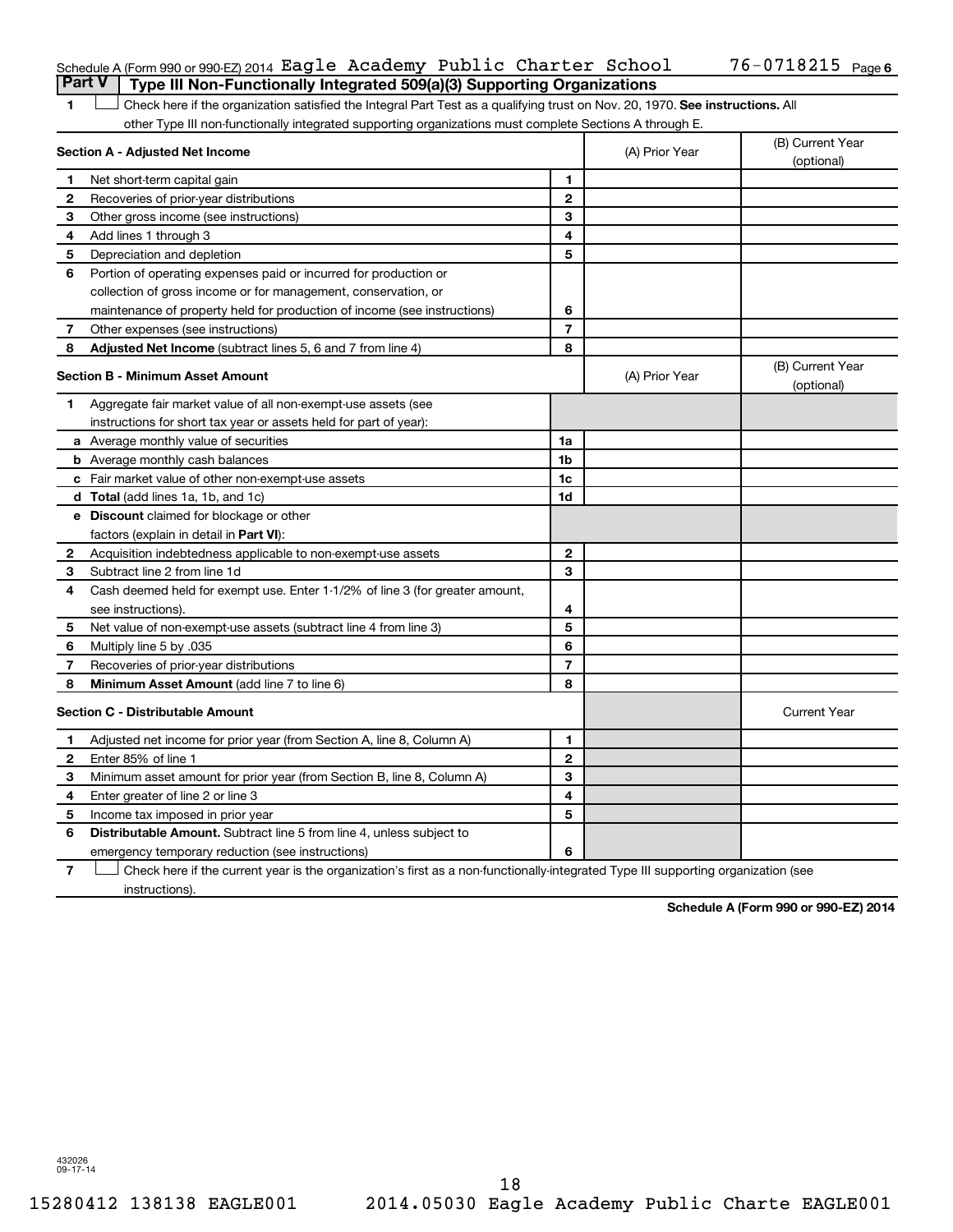#### Schedule A (Form 990 or 990-EZ) 2014 Eagle Academy Public Charter School  $\,$  /6-0718215  $\,$  Page Eagle Academy Public Charter School 76-0718215

| <b>Part V</b>  | Type III Non-Functionally Integrated 509(a)(3) Supporting Organizations (continued)                 |                             |                           |                        |  |  |  |  |  |  |
|----------------|-----------------------------------------------------------------------------------------------------|-----------------------------|---------------------------|------------------------|--|--|--|--|--|--|
|                | <b>Section D - Distributions</b>                                                                    |                             |                           | <b>Current Year</b>    |  |  |  |  |  |  |
| 1              | Amounts paid to supported organizations to accomplish exempt purposes                               |                             |                           |                        |  |  |  |  |  |  |
| 2              | Amounts paid to perform activity that directly furthers exempt purposes of supported                |                             |                           |                        |  |  |  |  |  |  |
|                | organizations, in excess of income from activity                                                    |                             |                           |                        |  |  |  |  |  |  |
| 3              | Administrative expenses paid to accomplish exempt purposes of supported organizations               |                             |                           |                        |  |  |  |  |  |  |
| 4              | Amounts paid to acquire exempt-use assets                                                           |                             |                           |                        |  |  |  |  |  |  |
| 5              | Qualified set-aside amounts (prior IRS approval required)                                           |                             |                           |                        |  |  |  |  |  |  |
| 6              | Other distributions (describe in Part VI). See instructions.                                        |                             |                           |                        |  |  |  |  |  |  |
| 7              | Total annual distributions. Add lines 1 through 6.                                                  |                             |                           |                        |  |  |  |  |  |  |
| 8              | Distributions to attentive supported organizations to which the organization is responsive          |                             |                           |                        |  |  |  |  |  |  |
|                | (provide details in Part VI). See instructions.                                                     |                             |                           |                        |  |  |  |  |  |  |
| 9              | Distributable amount for 2014 from Section C, line 6                                                |                             |                           |                        |  |  |  |  |  |  |
| 10             | Line 8 amount divided by Line 9 amount                                                              |                             |                           |                        |  |  |  |  |  |  |
|                |                                                                                                     | (i)                         | (ii)                      | (iii)                  |  |  |  |  |  |  |
|                | Section E - Distribution Allocations (see instructions)                                             | <b>Excess Distributions</b> | <b>Underdistributions</b> | <b>Distributable</b>   |  |  |  |  |  |  |
|                |                                                                                                     |                             | Pre-2014                  | <b>Amount for 2014</b> |  |  |  |  |  |  |
| 1              | Distributable amount for 2014 from Section C, line 6                                                |                             |                           |                        |  |  |  |  |  |  |
| $\mathbf{2}$   | Underdistributions, if any, for years prior to 2014                                                 |                             |                           |                        |  |  |  |  |  |  |
|                | (reasonable cause required-see instructions)                                                        |                             |                           |                        |  |  |  |  |  |  |
| З              | Excess distributions carryover, if any, to 2014:                                                    |                             |                           |                        |  |  |  |  |  |  |
| а              |                                                                                                     |                             |                           |                        |  |  |  |  |  |  |
| b              |                                                                                                     |                             |                           |                        |  |  |  |  |  |  |
| с              |                                                                                                     |                             |                           |                        |  |  |  |  |  |  |
| d              |                                                                                                     |                             |                           |                        |  |  |  |  |  |  |
|                | e From 2013                                                                                         |                             |                           |                        |  |  |  |  |  |  |
| f              | <b>Total</b> of lines 3a through e                                                                  |                             |                           |                        |  |  |  |  |  |  |
|                | <b>g</b> Applied to underdistributions of prior years                                               |                             |                           |                        |  |  |  |  |  |  |
|                | <b>h</b> Applied to 2014 distributable amount<br>Carryover from 2009 not applied (see instructions) |                             |                           |                        |  |  |  |  |  |  |
|                | Remainder. Subtract lines 3g, 3h, and 3i from 3f.                                                   |                             |                           |                        |  |  |  |  |  |  |
| 4              | Distributions for 2014 from Section D,                                                              |                             |                           |                        |  |  |  |  |  |  |
|                | $line 7$ :                                                                                          |                             |                           |                        |  |  |  |  |  |  |
|                | a Applied to underdistributions of prior years                                                      |                             |                           |                        |  |  |  |  |  |  |
|                | <b>b</b> Applied to 2014 distributable amount                                                       |                             |                           |                        |  |  |  |  |  |  |
| с              | Remainder. Subtract lines 4a and 4b from 4.                                                         |                             |                           |                        |  |  |  |  |  |  |
| 5              | Remaining underdistributions for years prior to 2014, if                                            |                             |                           |                        |  |  |  |  |  |  |
|                | any. Subtract lines 3g and 4a from line 2 (if amount                                                |                             |                           |                        |  |  |  |  |  |  |
|                | greater than zero, see instructions).                                                               |                             |                           |                        |  |  |  |  |  |  |
| 6              | Remaining underdistributions for 2014. Subtract lines 3h                                            |                             |                           |                        |  |  |  |  |  |  |
|                | and 4b from line 1 (if amount greater than zero, see                                                |                             |                           |                        |  |  |  |  |  |  |
|                | instructions).                                                                                      |                             |                           |                        |  |  |  |  |  |  |
| $\overline{7}$ | Excess distributions carryover to 2015. Add lines 3j                                                |                             |                           |                        |  |  |  |  |  |  |
|                | and 4c.                                                                                             |                             |                           |                        |  |  |  |  |  |  |
| 8              | Breakdown of line 7:                                                                                |                             |                           |                        |  |  |  |  |  |  |
| а              |                                                                                                     |                             |                           |                        |  |  |  |  |  |  |
| b              |                                                                                                     |                             |                           |                        |  |  |  |  |  |  |
| с              |                                                                                                     |                             |                           |                        |  |  |  |  |  |  |
|                | d Excess from 2013                                                                                  |                             |                           |                        |  |  |  |  |  |  |
|                | e Excess from 2014                                                                                  |                             |                           |                        |  |  |  |  |  |  |

**Schedule A (Form 990 or 990-EZ) 2014**

432027 09-17-14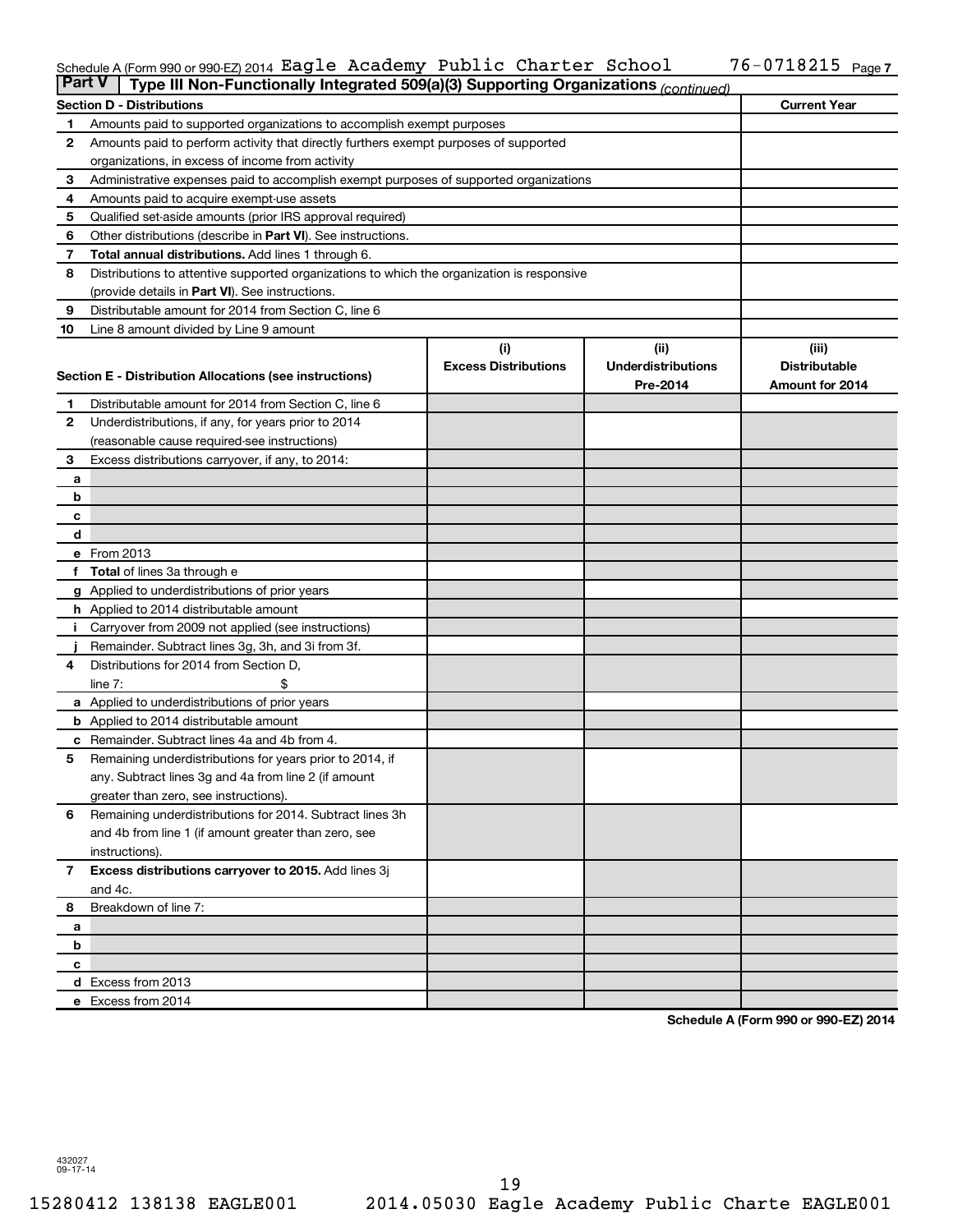Part VI | Supplemental Information. Provide the explanations required by Part II, line 10; Part II, line 17a or 17b; and Part III, line 12. Also complete this part for any additional information. (See instructions).

| 432028 09-17-14 | 20<br>2014.05030 Eagle Academy Public Charte EAGLE001 |  |  | Schedule A (Form 990 or 990-EZ) 2014 |
|-----------------|-------------------------------------------------------|--|--|--------------------------------------|
|                 |                                                       |  |  |                                      |
|                 |                                                       |  |  |                                      |
|                 |                                                       |  |  |                                      |
|                 |                                                       |  |  |                                      |
|                 |                                                       |  |  |                                      |
|                 |                                                       |  |  |                                      |
|                 |                                                       |  |  |                                      |
|                 |                                                       |  |  |                                      |
|                 |                                                       |  |  |                                      |
|                 |                                                       |  |  |                                      |
|                 |                                                       |  |  |                                      |
|                 |                                                       |  |  |                                      |
|                 |                                                       |  |  |                                      |
|                 |                                                       |  |  |                                      |
|                 |                                                       |  |  |                                      |
|                 |                                                       |  |  |                                      |
|                 |                                                       |  |  |                                      |
|                 |                                                       |  |  |                                      |
|                 |                                                       |  |  |                                      |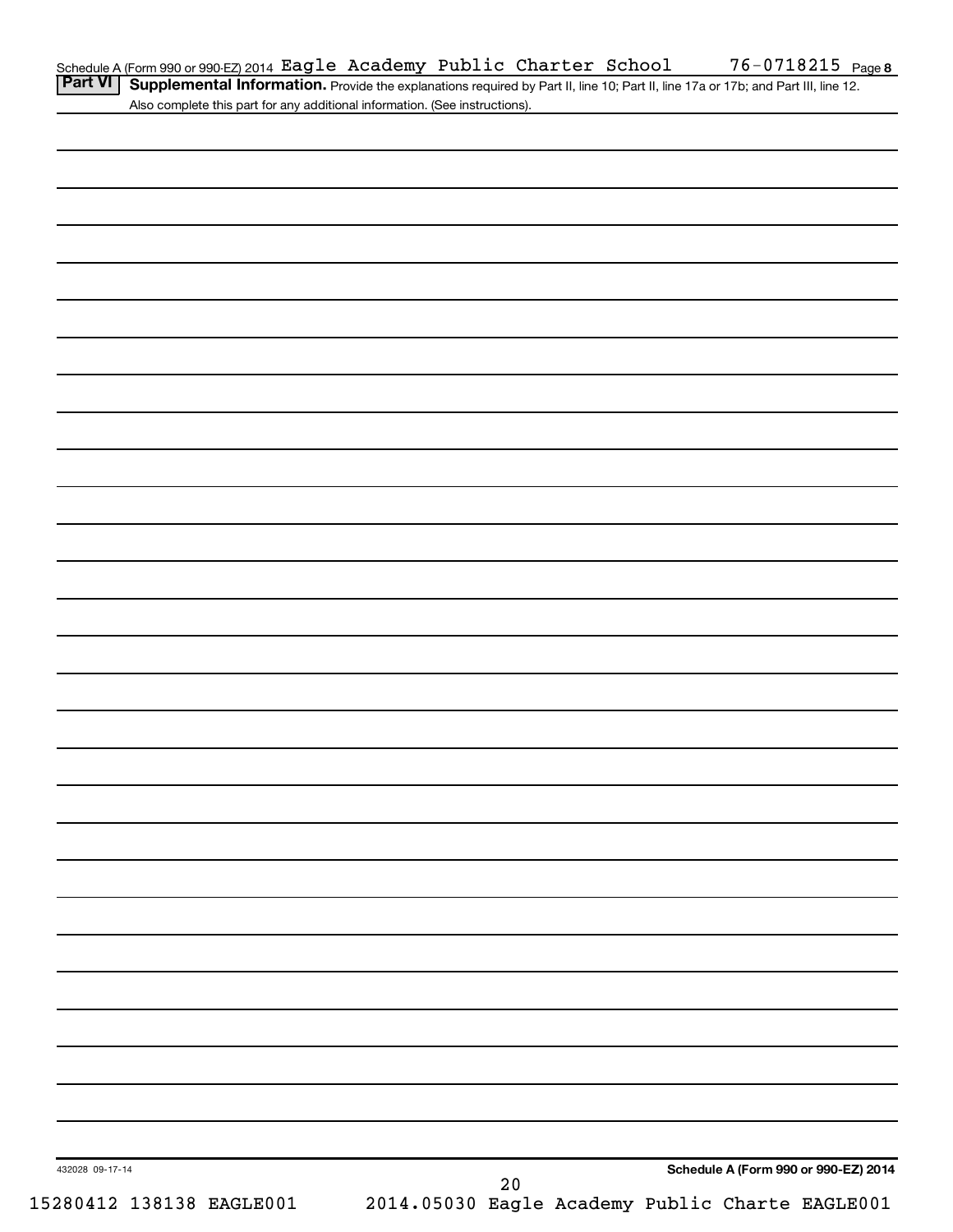|                          | <b>Supplemental Financial Statements</b><br><b>SCHEDULE D</b>                                                                                                                                                                                                                                              |                                                    | OMB No. 1545-0047                                   |  |  |  |  |  |  |  |
|--------------------------|------------------------------------------------------------------------------------------------------------------------------------------------------------------------------------------------------------------------------------------------------------------------------------------------------------|----------------------------------------------------|-----------------------------------------------------|--|--|--|--|--|--|--|
|                          | Complete if the organization answered "Yes" to Form 990,<br>(Form 990)                                                                                                                                                                                                                                     |                                                    |                                                     |  |  |  |  |  |  |  |
|                          | Part IV, line 6, 7, 8, 9, 10, 11a, 11b, 11c, 11d, 11e, 11f, 12a, or 12b.<br>Attach to Form 990.<br>Department of the Treasury                                                                                                                                                                              |                                                    | <b>Open to Public</b>                               |  |  |  |  |  |  |  |
|                          | Information about Schedule D (Form 990) and its instructions is at www.irs.gov/form990.<br>Internal Revenue Service                                                                                                                                                                                        |                                                    | Inspection                                          |  |  |  |  |  |  |  |
|                          | Name of the organization<br>Eagle Academy Public Charter School                                                                                                                                                                                                                                            |                                                    | <b>Employer identification number</b><br>76-0718215 |  |  |  |  |  |  |  |
| Part I                   | Organizations Maintaining Donor Advised Funds or Other Similar Funds or Accounts. Complete if the                                                                                                                                                                                                          |                                                    |                                                     |  |  |  |  |  |  |  |
|                          | organization answered "Yes" to Form 990, Part IV, line 6.                                                                                                                                                                                                                                                  |                                                    |                                                     |  |  |  |  |  |  |  |
|                          | (a) Donor advised funds                                                                                                                                                                                                                                                                                    |                                                    | (b) Funds and other accounts                        |  |  |  |  |  |  |  |
| 1.                       |                                                                                                                                                                                                                                                                                                            |                                                    |                                                     |  |  |  |  |  |  |  |
| 2                        | Aggregate value of contributions to (during year)                                                                                                                                                                                                                                                          |                                                    |                                                     |  |  |  |  |  |  |  |
| З                        | Aggregate value of grants from (during year)                                                                                                                                                                                                                                                               |                                                    |                                                     |  |  |  |  |  |  |  |
| 4                        |                                                                                                                                                                                                                                                                                                            |                                                    |                                                     |  |  |  |  |  |  |  |
| 5                        | Did the organization inform all donors and donor advisors in writing that the assets held in donor advised funds                                                                                                                                                                                           |                                                    |                                                     |  |  |  |  |  |  |  |
|                          |                                                                                                                                                                                                                                                                                                            |                                                    | Yes<br><b>No</b>                                    |  |  |  |  |  |  |  |
| 6                        | Did the organization inform all grantees, donors, and donor advisors in writing that grant funds can be used only                                                                                                                                                                                          |                                                    |                                                     |  |  |  |  |  |  |  |
|                          | for charitable purposes and not for the benefit of the donor or donor advisor, or for any other purpose conferring                                                                                                                                                                                         |                                                    |                                                     |  |  |  |  |  |  |  |
|                          | impermissible private benefit?                                                                                                                                                                                                                                                                             |                                                    | Yes<br>No                                           |  |  |  |  |  |  |  |
|                          | Part II<br>Conservation Easements. Complete if the organization answered "Yes" to Form 990, Part IV, line 7.                                                                                                                                                                                               |                                                    |                                                     |  |  |  |  |  |  |  |
| 1.                       | Purpose(s) of conservation easements held by the organization (check all that apply).                                                                                                                                                                                                                      |                                                    |                                                     |  |  |  |  |  |  |  |
|                          | Preservation of land for public use (e.g., recreation or education)                                                                                                                                                                                                                                        | Preservation of a historically important land area |                                                     |  |  |  |  |  |  |  |
|                          | Protection of natural habitat                                                                                                                                                                                                                                                                              | Preservation of a certified historic structure     |                                                     |  |  |  |  |  |  |  |
|                          | Preservation of open space                                                                                                                                                                                                                                                                                 |                                                    |                                                     |  |  |  |  |  |  |  |
| 2                        | Complete lines 2a through 2d if the organization held a qualified conservation contribution in the form of a conservation easement on the last                                                                                                                                                             |                                                    |                                                     |  |  |  |  |  |  |  |
|                          | day of the tax year.                                                                                                                                                                                                                                                                                       |                                                    | Held at the End of the Tax Year                     |  |  |  |  |  |  |  |
|                          |                                                                                                                                                                                                                                                                                                            |                                                    | 2a                                                  |  |  |  |  |  |  |  |
|                          | a Total number of conservation easements [11] matter conservation of the state of conservation easements [11] matter conservation executive conservation executive conservation of the state of the state of the state of the<br><b>b</b> Total acreage restricted by conservation easements               |                                                    | 2b                                                  |  |  |  |  |  |  |  |
|                          |                                                                                                                                                                                                                                                                                                            |                                                    | 2c                                                  |  |  |  |  |  |  |  |
|                          | d Number of conservation easements included in (c) acquired after 8/17/06, and not on a historic structure                                                                                                                                                                                                 |                                                    |                                                     |  |  |  |  |  |  |  |
|                          | 2d<br>listed in the National Register [111] [12] states and the National Property of the National Register [11] [12] the National Register [11] [12] states and the National Register [11] [12] the Main Register [12] [12] the Main                                                                       |                                                    |                                                     |  |  |  |  |  |  |  |
| 3                        | Number of conservation easements modified, transferred, released, extinguished, or terminated by the organization during the tax                                                                                                                                                                           |                                                    |                                                     |  |  |  |  |  |  |  |
|                          | $year \triangleright$                                                                                                                                                                                                                                                                                      |                                                    |                                                     |  |  |  |  |  |  |  |
|                          | Number of states where property subject to conservation easement is located >                                                                                                                                                                                                                              |                                                    |                                                     |  |  |  |  |  |  |  |
| 5                        | Does the organization have a written policy regarding the periodic monitoring, inspection, handling of                                                                                                                                                                                                     |                                                    |                                                     |  |  |  |  |  |  |  |
|                          | violations, and enforcement of the conservation easements it holds?                                                                                                                                                                                                                                        |                                                    | Yes<br>No                                           |  |  |  |  |  |  |  |
| 6                        | Staff and volunteer hours devoted to monitoring, inspecting, and enforcing conservation easements during the year                                                                                                                                                                                          |                                                    |                                                     |  |  |  |  |  |  |  |
| 7                        | Amount of expenses incurred in monitoring, inspecting, and enforcing conservation easements during the year $\triangleright$ \$                                                                                                                                                                            |                                                    |                                                     |  |  |  |  |  |  |  |
| 8                        | Does each conservation easement reported on line 2(d) above satisfy the requirements of section 170(h)(4)(B)(i)                                                                                                                                                                                            |                                                    |                                                     |  |  |  |  |  |  |  |
|                          |                                                                                                                                                                                                                                                                                                            |                                                    | Yes<br>No                                           |  |  |  |  |  |  |  |
| 9                        | In Part XIII, describe how the organization reports conservation easements in its revenue and expense statement, and balance sheet, and                                                                                                                                                                    |                                                    |                                                     |  |  |  |  |  |  |  |
|                          | include, if applicable, the text of the footnote to the organization's financial statements that describes the organization's accounting for                                                                                                                                                               |                                                    |                                                     |  |  |  |  |  |  |  |
|                          | conservation easements.                                                                                                                                                                                                                                                                                    |                                                    |                                                     |  |  |  |  |  |  |  |
|                          | Organizations Maintaining Collections of Art, Historical Treasures, or Other Similar Assets.<br>Part III                                                                                                                                                                                                   |                                                    |                                                     |  |  |  |  |  |  |  |
|                          | Complete if the organization answered "Yes" to Form 990, Part IV, line 8.                                                                                                                                                                                                                                  |                                                    |                                                     |  |  |  |  |  |  |  |
|                          | 1a If the organization elected, as permitted under SFAS 116 (ASC 958), not to report in its revenue statement and balance sheet works of art,<br>historical treasures, or other similar assets held for public exhibition, education, or research in furtherance of public service, provide, in Part XIII, |                                                    |                                                     |  |  |  |  |  |  |  |
|                          | the text of the footnote to its financial statements that describes these items.                                                                                                                                                                                                                           |                                                    |                                                     |  |  |  |  |  |  |  |
|                          | b If the organization elected, as permitted under SFAS 116 (ASC 958), to report in its revenue statement and balance sheet works of art, historical                                                                                                                                                        |                                                    |                                                     |  |  |  |  |  |  |  |
|                          | treasures, or other similar assets held for public exhibition, education, or research in furtherance of public service, provide the following amounts                                                                                                                                                      |                                                    |                                                     |  |  |  |  |  |  |  |
|                          | relating to these items:                                                                                                                                                                                                                                                                                   |                                                    |                                                     |  |  |  |  |  |  |  |
|                          | (i)                                                                                                                                                                                                                                                                                                        |                                                    | $\frac{1}{\sqrt{2}}$                                |  |  |  |  |  |  |  |
|                          | (ii) Assets included in Form 990, Part X [11] [12] Assets included in Form 990, Part X                                                                                                                                                                                                                     |                                                    |                                                     |  |  |  |  |  |  |  |
| 2                        | If the organization received or held works of art, historical treasures, or other similar assets for financial gain, provide                                                                                                                                                                               |                                                    |                                                     |  |  |  |  |  |  |  |
|                          | the following amounts required to be reported under SFAS 116 (ASC 958) relating to these items:                                                                                                                                                                                                            |                                                    |                                                     |  |  |  |  |  |  |  |
| а                        | Revenue included in Form 990, Part VIII, line 1 [2000] [2000] [2000] [2000] [3000] [3000] [3000] [3000] [3000                                                                                                                                                                                              |                                                    | $\triangleright$ \$                                 |  |  |  |  |  |  |  |
|                          |                                                                                                                                                                                                                                                                                                            |                                                    |                                                     |  |  |  |  |  |  |  |
|                          |                                                                                                                                                                                                                                                                                                            |                                                    |                                                     |  |  |  |  |  |  |  |
| 432051<br>$10 - 01 - 14$ | LHA For Paperwork Reduction Act Notice, see the Instructions for Form 990.                                                                                                                                                                                                                                 |                                                    | Schedule D (Form 990) 2014                          |  |  |  |  |  |  |  |

| 15280412 138138 EAGLE001 |  |  |
|--------------------------|--|--|
|--------------------------|--|--|

15280412 138138 EAGLE001 2014.05030 Eagle Academy Public Charte EAGLE001 21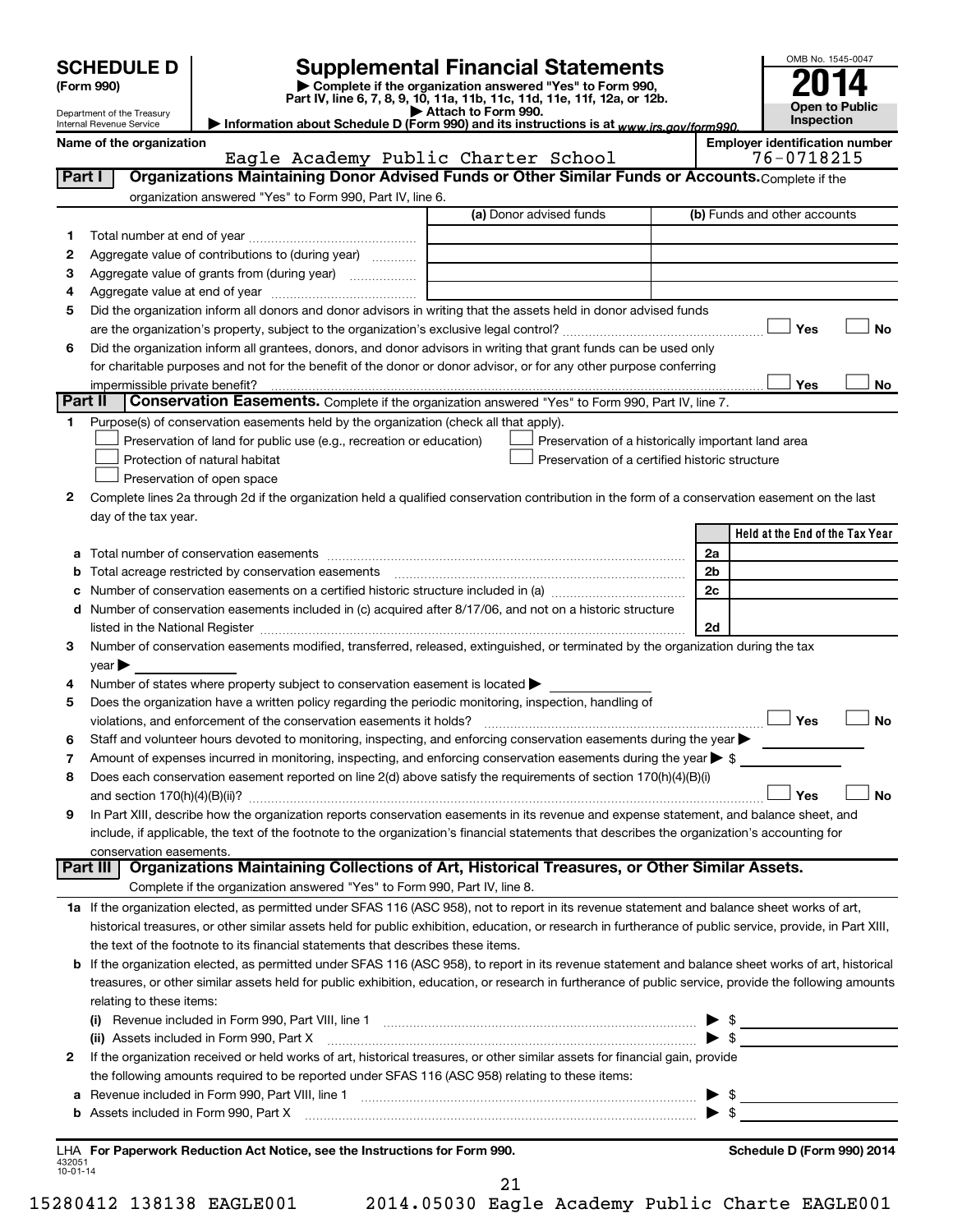| Part III<br>Organizations Maintaining Collections of Art, Historical Treasures, or Other Similar Assets continued)<br>Using the organization's acquisition, accession, and other records, check any of the following that are a significant use of its collection items<br>з<br>(check all that apply):<br>Public exhibition<br>Loan or exchange programs<br>a<br>Other<br>Scholarly research<br>b<br>e<br>Preservation for future generations<br>с<br>Provide a description of the organization's collections and explain how they further the organization's exempt purpose in Part XIII.<br>During the year, did the organization solicit or receive donations of art, historical treasures, or other similar assets<br>5<br>Yes<br>No<br><b>Part IV</b><br><b>Escrow and Custodial Arrangements.</b> Complete if the organization answered "Yes" to Form 990, Part IV, line 9, or<br>reported an amount on Form 990, Part X, line 21.<br>1a Is the organization an agent, trustee, custodian or other intermediary for contributions or other assets not included<br>No<br>Yes<br>b If "Yes," explain the arrangement in Part XIII and complete the following table:<br>Amount<br>c Beginning balance measurements and the contract of the contract of the contract of the contract of the contract of the contract of the contract of the contract of the contract of the contract of the contract of the contr<br>1c<br>1d<br>e Distributions during the year manufactured and continuum and contact the year manufactured and contact the year manufactured and contact the year manufactured and contact the year manufactured and contact the year manufa<br>1e<br>1f<br>2a Did the organization include an amount on Form 990, Part X, line 21, for escrow or custodial account liability?<br>Yes<br>No<br><b>b</b> If "Yes," explain the arrangement in Part XIII. Check here if the explanation has been provided in Part XIII<br>Endowment Funds. Complete if the organization answered "Yes" to Form 990, Part IV, line 10.<br>Part V<br>$\vert$ (d) Three years back $\vert$<br>(c) Two years back<br>(e) Four years back<br>(a) Current year<br>(b) Prior year<br><b>1a</b> Beginning of year balance<br>Net investment earnings, gains, and losses<br>Grants or scholarships<br>e Other expenditures for facilities<br>and programs<br>g<br>Provide the estimated percentage of the current year end balance (line 1g, column (a)) held as:<br>2<br>Board designated or quasi-endowment<br>℅<br><b>b</b> Permanent endowment $\blacktriangleright$<br>%<br>c Temporarily restricted endowment $\blacktriangleright$<br>%<br>The percentages in lines 2a, 2b, and 2c should equal 100%.<br>3a Are there endowment funds not in the possession of the organization that are held and administered for the organization<br>Yes<br>No.<br>by:<br>3a(i)<br>(i)<br>3a(ii)<br>3b<br>Describe in Part XIII the intended uses of the organization's endowment funds.<br>Land, Buildings, and Equipment.<br>Part VI<br>Complete if the organization answered "Yes" to Form 990, Part IV, line 11a. See Form 990, Part X, line 10.<br>Description of property<br>(a) Cost or other<br>(b) Cost or other<br>(c) Accumulated<br>(d) Book value<br>basis (investment)<br>depreciation<br>basis (other)<br>226, 301.<br>226, 301.<br>19,991,635.<br>1,227,671.<br>18,763,964.<br>667,636.<br>578,867.<br>88,769.<br>112,762.<br>234,828.<br>$122,066$ .<br>844,532.<br>506, 120.<br>338,412.<br>19,539,512.<br>Total. Add lines 1a through 1e. (Column (d) must equal Form 990, Part X, column (B), line 10c.)<br>$1.1.5 \times 10^{10}$ | Schedule D (Form 990) 2014 | Eagle Academy Public Charter School |  |  |  |  |  | 76-0718215 Page 2 |  |  |  |
|--------------------------------------------------------------------------------------------------------------------------------------------------------------------------------------------------------------------------------------------------------------------------------------------------------------------------------------------------------------------------------------------------------------------------------------------------------------------------------------------------------------------------------------------------------------------------------------------------------------------------------------------------------------------------------------------------------------------------------------------------------------------------------------------------------------------------------------------------------------------------------------------------------------------------------------------------------------------------------------------------------------------------------------------------------------------------------------------------------------------------------------------------------------------------------------------------------------------------------------------------------------------------------------------------------------------------------------------------------------------------------------------------------------------------------------------------------------------------------------------------------------------------------------------------------------------------------------------------------------------------------------------------------------------------------------------------------------------------------------------------------------------------------------------------------------------------------------------------------------------------------------------------------------------------------------------------------------------------------------------------------------------------------------------------------------------------------------------------------------------------------------------------------------------------------------------------------------------------------------------------------------------------------------------------------------------------------------------------------------------------------------------------------------------------------------------------------------------------------------------------------------------------------------------------------------------------------------------------------------------------------------------------------------------------------------------------------------------------------------------------------------------------------------------------------------------------------------------------------------------------------------------------------------------------------------------------------------------------------------------------------------------------------------------------------------------------------------------------------------------------------------------------------------------------------------------------------------------------------------------------------------------------------------------------------------------------------------------------------------------------------------------------------------------------------------------------------------------------------------------------------------------------------------------------------------------------------------------------------------------------------------------|----------------------------|-------------------------------------|--|--|--|--|--|-------------------|--|--|--|
|                                                                                                                                                                                                                                                                                                                                                                                                                                                                                                                                                                                                                                                                                                                                                                                                                                                                                                                                                                                                                                                                                                                                                                                                                                                                                                                                                                                                                                                                                                                                                                                                                                                                                                                                                                                                                                                                                                                                                                                                                                                                                                                                                                                                                                                                                                                                                                                                                                                                                                                                                                                                                                                                                                                                                                                                                                                                                                                                                                                                                                                                                                                                                                                                                                                                                                                                                                                                                                                                                                                                                                                                                                            |                            |                                     |  |  |  |  |  |                   |  |  |  |
|                                                                                                                                                                                                                                                                                                                                                                                                                                                                                                                                                                                                                                                                                                                                                                                                                                                                                                                                                                                                                                                                                                                                                                                                                                                                                                                                                                                                                                                                                                                                                                                                                                                                                                                                                                                                                                                                                                                                                                                                                                                                                                                                                                                                                                                                                                                                                                                                                                                                                                                                                                                                                                                                                                                                                                                                                                                                                                                                                                                                                                                                                                                                                                                                                                                                                                                                                                                                                                                                                                                                                                                                                                            |                            |                                     |  |  |  |  |  |                   |  |  |  |
|                                                                                                                                                                                                                                                                                                                                                                                                                                                                                                                                                                                                                                                                                                                                                                                                                                                                                                                                                                                                                                                                                                                                                                                                                                                                                                                                                                                                                                                                                                                                                                                                                                                                                                                                                                                                                                                                                                                                                                                                                                                                                                                                                                                                                                                                                                                                                                                                                                                                                                                                                                                                                                                                                                                                                                                                                                                                                                                                                                                                                                                                                                                                                                                                                                                                                                                                                                                                                                                                                                                                                                                                                                            |                            |                                     |  |  |  |  |  |                   |  |  |  |
|                                                                                                                                                                                                                                                                                                                                                                                                                                                                                                                                                                                                                                                                                                                                                                                                                                                                                                                                                                                                                                                                                                                                                                                                                                                                                                                                                                                                                                                                                                                                                                                                                                                                                                                                                                                                                                                                                                                                                                                                                                                                                                                                                                                                                                                                                                                                                                                                                                                                                                                                                                                                                                                                                                                                                                                                                                                                                                                                                                                                                                                                                                                                                                                                                                                                                                                                                                                                                                                                                                                                                                                                                                            |                            |                                     |  |  |  |  |  |                   |  |  |  |
|                                                                                                                                                                                                                                                                                                                                                                                                                                                                                                                                                                                                                                                                                                                                                                                                                                                                                                                                                                                                                                                                                                                                                                                                                                                                                                                                                                                                                                                                                                                                                                                                                                                                                                                                                                                                                                                                                                                                                                                                                                                                                                                                                                                                                                                                                                                                                                                                                                                                                                                                                                                                                                                                                                                                                                                                                                                                                                                                                                                                                                                                                                                                                                                                                                                                                                                                                                                                                                                                                                                                                                                                                                            |                            |                                     |  |  |  |  |  |                   |  |  |  |
|                                                                                                                                                                                                                                                                                                                                                                                                                                                                                                                                                                                                                                                                                                                                                                                                                                                                                                                                                                                                                                                                                                                                                                                                                                                                                                                                                                                                                                                                                                                                                                                                                                                                                                                                                                                                                                                                                                                                                                                                                                                                                                                                                                                                                                                                                                                                                                                                                                                                                                                                                                                                                                                                                                                                                                                                                                                                                                                                                                                                                                                                                                                                                                                                                                                                                                                                                                                                                                                                                                                                                                                                                                            |                            |                                     |  |  |  |  |  |                   |  |  |  |
|                                                                                                                                                                                                                                                                                                                                                                                                                                                                                                                                                                                                                                                                                                                                                                                                                                                                                                                                                                                                                                                                                                                                                                                                                                                                                                                                                                                                                                                                                                                                                                                                                                                                                                                                                                                                                                                                                                                                                                                                                                                                                                                                                                                                                                                                                                                                                                                                                                                                                                                                                                                                                                                                                                                                                                                                                                                                                                                                                                                                                                                                                                                                                                                                                                                                                                                                                                                                                                                                                                                                                                                                                                            |                            |                                     |  |  |  |  |  |                   |  |  |  |
|                                                                                                                                                                                                                                                                                                                                                                                                                                                                                                                                                                                                                                                                                                                                                                                                                                                                                                                                                                                                                                                                                                                                                                                                                                                                                                                                                                                                                                                                                                                                                                                                                                                                                                                                                                                                                                                                                                                                                                                                                                                                                                                                                                                                                                                                                                                                                                                                                                                                                                                                                                                                                                                                                                                                                                                                                                                                                                                                                                                                                                                                                                                                                                                                                                                                                                                                                                                                                                                                                                                                                                                                                                            |                            |                                     |  |  |  |  |  |                   |  |  |  |
|                                                                                                                                                                                                                                                                                                                                                                                                                                                                                                                                                                                                                                                                                                                                                                                                                                                                                                                                                                                                                                                                                                                                                                                                                                                                                                                                                                                                                                                                                                                                                                                                                                                                                                                                                                                                                                                                                                                                                                                                                                                                                                                                                                                                                                                                                                                                                                                                                                                                                                                                                                                                                                                                                                                                                                                                                                                                                                                                                                                                                                                                                                                                                                                                                                                                                                                                                                                                                                                                                                                                                                                                                                            |                            |                                     |  |  |  |  |  |                   |  |  |  |
|                                                                                                                                                                                                                                                                                                                                                                                                                                                                                                                                                                                                                                                                                                                                                                                                                                                                                                                                                                                                                                                                                                                                                                                                                                                                                                                                                                                                                                                                                                                                                                                                                                                                                                                                                                                                                                                                                                                                                                                                                                                                                                                                                                                                                                                                                                                                                                                                                                                                                                                                                                                                                                                                                                                                                                                                                                                                                                                                                                                                                                                                                                                                                                                                                                                                                                                                                                                                                                                                                                                                                                                                                                            |                            |                                     |  |  |  |  |  |                   |  |  |  |
|                                                                                                                                                                                                                                                                                                                                                                                                                                                                                                                                                                                                                                                                                                                                                                                                                                                                                                                                                                                                                                                                                                                                                                                                                                                                                                                                                                                                                                                                                                                                                                                                                                                                                                                                                                                                                                                                                                                                                                                                                                                                                                                                                                                                                                                                                                                                                                                                                                                                                                                                                                                                                                                                                                                                                                                                                                                                                                                                                                                                                                                                                                                                                                                                                                                                                                                                                                                                                                                                                                                                                                                                                                            |                            |                                     |  |  |  |  |  |                   |  |  |  |
|                                                                                                                                                                                                                                                                                                                                                                                                                                                                                                                                                                                                                                                                                                                                                                                                                                                                                                                                                                                                                                                                                                                                                                                                                                                                                                                                                                                                                                                                                                                                                                                                                                                                                                                                                                                                                                                                                                                                                                                                                                                                                                                                                                                                                                                                                                                                                                                                                                                                                                                                                                                                                                                                                                                                                                                                                                                                                                                                                                                                                                                                                                                                                                                                                                                                                                                                                                                                                                                                                                                                                                                                                                            |                            |                                     |  |  |  |  |  |                   |  |  |  |
|                                                                                                                                                                                                                                                                                                                                                                                                                                                                                                                                                                                                                                                                                                                                                                                                                                                                                                                                                                                                                                                                                                                                                                                                                                                                                                                                                                                                                                                                                                                                                                                                                                                                                                                                                                                                                                                                                                                                                                                                                                                                                                                                                                                                                                                                                                                                                                                                                                                                                                                                                                                                                                                                                                                                                                                                                                                                                                                                                                                                                                                                                                                                                                                                                                                                                                                                                                                                                                                                                                                                                                                                                                            |                            |                                     |  |  |  |  |  |                   |  |  |  |
|                                                                                                                                                                                                                                                                                                                                                                                                                                                                                                                                                                                                                                                                                                                                                                                                                                                                                                                                                                                                                                                                                                                                                                                                                                                                                                                                                                                                                                                                                                                                                                                                                                                                                                                                                                                                                                                                                                                                                                                                                                                                                                                                                                                                                                                                                                                                                                                                                                                                                                                                                                                                                                                                                                                                                                                                                                                                                                                                                                                                                                                                                                                                                                                                                                                                                                                                                                                                                                                                                                                                                                                                                                            |                            |                                     |  |  |  |  |  |                   |  |  |  |
|                                                                                                                                                                                                                                                                                                                                                                                                                                                                                                                                                                                                                                                                                                                                                                                                                                                                                                                                                                                                                                                                                                                                                                                                                                                                                                                                                                                                                                                                                                                                                                                                                                                                                                                                                                                                                                                                                                                                                                                                                                                                                                                                                                                                                                                                                                                                                                                                                                                                                                                                                                                                                                                                                                                                                                                                                                                                                                                                                                                                                                                                                                                                                                                                                                                                                                                                                                                                                                                                                                                                                                                                                                            |                            |                                     |  |  |  |  |  |                   |  |  |  |
|                                                                                                                                                                                                                                                                                                                                                                                                                                                                                                                                                                                                                                                                                                                                                                                                                                                                                                                                                                                                                                                                                                                                                                                                                                                                                                                                                                                                                                                                                                                                                                                                                                                                                                                                                                                                                                                                                                                                                                                                                                                                                                                                                                                                                                                                                                                                                                                                                                                                                                                                                                                                                                                                                                                                                                                                                                                                                                                                                                                                                                                                                                                                                                                                                                                                                                                                                                                                                                                                                                                                                                                                                                            |                            |                                     |  |  |  |  |  |                   |  |  |  |
|                                                                                                                                                                                                                                                                                                                                                                                                                                                                                                                                                                                                                                                                                                                                                                                                                                                                                                                                                                                                                                                                                                                                                                                                                                                                                                                                                                                                                                                                                                                                                                                                                                                                                                                                                                                                                                                                                                                                                                                                                                                                                                                                                                                                                                                                                                                                                                                                                                                                                                                                                                                                                                                                                                                                                                                                                                                                                                                                                                                                                                                                                                                                                                                                                                                                                                                                                                                                                                                                                                                                                                                                                                            |                            |                                     |  |  |  |  |  |                   |  |  |  |
|                                                                                                                                                                                                                                                                                                                                                                                                                                                                                                                                                                                                                                                                                                                                                                                                                                                                                                                                                                                                                                                                                                                                                                                                                                                                                                                                                                                                                                                                                                                                                                                                                                                                                                                                                                                                                                                                                                                                                                                                                                                                                                                                                                                                                                                                                                                                                                                                                                                                                                                                                                                                                                                                                                                                                                                                                                                                                                                                                                                                                                                                                                                                                                                                                                                                                                                                                                                                                                                                                                                                                                                                                                            |                            |                                     |  |  |  |  |  |                   |  |  |  |
|                                                                                                                                                                                                                                                                                                                                                                                                                                                                                                                                                                                                                                                                                                                                                                                                                                                                                                                                                                                                                                                                                                                                                                                                                                                                                                                                                                                                                                                                                                                                                                                                                                                                                                                                                                                                                                                                                                                                                                                                                                                                                                                                                                                                                                                                                                                                                                                                                                                                                                                                                                                                                                                                                                                                                                                                                                                                                                                                                                                                                                                                                                                                                                                                                                                                                                                                                                                                                                                                                                                                                                                                                                            |                            |                                     |  |  |  |  |  |                   |  |  |  |
|                                                                                                                                                                                                                                                                                                                                                                                                                                                                                                                                                                                                                                                                                                                                                                                                                                                                                                                                                                                                                                                                                                                                                                                                                                                                                                                                                                                                                                                                                                                                                                                                                                                                                                                                                                                                                                                                                                                                                                                                                                                                                                                                                                                                                                                                                                                                                                                                                                                                                                                                                                                                                                                                                                                                                                                                                                                                                                                                                                                                                                                                                                                                                                                                                                                                                                                                                                                                                                                                                                                                                                                                                                            |                            |                                     |  |  |  |  |  |                   |  |  |  |
|                                                                                                                                                                                                                                                                                                                                                                                                                                                                                                                                                                                                                                                                                                                                                                                                                                                                                                                                                                                                                                                                                                                                                                                                                                                                                                                                                                                                                                                                                                                                                                                                                                                                                                                                                                                                                                                                                                                                                                                                                                                                                                                                                                                                                                                                                                                                                                                                                                                                                                                                                                                                                                                                                                                                                                                                                                                                                                                                                                                                                                                                                                                                                                                                                                                                                                                                                                                                                                                                                                                                                                                                                                            |                            |                                     |  |  |  |  |  |                   |  |  |  |
|                                                                                                                                                                                                                                                                                                                                                                                                                                                                                                                                                                                                                                                                                                                                                                                                                                                                                                                                                                                                                                                                                                                                                                                                                                                                                                                                                                                                                                                                                                                                                                                                                                                                                                                                                                                                                                                                                                                                                                                                                                                                                                                                                                                                                                                                                                                                                                                                                                                                                                                                                                                                                                                                                                                                                                                                                                                                                                                                                                                                                                                                                                                                                                                                                                                                                                                                                                                                                                                                                                                                                                                                                                            |                            |                                     |  |  |  |  |  |                   |  |  |  |
|                                                                                                                                                                                                                                                                                                                                                                                                                                                                                                                                                                                                                                                                                                                                                                                                                                                                                                                                                                                                                                                                                                                                                                                                                                                                                                                                                                                                                                                                                                                                                                                                                                                                                                                                                                                                                                                                                                                                                                                                                                                                                                                                                                                                                                                                                                                                                                                                                                                                                                                                                                                                                                                                                                                                                                                                                                                                                                                                                                                                                                                                                                                                                                                                                                                                                                                                                                                                                                                                                                                                                                                                                                            |                            |                                     |  |  |  |  |  |                   |  |  |  |
|                                                                                                                                                                                                                                                                                                                                                                                                                                                                                                                                                                                                                                                                                                                                                                                                                                                                                                                                                                                                                                                                                                                                                                                                                                                                                                                                                                                                                                                                                                                                                                                                                                                                                                                                                                                                                                                                                                                                                                                                                                                                                                                                                                                                                                                                                                                                                                                                                                                                                                                                                                                                                                                                                                                                                                                                                                                                                                                                                                                                                                                                                                                                                                                                                                                                                                                                                                                                                                                                                                                                                                                                                                            |                            |                                     |  |  |  |  |  |                   |  |  |  |
|                                                                                                                                                                                                                                                                                                                                                                                                                                                                                                                                                                                                                                                                                                                                                                                                                                                                                                                                                                                                                                                                                                                                                                                                                                                                                                                                                                                                                                                                                                                                                                                                                                                                                                                                                                                                                                                                                                                                                                                                                                                                                                                                                                                                                                                                                                                                                                                                                                                                                                                                                                                                                                                                                                                                                                                                                                                                                                                                                                                                                                                                                                                                                                                                                                                                                                                                                                                                                                                                                                                                                                                                                                            |                            |                                     |  |  |  |  |  |                   |  |  |  |
|                                                                                                                                                                                                                                                                                                                                                                                                                                                                                                                                                                                                                                                                                                                                                                                                                                                                                                                                                                                                                                                                                                                                                                                                                                                                                                                                                                                                                                                                                                                                                                                                                                                                                                                                                                                                                                                                                                                                                                                                                                                                                                                                                                                                                                                                                                                                                                                                                                                                                                                                                                                                                                                                                                                                                                                                                                                                                                                                                                                                                                                                                                                                                                                                                                                                                                                                                                                                                                                                                                                                                                                                                                            |                            |                                     |  |  |  |  |  |                   |  |  |  |
|                                                                                                                                                                                                                                                                                                                                                                                                                                                                                                                                                                                                                                                                                                                                                                                                                                                                                                                                                                                                                                                                                                                                                                                                                                                                                                                                                                                                                                                                                                                                                                                                                                                                                                                                                                                                                                                                                                                                                                                                                                                                                                                                                                                                                                                                                                                                                                                                                                                                                                                                                                                                                                                                                                                                                                                                                                                                                                                                                                                                                                                                                                                                                                                                                                                                                                                                                                                                                                                                                                                                                                                                                                            |                            |                                     |  |  |  |  |  |                   |  |  |  |
|                                                                                                                                                                                                                                                                                                                                                                                                                                                                                                                                                                                                                                                                                                                                                                                                                                                                                                                                                                                                                                                                                                                                                                                                                                                                                                                                                                                                                                                                                                                                                                                                                                                                                                                                                                                                                                                                                                                                                                                                                                                                                                                                                                                                                                                                                                                                                                                                                                                                                                                                                                                                                                                                                                                                                                                                                                                                                                                                                                                                                                                                                                                                                                                                                                                                                                                                                                                                                                                                                                                                                                                                                                            |                            |                                     |  |  |  |  |  |                   |  |  |  |
|                                                                                                                                                                                                                                                                                                                                                                                                                                                                                                                                                                                                                                                                                                                                                                                                                                                                                                                                                                                                                                                                                                                                                                                                                                                                                                                                                                                                                                                                                                                                                                                                                                                                                                                                                                                                                                                                                                                                                                                                                                                                                                                                                                                                                                                                                                                                                                                                                                                                                                                                                                                                                                                                                                                                                                                                                                                                                                                                                                                                                                                                                                                                                                                                                                                                                                                                                                                                                                                                                                                                                                                                                                            |                            |                                     |  |  |  |  |  |                   |  |  |  |
|                                                                                                                                                                                                                                                                                                                                                                                                                                                                                                                                                                                                                                                                                                                                                                                                                                                                                                                                                                                                                                                                                                                                                                                                                                                                                                                                                                                                                                                                                                                                                                                                                                                                                                                                                                                                                                                                                                                                                                                                                                                                                                                                                                                                                                                                                                                                                                                                                                                                                                                                                                                                                                                                                                                                                                                                                                                                                                                                                                                                                                                                                                                                                                                                                                                                                                                                                                                                                                                                                                                                                                                                                                            |                            |                                     |  |  |  |  |  |                   |  |  |  |
|                                                                                                                                                                                                                                                                                                                                                                                                                                                                                                                                                                                                                                                                                                                                                                                                                                                                                                                                                                                                                                                                                                                                                                                                                                                                                                                                                                                                                                                                                                                                                                                                                                                                                                                                                                                                                                                                                                                                                                                                                                                                                                                                                                                                                                                                                                                                                                                                                                                                                                                                                                                                                                                                                                                                                                                                                                                                                                                                                                                                                                                                                                                                                                                                                                                                                                                                                                                                                                                                                                                                                                                                                                            |                            |                                     |  |  |  |  |  |                   |  |  |  |
|                                                                                                                                                                                                                                                                                                                                                                                                                                                                                                                                                                                                                                                                                                                                                                                                                                                                                                                                                                                                                                                                                                                                                                                                                                                                                                                                                                                                                                                                                                                                                                                                                                                                                                                                                                                                                                                                                                                                                                                                                                                                                                                                                                                                                                                                                                                                                                                                                                                                                                                                                                                                                                                                                                                                                                                                                                                                                                                                                                                                                                                                                                                                                                                                                                                                                                                                                                                                                                                                                                                                                                                                                                            |                            |                                     |  |  |  |  |  |                   |  |  |  |
|                                                                                                                                                                                                                                                                                                                                                                                                                                                                                                                                                                                                                                                                                                                                                                                                                                                                                                                                                                                                                                                                                                                                                                                                                                                                                                                                                                                                                                                                                                                                                                                                                                                                                                                                                                                                                                                                                                                                                                                                                                                                                                                                                                                                                                                                                                                                                                                                                                                                                                                                                                                                                                                                                                                                                                                                                                                                                                                                                                                                                                                                                                                                                                                                                                                                                                                                                                                                                                                                                                                                                                                                                                            |                            |                                     |  |  |  |  |  |                   |  |  |  |
|                                                                                                                                                                                                                                                                                                                                                                                                                                                                                                                                                                                                                                                                                                                                                                                                                                                                                                                                                                                                                                                                                                                                                                                                                                                                                                                                                                                                                                                                                                                                                                                                                                                                                                                                                                                                                                                                                                                                                                                                                                                                                                                                                                                                                                                                                                                                                                                                                                                                                                                                                                                                                                                                                                                                                                                                                                                                                                                                                                                                                                                                                                                                                                                                                                                                                                                                                                                                                                                                                                                                                                                                                                            |                            |                                     |  |  |  |  |  |                   |  |  |  |
|                                                                                                                                                                                                                                                                                                                                                                                                                                                                                                                                                                                                                                                                                                                                                                                                                                                                                                                                                                                                                                                                                                                                                                                                                                                                                                                                                                                                                                                                                                                                                                                                                                                                                                                                                                                                                                                                                                                                                                                                                                                                                                                                                                                                                                                                                                                                                                                                                                                                                                                                                                                                                                                                                                                                                                                                                                                                                                                                                                                                                                                                                                                                                                                                                                                                                                                                                                                                                                                                                                                                                                                                                                            |                            |                                     |  |  |  |  |  |                   |  |  |  |
|                                                                                                                                                                                                                                                                                                                                                                                                                                                                                                                                                                                                                                                                                                                                                                                                                                                                                                                                                                                                                                                                                                                                                                                                                                                                                                                                                                                                                                                                                                                                                                                                                                                                                                                                                                                                                                                                                                                                                                                                                                                                                                                                                                                                                                                                                                                                                                                                                                                                                                                                                                                                                                                                                                                                                                                                                                                                                                                                                                                                                                                                                                                                                                                                                                                                                                                                                                                                                                                                                                                                                                                                                                            |                            |                                     |  |  |  |  |  |                   |  |  |  |
|                                                                                                                                                                                                                                                                                                                                                                                                                                                                                                                                                                                                                                                                                                                                                                                                                                                                                                                                                                                                                                                                                                                                                                                                                                                                                                                                                                                                                                                                                                                                                                                                                                                                                                                                                                                                                                                                                                                                                                                                                                                                                                                                                                                                                                                                                                                                                                                                                                                                                                                                                                                                                                                                                                                                                                                                                                                                                                                                                                                                                                                                                                                                                                                                                                                                                                                                                                                                                                                                                                                                                                                                                                            |                            |                                     |  |  |  |  |  |                   |  |  |  |
|                                                                                                                                                                                                                                                                                                                                                                                                                                                                                                                                                                                                                                                                                                                                                                                                                                                                                                                                                                                                                                                                                                                                                                                                                                                                                                                                                                                                                                                                                                                                                                                                                                                                                                                                                                                                                                                                                                                                                                                                                                                                                                                                                                                                                                                                                                                                                                                                                                                                                                                                                                                                                                                                                                                                                                                                                                                                                                                                                                                                                                                                                                                                                                                                                                                                                                                                                                                                                                                                                                                                                                                                                                            |                            |                                     |  |  |  |  |  |                   |  |  |  |
|                                                                                                                                                                                                                                                                                                                                                                                                                                                                                                                                                                                                                                                                                                                                                                                                                                                                                                                                                                                                                                                                                                                                                                                                                                                                                                                                                                                                                                                                                                                                                                                                                                                                                                                                                                                                                                                                                                                                                                                                                                                                                                                                                                                                                                                                                                                                                                                                                                                                                                                                                                                                                                                                                                                                                                                                                                                                                                                                                                                                                                                                                                                                                                                                                                                                                                                                                                                                                                                                                                                                                                                                                                            |                            |                                     |  |  |  |  |  |                   |  |  |  |
|                                                                                                                                                                                                                                                                                                                                                                                                                                                                                                                                                                                                                                                                                                                                                                                                                                                                                                                                                                                                                                                                                                                                                                                                                                                                                                                                                                                                                                                                                                                                                                                                                                                                                                                                                                                                                                                                                                                                                                                                                                                                                                                                                                                                                                                                                                                                                                                                                                                                                                                                                                                                                                                                                                                                                                                                                                                                                                                                                                                                                                                                                                                                                                                                                                                                                                                                                                                                                                                                                                                                                                                                                                            |                            |                                     |  |  |  |  |  |                   |  |  |  |
|                                                                                                                                                                                                                                                                                                                                                                                                                                                                                                                                                                                                                                                                                                                                                                                                                                                                                                                                                                                                                                                                                                                                                                                                                                                                                                                                                                                                                                                                                                                                                                                                                                                                                                                                                                                                                                                                                                                                                                                                                                                                                                                                                                                                                                                                                                                                                                                                                                                                                                                                                                                                                                                                                                                                                                                                                                                                                                                                                                                                                                                                                                                                                                                                                                                                                                                                                                                                                                                                                                                                                                                                                                            |                            |                                     |  |  |  |  |  |                   |  |  |  |
|                                                                                                                                                                                                                                                                                                                                                                                                                                                                                                                                                                                                                                                                                                                                                                                                                                                                                                                                                                                                                                                                                                                                                                                                                                                                                                                                                                                                                                                                                                                                                                                                                                                                                                                                                                                                                                                                                                                                                                                                                                                                                                                                                                                                                                                                                                                                                                                                                                                                                                                                                                                                                                                                                                                                                                                                                                                                                                                                                                                                                                                                                                                                                                                                                                                                                                                                                                                                                                                                                                                                                                                                                                            |                            |                                     |  |  |  |  |  |                   |  |  |  |
|                                                                                                                                                                                                                                                                                                                                                                                                                                                                                                                                                                                                                                                                                                                                                                                                                                                                                                                                                                                                                                                                                                                                                                                                                                                                                                                                                                                                                                                                                                                                                                                                                                                                                                                                                                                                                                                                                                                                                                                                                                                                                                                                                                                                                                                                                                                                                                                                                                                                                                                                                                                                                                                                                                                                                                                                                                                                                                                                                                                                                                                                                                                                                                                                                                                                                                                                                                                                                                                                                                                                                                                                                                            |                            |                                     |  |  |  |  |  |                   |  |  |  |
|                                                                                                                                                                                                                                                                                                                                                                                                                                                                                                                                                                                                                                                                                                                                                                                                                                                                                                                                                                                                                                                                                                                                                                                                                                                                                                                                                                                                                                                                                                                                                                                                                                                                                                                                                                                                                                                                                                                                                                                                                                                                                                                                                                                                                                                                                                                                                                                                                                                                                                                                                                                                                                                                                                                                                                                                                                                                                                                                                                                                                                                                                                                                                                                                                                                                                                                                                                                                                                                                                                                                                                                                                                            |                            |                                     |  |  |  |  |  |                   |  |  |  |
|                                                                                                                                                                                                                                                                                                                                                                                                                                                                                                                                                                                                                                                                                                                                                                                                                                                                                                                                                                                                                                                                                                                                                                                                                                                                                                                                                                                                                                                                                                                                                                                                                                                                                                                                                                                                                                                                                                                                                                                                                                                                                                                                                                                                                                                                                                                                                                                                                                                                                                                                                                                                                                                                                                                                                                                                                                                                                                                                                                                                                                                                                                                                                                                                                                                                                                                                                                                                                                                                                                                                                                                                                                            |                            |                                     |  |  |  |  |  |                   |  |  |  |
|                                                                                                                                                                                                                                                                                                                                                                                                                                                                                                                                                                                                                                                                                                                                                                                                                                                                                                                                                                                                                                                                                                                                                                                                                                                                                                                                                                                                                                                                                                                                                                                                                                                                                                                                                                                                                                                                                                                                                                                                                                                                                                                                                                                                                                                                                                                                                                                                                                                                                                                                                                                                                                                                                                                                                                                                                                                                                                                                                                                                                                                                                                                                                                                                                                                                                                                                                                                                                                                                                                                                                                                                                                            |                            |                                     |  |  |  |  |  |                   |  |  |  |
|                                                                                                                                                                                                                                                                                                                                                                                                                                                                                                                                                                                                                                                                                                                                                                                                                                                                                                                                                                                                                                                                                                                                                                                                                                                                                                                                                                                                                                                                                                                                                                                                                                                                                                                                                                                                                                                                                                                                                                                                                                                                                                                                                                                                                                                                                                                                                                                                                                                                                                                                                                                                                                                                                                                                                                                                                                                                                                                                                                                                                                                                                                                                                                                                                                                                                                                                                                                                                                                                                                                                                                                                                                            |                            |                                     |  |  |  |  |  |                   |  |  |  |
|                                                                                                                                                                                                                                                                                                                                                                                                                                                                                                                                                                                                                                                                                                                                                                                                                                                                                                                                                                                                                                                                                                                                                                                                                                                                                                                                                                                                                                                                                                                                                                                                                                                                                                                                                                                                                                                                                                                                                                                                                                                                                                                                                                                                                                                                                                                                                                                                                                                                                                                                                                                                                                                                                                                                                                                                                                                                                                                                                                                                                                                                                                                                                                                                                                                                                                                                                                                                                                                                                                                                                                                                                                            |                            |                                     |  |  |  |  |  |                   |  |  |  |
|                                                                                                                                                                                                                                                                                                                                                                                                                                                                                                                                                                                                                                                                                                                                                                                                                                                                                                                                                                                                                                                                                                                                                                                                                                                                                                                                                                                                                                                                                                                                                                                                                                                                                                                                                                                                                                                                                                                                                                                                                                                                                                                                                                                                                                                                                                                                                                                                                                                                                                                                                                                                                                                                                                                                                                                                                                                                                                                                                                                                                                                                                                                                                                                                                                                                                                                                                                                                                                                                                                                                                                                                                                            |                            |                                     |  |  |  |  |  |                   |  |  |  |
|                                                                                                                                                                                                                                                                                                                                                                                                                                                                                                                                                                                                                                                                                                                                                                                                                                                                                                                                                                                                                                                                                                                                                                                                                                                                                                                                                                                                                                                                                                                                                                                                                                                                                                                                                                                                                                                                                                                                                                                                                                                                                                                                                                                                                                                                                                                                                                                                                                                                                                                                                                                                                                                                                                                                                                                                                                                                                                                                                                                                                                                                                                                                                                                                                                                                                                                                                                                                                                                                                                                                                                                                                                            |                            |                                     |  |  |  |  |  |                   |  |  |  |

**Schedule D (Form 990) 2014**

432052 10-01-14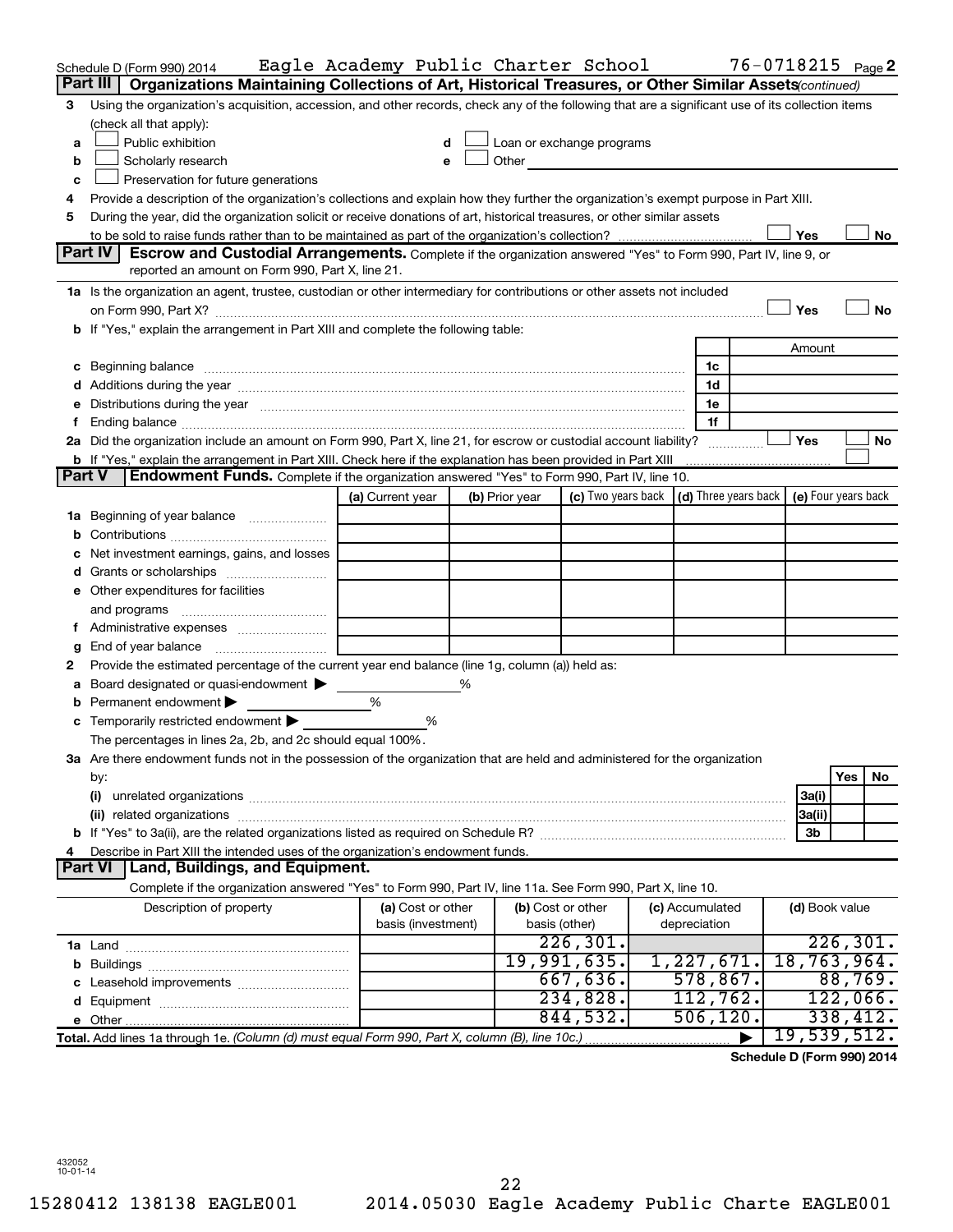|                 | Schedule D (Form 990) 2014                                                                                                                               |                 | Eagle Academy Public Charter School | $76 - 0718215$ Page 3                                     |
|-----------------|----------------------------------------------------------------------------------------------------------------------------------------------------------|-----------------|-------------------------------------|-----------------------------------------------------------|
| <b>Part VII</b> | <b>Investments - Other Securities.</b>                                                                                                                   |                 |                                     |                                                           |
|                 | Complete if the organization answered "Yes" to Form 990, Part IV, line 11b. See Form 990, Part X, line 12.                                               |                 |                                     |                                                           |
|                 | (a) Description of security or category (including name of security)                                                                                     | (b) Book value  |                                     | (c) Method of valuation: Cost or end-of-year market value |
|                 | (1) Financial derivatives                                                                                                                                |                 |                                     |                                                           |
|                 |                                                                                                                                                          |                 |                                     |                                                           |
| (3) Other       |                                                                                                                                                          |                 |                                     |                                                           |
| (A)             |                                                                                                                                                          |                 |                                     |                                                           |
| (B)             |                                                                                                                                                          |                 |                                     |                                                           |
| (C)             |                                                                                                                                                          |                 |                                     |                                                           |
| (D)             |                                                                                                                                                          |                 |                                     |                                                           |
| (E)             |                                                                                                                                                          |                 |                                     |                                                           |
| (F)             |                                                                                                                                                          |                 |                                     |                                                           |
| (G)             |                                                                                                                                                          |                 |                                     |                                                           |
| (H)             |                                                                                                                                                          |                 |                                     |                                                           |
|                 | Total. (Col. (b) must equal Form 990, Part X, col. (B) line 12.) $\blacktriangleright$                                                                   |                 |                                     |                                                           |
|                 | Part VIII Investments - Program Related.                                                                                                                 |                 |                                     |                                                           |
|                 | Complete if the organization answered "Yes" to Form 990, Part IV, line 11c. See Form 990, Part X, line 13.                                               |                 |                                     |                                                           |
|                 | (a) Description of investment                                                                                                                            | (b) Book value  |                                     | (c) Method of valuation: Cost or end-of-year market value |
| (1)             |                                                                                                                                                          |                 |                                     |                                                           |
| (2)             |                                                                                                                                                          |                 |                                     |                                                           |
| (3)             |                                                                                                                                                          |                 |                                     |                                                           |
| (4)             |                                                                                                                                                          |                 |                                     |                                                           |
| (5)             |                                                                                                                                                          |                 |                                     |                                                           |
| (6)             |                                                                                                                                                          |                 |                                     |                                                           |
| (7)             |                                                                                                                                                          |                 |                                     |                                                           |
| (8)             |                                                                                                                                                          |                 |                                     |                                                           |
| (9)             |                                                                                                                                                          |                 |                                     |                                                           |
| <b>Part IX</b>  | Total. (Col. (b) must equal Form 990, Part X, col. (B) line 13.)<br><b>Other Assets.</b>                                                                 |                 |                                     |                                                           |
|                 |                                                                                                                                                          |                 |                                     |                                                           |
|                 | Complete if the organization answered "Yes" to Form 990, Part IV, line 11d. See Form 990, Part X, line 15.                                               | (a) Description |                                     | (b) Book value                                            |
|                 |                                                                                                                                                          |                 |                                     |                                                           |
| (1)             |                                                                                                                                                          |                 |                                     |                                                           |
| (2)             |                                                                                                                                                          |                 |                                     |                                                           |
| (3)             |                                                                                                                                                          |                 |                                     |                                                           |
| (4)             |                                                                                                                                                          |                 |                                     |                                                           |
| (5)             |                                                                                                                                                          |                 |                                     |                                                           |
| (6)             |                                                                                                                                                          |                 |                                     |                                                           |
| (7)             |                                                                                                                                                          |                 |                                     |                                                           |
| (8)<br>(9)      |                                                                                                                                                          |                 |                                     |                                                           |
|                 | Total. (Column (b) must equal Form 990, Part X, col. (B) line 15.)                                                                                       |                 |                                     |                                                           |
| <b>Part X</b>   | <b>Other Liabilities.</b>                                                                                                                                |                 |                                     |                                                           |
|                 | Complete if the organization answered "Yes" to Form 990, Part IV, line 11e or 11f. See Form 990, Part X, line 25.                                        |                 |                                     |                                                           |
| 1.              | (a) Description of liability                                                                                                                             |                 | (b) Book value                      |                                                           |
| (1)             | Federal income taxes                                                                                                                                     |                 |                                     |                                                           |
| (2)             | Capital lease payable                                                                                                                                    |                 | 39,808.                             |                                                           |
| (3)             |                                                                                                                                                          |                 |                                     |                                                           |
| (4)             |                                                                                                                                                          |                 |                                     |                                                           |
| (5)             |                                                                                                                                                          |                 |                                     |                                                           |
| (6)             |                                                                                                                                                          |                 |                                     |                                                           |
| (7)             |                                                                                                                                                          |                 |                                     |                                                           |
| (8)             |                                                                                                                                                          |                 |                                     |                                                           |
| (9)             |                                                                                                                                                          |                 |                                     |                                                           |
|                 | Total. (Column (b) must equal Form 990, Part X, col. (B) line 25.)                                                                                       |                 | 39,808.                             |                                                           |
|                 | 2. Liability for uncertain tax positions. In Part XIII, provide the text of the footnote to the organization's financial statements that reports the     |                 |                                     |                                                           |
|                 | organization's liability for uncertain tax positions under FIN 48 (ASC 740). Check here if the text of the footnote has been provided in Part XIII $ X $ |                 |                                     |                                                           |

432053 10-01-14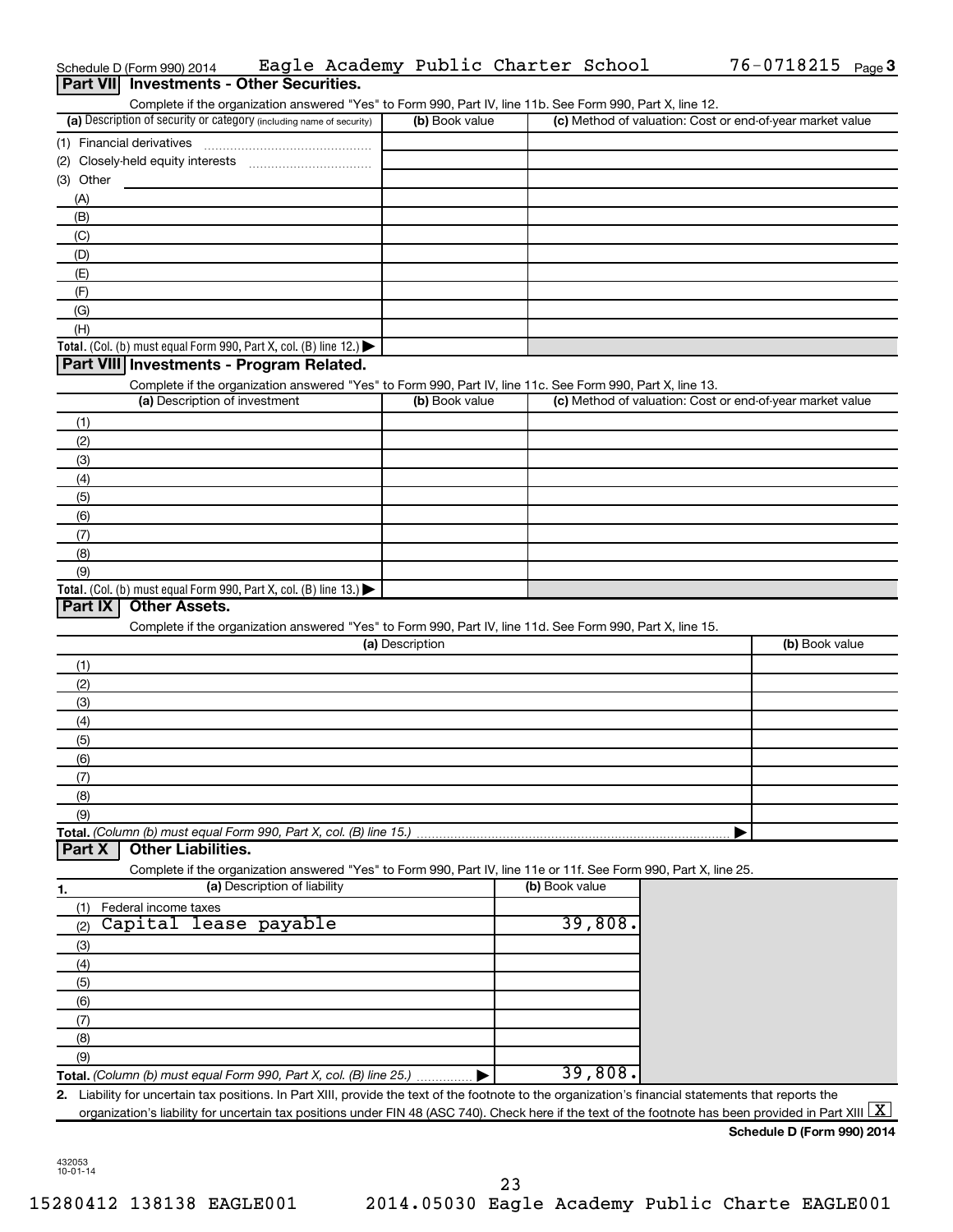|    | Schedule D (Form 990) 2014 Eagle Academy Public Charter School                                                                                                                                   |                | $76 - 0718215$ Page 4 |
|----|--------------------------------------------------------------------------------------------------------------------------------------------------------------------------------------------------|----------------|-----------------------|
|    | Reconciliation of Revenue per Audited Financial Statements With Revenue per Return.<br>Part XI                                                                                                   |                |                       |
|    | Complete if the organization answered "Yes" to Form 990, Part IV, line 12a.                                                                                                                      |                |                       |
| 1  | Total revenue, gains, and other support per audited financial statements [[[[[[[[[[[[[[[[[[[[[[]]]]]]]]]]]]]]                                                                                    |                | $\mathbf{1}$          |
| 2  | Amounts included on line 1 but not on Form 990, Part VIII, line 12:                                                                                                                              |                |                       |
| a  | Net unrealized gains (losses) on investments [111] [12] matter contracts and the unrealized gains (losses) on investments [11] matter contracts and the unrealized gains (losses) on investments | 2a             |                       |
|    |                                                                                                                                                                                                  | 2 <sub>b</sub> |                       |
| с  |                                                                                                                                                                                                  | 2 <sub>c</sub> |                       |
| d  |                                                                                                                                                                                                  | 2d             |                       |
| е  |                                                                                                                                                                                                  |                | <b>2e</b>             |
| 3  |                                                                                                                                                                                                  |                | 3                     |
| 4  | Amounts included on Form 990, Part VIII, line 12, but not on line 1:                                                                                                                             |                |                       |
|    |                                                                                                                                                                                                  | 4a             |                       |
| b  |                                                                                                                                                                                                  | 4 <sub>b</sub> |                       |
| c. | Add lines 4a and 4b                                                                                                                                                                              |                | 4с                    |
| 5  |                                                                                                                                                                                                  |                | 5                     |
|    | Part XII   Reconciliation of Expenses per Audited Financial Statements With Expenses per Return.                                                                                                 |                |                       |
|    | Complete if the organization answered "Yes" to Form 990, Part IV, line 12a.                                                                                                                      |                |                       |
| 1  |                                                                                                                                                                                                  |                | $\mathbf{1}$          |
| 2  | Amounts included on line 1 but not on Form 990, Part IX, line 25:                                                                                                                                |                |                       |
| a  |                                                                                                                                                                                                  | 2a             |                       |
| b  |                                                                                                                                                                                                  | 2 <sub>b</sub> |                       |
| c  |                                                                                                                                                                                                  | 2 <sub>c</sub> |                       |
|    |                                                                                                                                                                                                  | 2d             |                       |
| е  |                                                                                                                                                                                                  |                | <b>2e</b>             |
| 3  |                                                                                                                                                                                                  |                | 3                     |
| 4  | Amounts included on Form 990, Part IX, line 25, but not on line 1:                                                                                                                               |                |                       |
| а  |                                                                                                                                                                                                  | 4a             |                       |
| b  |                                                                                                                                                                                                  | 4 <sub>h</sub> |                       |
|    | Add lines 4a and 4b                                                                                                                                                                              |                | 4с                    |
|    |                                                                                                                                                                                                  |                | 5                     |
|    | Part XIII Supplemental Information.                                                                                                                                                              |                |                       |

Provide the descriptions required for Part II, lines 3, 5, and 9; Part III, lines 1a and 4; Part IV, lines 1b and 2b; Part V, line 4; Part X, line 2; Part XI, lines 2d and 4b; and Part XII, lines 2d and 4b. Also complete this part to provide any additional information.

Part X, Line 2:

|       |  |  |  |  |  | The School is exempt from Federal income taxes under Section $501(c)(3)$ of |  |
|-------|--|--|--|--|--|-----------------------------------------------------------------------------|--|
|       |  |  |  |  |  | the Internal Revenue Code and applicable District of Columbia income tax    |  |
| laws. |  |  |  |  |  |                                                                             |  |

| Accounting principles generally accepted in the United States of America    |
|-----------------------------------------------------------------------------|
| provide consistent guidance for the accounting for uncertainty in income    |
| taxes recognized in an entity's financial statements and prescribe a        |
| threshold of "more likely than not" for recognition of tax positions taken  |
| or expected to be taken in a tax return. The School performed an            |
| evaluation of uncertain tax positions for the year ended June 30, 2014,     |
| and determined that there were no matters that would require recognition    |
| 432054<br>Schedule D (Form 990) 2014<br>$10 - 01 - 14$<br>24                |
| 15280412 138138 EAGLE001<br>2014.05030 Eagle Academy Public Charte EAGLE001 |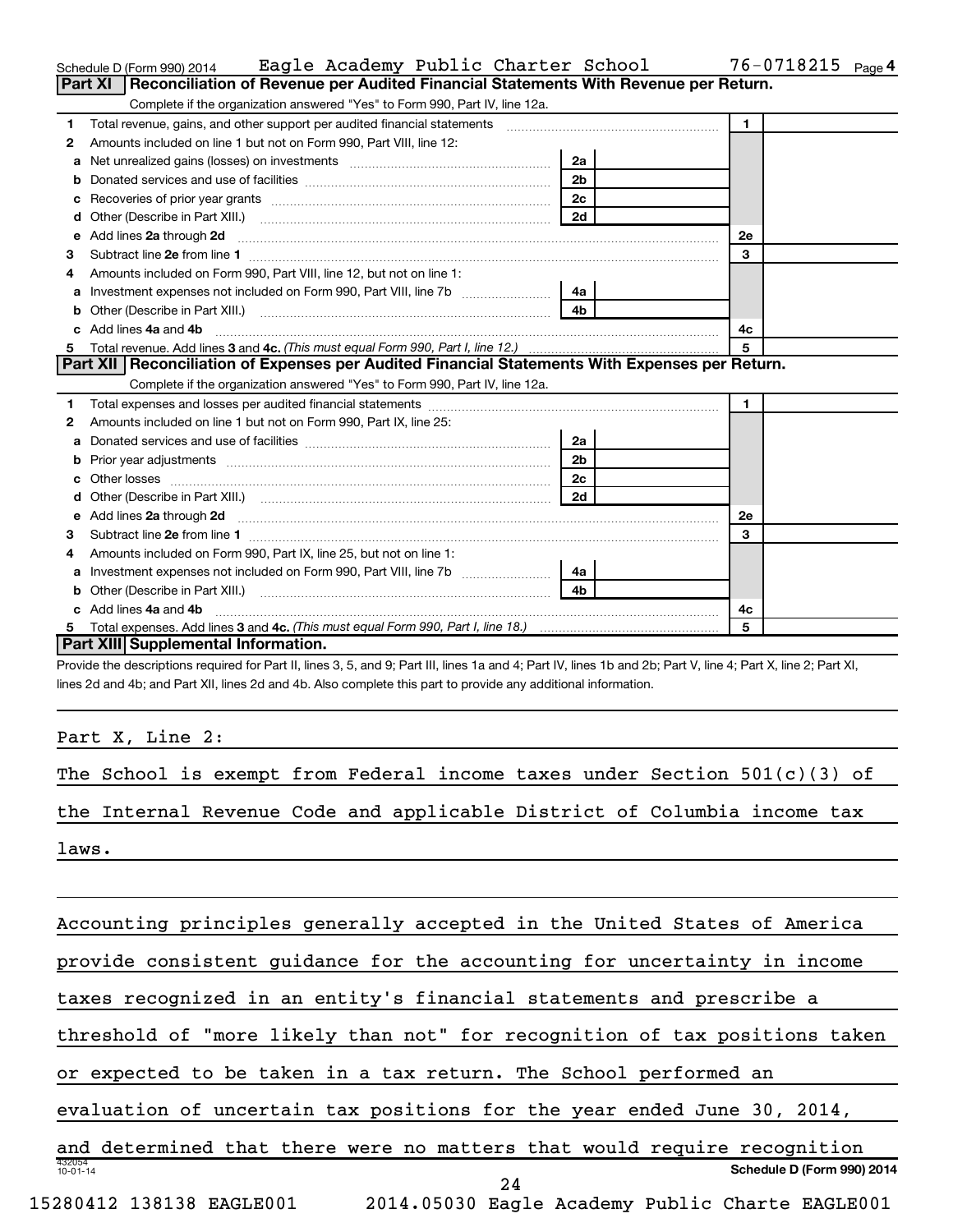|                    | Schedule D (Form 990) 2014                                     | Eagle Academy Public Charter School |    | $76 - 0718215$ Page 5                                                      |  |
|--------------------|----------------------------------------------------------------|-------------------------------------|----|----------------------------------------------------------------------------|--|
|                    | <b>Part XIII Supplemental Information (continued)</b>          |                                     |    |                                                                            |  |
|                    |                                                                |                                     |    | in the financial statements or which may have any effect on its tax-exempt |  |
|                    |                                                                |                                     |    | status. For the year ended June 30, 2014, the statute of limitations for   |  |
|                    | tax years 2010 through 2013 remains open with the U.S. Federal |                                     |    |                                                                            |  |
|                    |                                                                |                                     |    | jurisdiction or the various states and local jurisdictions in which the    |  |
|                    |                                                                |                                     |    | School files tax returns. It is the School's policy to recognize interest  |  |
|                    |                                                                |                                     |    | and/or penalties related to uncertain tax positions, if any, in income tax |  |
| expense.           |                                                                |                                     |    |                                                                            |  |
|                    |                                                                |                                     |    |                                                                            |  |
|                    |                                                                |                                     |    |                                                                            |  |
|                    |                                                                |                                     |    |                                                                            |  |
|                    |                                                                |                                     |    |                                                                            |  |
|                    |                                                                |                                     |    |                                                                            |  |
|                    |                                                                |                                     |    |                                                                            |  |
|                    |                                                                |                                     |    |                                                                            |  |
|                    |                                                                |                                     |    |                                                                            |  |
|                    |                                                                |                                     |    |                                                                            |  |
|                    |                                                                |                                     |    |                                                                            |  |
|                    |                                                                |                                     |    |                                                                            |  |
|                    |                                                                |                                     |    |                                                                            |  |
|                    |                                                                |                                     |    |                                                                            |  |
|                    |                                                                |                                     |    |                                                                            |  |
|                    |                                                                |                                     |    |                                                                            |  |
|                    |                                                                |                                     |    |                                                                            |  |
|                    |                                                                |                                     |    |                                                                            |  |
|                    |                                                                |                                     |    |                                                                            |  |
|                    |                                                                |                                     |    |                                                                            |  |
|                    |                                                                |                                     |    |                                                                            |  |
|                    |                                                                |                                     |    |                                                                            |  |
|                    |                                                                |                                     |    | Schedule D (Form 990) 2014                                                 |  |
| 432055<br>10-01-14 |                                                                |                                     | 25 |                                                                            |  |
|                    |                                                                |                                     |    |                                                                            |  |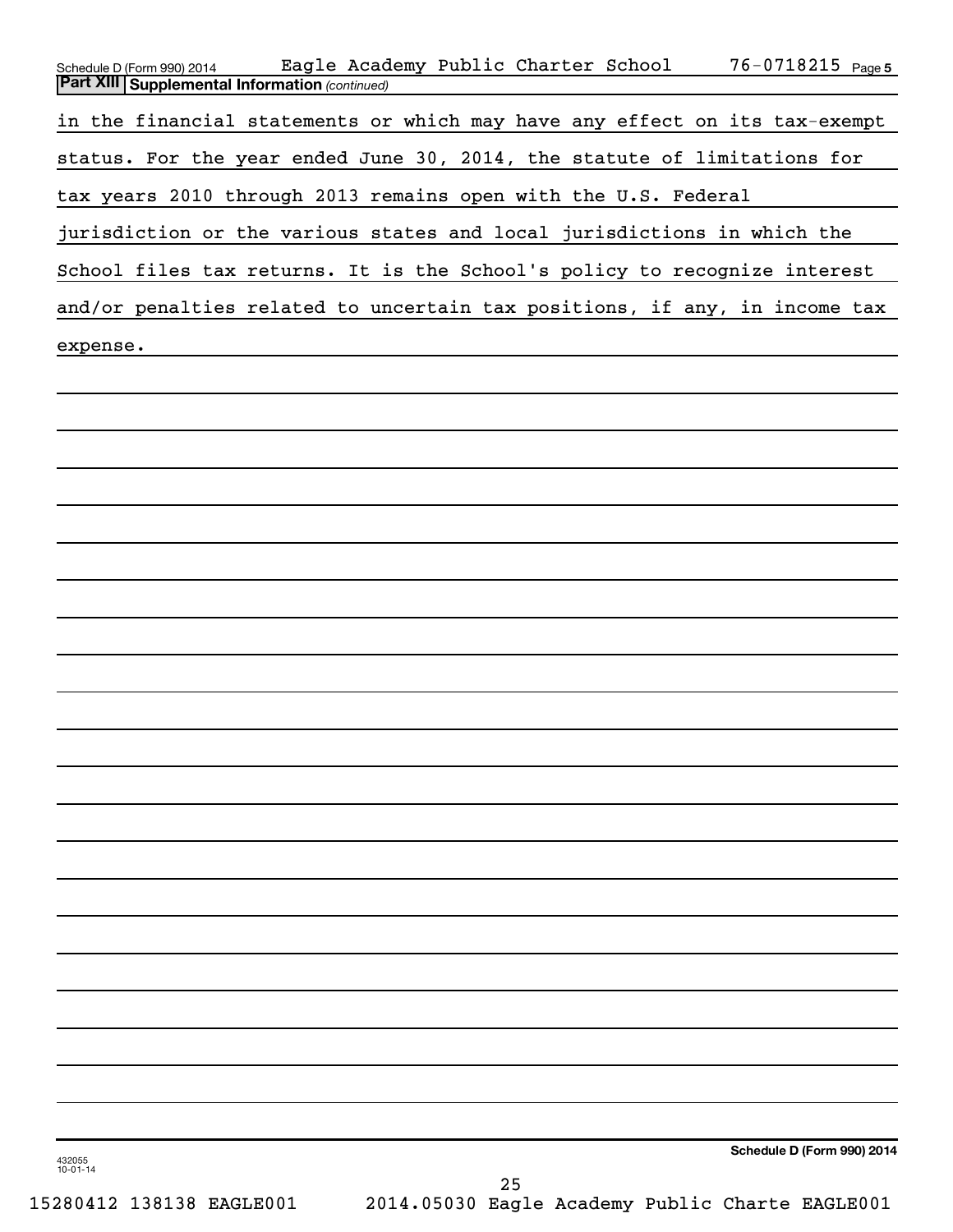|        | <b>SCHEDULE E</b>                                                                                                                                                                                |  |                                                                            | <b>Schools</b>                    |  |                       |                                       |              | OMB No. 1545-0047 |            |           |
|--------|--------------------------------------------------------------------------------------------------------------------------------------------------------------------------------------------------|--|----------------------------------------------------------------------------|-----------------------------------|--|-----------------------|---------------------------------------|--------------|-------------------|------------|-----------|
|        | (Form 990 or 990-EZ)                                                                                                                                                                             |  | Complete if the organization answered "Yes" to Form 990, Part IV, line 13, | or Form 990-EZ, Part VI, line 48. |  |                       |                                       |              | 2014              |            |           |
|        | Attach to Form 990 or Form 990-EZ.<br>Department of the Treasury                                                                                                                                 |  |                                                                            |                                   |  | <b>Open to Public</b> |                                       |              |                   |            |           |
|        | Internal Revenue Service<br>Information about Schedule E (Form 990 or 990-EZ) and its instructions is at www.irs.gov/form990.<br>Name of the organization<br>Eagle Academy Public Charter School |  |                                                                            |                                   |  | <b>Inspection</b>     |                                       |              |                   |            |           |
|        |                                                                                                                                                                                                  |  |                                                                            |                                   |  |                       | <b>Employer identification number</b> |              |                   |            |           |
|        |                                                                                                                                                                                                  |  |                                                                            |                                   |  |                       |                                       | 76-0718215   |                   |            |           |
| Part I |                                                                                                                                                                                                  |  |                                                                            |                                   |  |                       |                                       |              |                   |            |           |
|        |                                                                                                                                                                                                  |  |                                                                            |                                   |  |                       |                                       |              |                   | <b>YES</b> | <b>NO</b> |
|        | Does the organization have a racially nondiscriminatory policy toward students by statement in its charter, bylaws,                                                                              |  |                                                                            |                                   |  |                       |                                       |              |                   |            |           |
|        | other governing instrument, or in a resolution of its governing body?                                                                                                                            |  |                                                                            |                                   |  |                       |                                       |              | x                 |            |           |
| 2      | Does the organization include a statement of its racially nondiscriminatory policy toward students in all its brochures,                                                                         |  |                                                                            |                                   |  |                       |                                       |              |                   |            |           |
|        | catalogues, and other written communications with the public dealing with student admissions, programs, and scholarships?                                                                        |  |                                                                            |                                   |  |                       |                                       | $\mathbf{2}$ | х                 |            |           |
| 3      | Has the organization publicized its racially nondiscriminatory policy through newspaper or broadcast media during the                                                                            |  |                                                                            |                                   |  |                       |                                       |              |                   |            |           |
|        | period of solicitation for students, or during the registration period if it has no solicitation program, in a way that makes                                                                    |  |                                                                            |                                   |  |                       |                                       |              |                   |            |           |
|        |                                                                                                                                                                                                  |  |                                                                            |                                   |  |                       |                                       |              |                   |            |           |

|    | the policy known to all parts of the general community it serves? If "Yes," please describe. If "No," please explain.                                                                                                         |                |                         |                         |
|----|-------------------------------------------------------------------------------------------------------------------------------------------------------------------------------------------------------------------------------|----------------|-------------------------|-------------------------|
|    | If you need more space, use Part II manufactured and continuum contract to the Part II manufactured and the contract of the space of the manufactured and the space of the manufactured and the space of the manufactured and | 3              | x                       |                         |
|    |                                                                                                                                                                                                                               |                |                         |                         |
|    |                                                                                                                                                                                                                               |                |                         |                         |
|    |                                                                                                                                                                                                                               |                |                         |                         |
|    |                                                                                                                                                                                                                               |                |                         |                         |
|    |                                                                                                                                                                                                                               |                |                         |                         |
|    | Does the organization maintain the following?                                                                                                                                                                                 |                |                         |                         |
|    |                                                                                                                                                                                                                               | 4a             | X                       |                         |
|    | <b>b</b> Records documenting that scholarships and other financial assistance are awarded on a racially nondiscriminatory basis?                                                                                              | 4 <sub>b</sub> | $\overline{\textbf{x}}$ |                         |
|    | c Copies of all catalogues, brochures, announcements, and other written communications to the public dealing with student                                                                                                     |                | X                       |                         |
|    |                                                                                                                                                                                                                               | 4c             |                         |                         |
|    |                                                                                                                                                                                                                               | 4d             | $\overline{\mathbf{X}}$ |                         |
|    | If you answered "No" to any of the above, please explain. If you need more space, use Part II.                                                                                                                                |                |                         |                         |
|    |                                                                                                                                                                                                                               |                |                         |                         |
|    |                                                                                                                                                                                                                               |                |                         |                         |
|    |                                                                                                                                                                                                                               |                |                         |                         |
|    |                                                                                                                                                                                                                               |                |                         |                         |
| 5. | Does the organization discriminate by race in any way with respect to:                                                                                                                                                        |                |                         |                         |
|    |                                                                                                                                                                                                                               | 5a             |                         | х                       |
|    |                                                                                                                                                                                                                               | 5b             |                         | $\overline{\mathbf{X}}$ |
|    |                                                                                                                                                                                                                               | 5c             |                         | $\overline{\mathbf{X}}$ |
|    |                                                                                                                                                                                                                               | 5d             |                         | $\overline{\text{x}}$   |
|    |                                                                                                                                                                                                                               |                |                         | $\overline{\textbf{x}}$ |
|    |                                                                                                                                                                                                                               | <b>5e</b>      |                         | $\overline{\textbf{x}}$ |
|    |                                                                                                                                                                                                                               | 5f             |                         |                         |
|    |                                                                                                                                                                                                                               | 5g             |                         | $\overline{\textbf{x}}$ |
|    |                                                                                                                                                                                                                               | 5h             |                         | X                       |
|    | If you answered "Yes" to any of the above, please explain. If you need more space, use Part II.                                                                                                                               |                |                         |                         |
|    |                                                                                                                                                                                                                               |                |                         |                         |
|    |                                                                                                                                                                                                                               |                |                         |                         |
|    |                                                                                                                                                                                                                               |                |                         |                         |
|    |                                                                                                                                                                                                                               |                |                         |                         |
|    |                                                                                                                                                                                                                               | 6a             | х                       |                         |
|    |                                                                                                                                                                                                                               | 6b             |                         | x                       |
|    | If you answered "Yes" to either line 6a or line 6b, explain on Part II.                                                                                                                                                       |                |                         |                         |
|    | 7 Does the organization certify that it has complied with the applicable requirements of sections 4.01 through 4.05 of                                                                                                        |                |                         |                         |
|    |                                                                                                                                                                                                                               | $\overline{7}$ | X                       |                         |
|    | Schedule E (Form 990 or 990-EZ) (2014)<br>LHA For Paperwork Reduction Act Notice, see the Instructions for Form 990 or Form 990-EZ.                                                                                           |                |                         |                         |
|    |                                                                                                                                                                                                                               |                |                         |                         |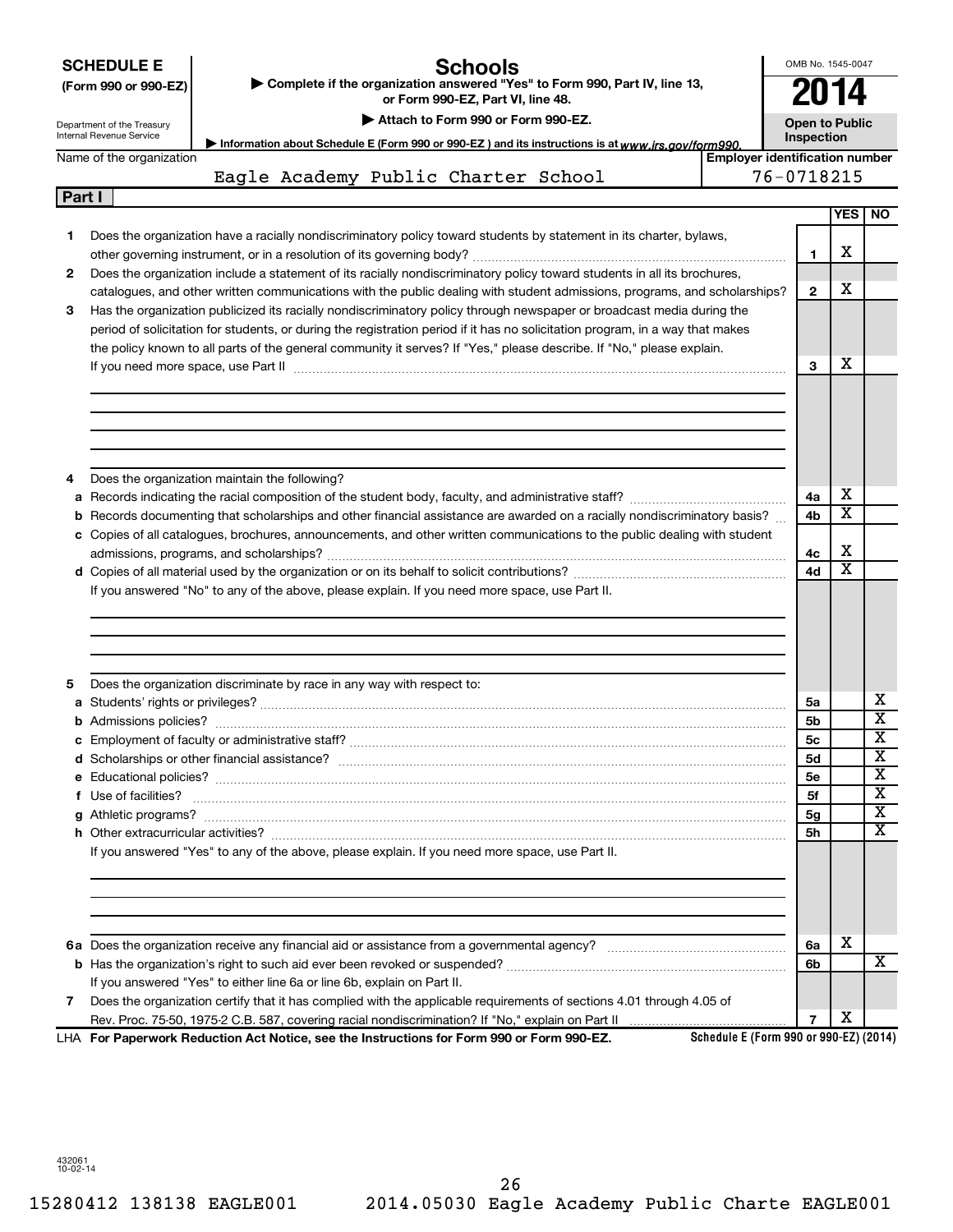76-0718215 <sub>Page 2</sub> Schedule E(Form 990 or 990-EZ)(2014) ${\tt Edge}$  Academy Public Charter School  $36-0718215$   $_{\sf Page}$ 

Part II | Supplemental Information. Provide the explanations required by Part I, lines 3, 4d, 5h, 6b, and 7, as applicable. Also provide any other additional information.

Form 990, Schedule E, Part I, Line 6:

As a District of Columbia public charter school, Eagle Academy Public

Charter School has a funding stream from the District of Columbia

(uniform per student funding) and the U.S. Federal government (Federal

grants for education and other programs).

432062 10-02-14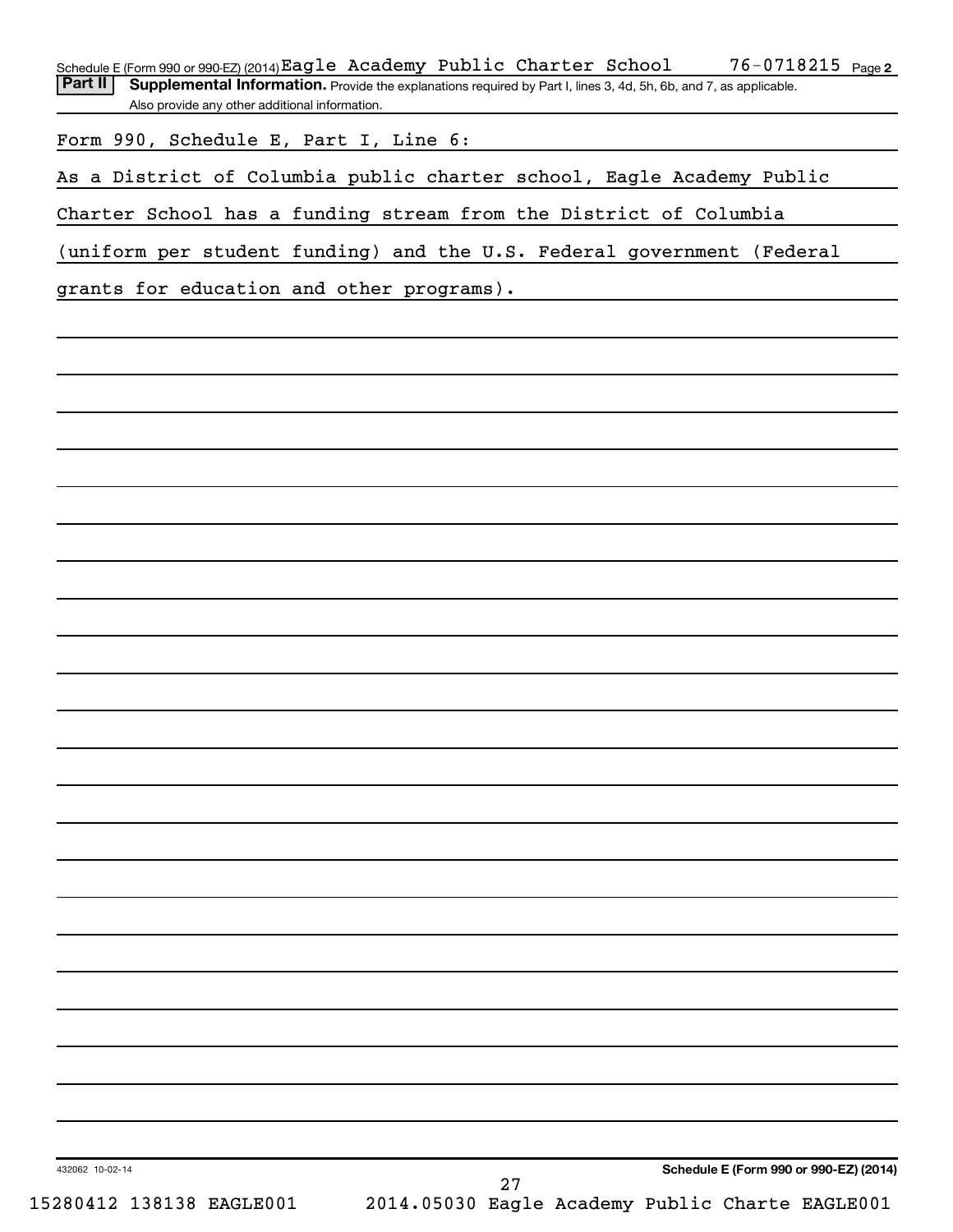|        | <b>SCHEDULE J</b>                                                                 | <b>Compensation Information</b>                                                                                           |                                       | OMB No. 1545-0047          |            |                              |  |  |
|--------|-----------------------------------------------------------------------------------|---------------------------------------------------------------------------------------------------------------------------|---------------------------------------|----------------------------|------------|------------------------------|--|--|
|        | (Form 990)                                                                        | For certain Officers, Directors, Trustees, Key Employees, and Highest                                                     |                                       |                            |            |                              |  |  |
|        |                                                                                   | <b>Compensated Employees</b>                                                                                              |                                       | 2014                       |            |                              |  |  |
|        |                                                                                   | Complete if the organization answered "Yes" on Form 990, Part IV, line 23.<br>Attach to Form 990.                         |                                       | <b>Open to Public</b>      |            |                              |  |  |
|        | Department of the Treasury<br>Internal Revenue Service                            | Information about Schedule J (Form 990) and its instructions is at www.irs.gov/form990.                                   |                                       | Inspection                 |            |                              |  |  |
|        | Name of the organization                                                          |                                                                                                                           | <b>Employer identification number</b> |                            |            |                              |  |  |
|        |                                                                                   | Eagle Academy Public Charter School                                                                                       |                                       | 76-0718215                 |            |                              |  |  |
| Part I |                                                                                   | <b>Questions Regarding Compensation</b>                                                                                   |                                       |                            |            |                              |  |  |
|        |                                                                                   |                                                                                                                           |                                       |                            | <b>Yes</b> | No                           |  |  |
| 1a     |                                                                                   | Check the appropriate box(es) if the organization provided any of the following to or for a person listed in Form 990,    |                                       |                            |            |                              |  |  |
|        |                                                                                   | Part VII, Section A, line 1a. Complete Part III to provide any relevant information regarding these items.                |                                       |                            |            |                              |  |  |
|        | First-class or charter travel                                                     | Housing allowance or residence for personal use                                                                           |                                       |                            |            |                              |  |  |
|        | Travel for companions                                                             | Payments for business use of personal residence                                                                           |                                       |                            |            |                              |  |  |
|        |                                                                                   | Health or social club dues or initiation fees<br>Tax indemnification and gross-up payments                                |                                       |                            |            |                              |  |  |
|        | Discretionary spending account<br>Personal services (e.g., maid, chauffeur, chef) |                                                                                                                           |                                       |                            |            |                              |  |  |
|        |                                                                                   |                                                                                                                           |                                       |                            |            |                              |  |  |
|        |                                                                                   | <b>b</b> If any of the boxes on line 1a are checked, did the organization follow a written policy regarding payment or    |                                       |                            |            |                              |  |  |
|        |                                                                                   |                                                                                                                           |                                       | 1b                         |            |                              |  |  |
| 2      |                                                                                   | Did the organization require substantiation prior to reimbursing or allowing expenses incurred by all directors,          |                                       |                            |            |                              |  |  |
|        |                                                                                   |                                                                                                                           |                                       | $\mathbf{2}$               |            |                              |  |  |
|        |                                                                                   |                                                                                                                           |                                       |                            |            |                              |  |  |
| з      |                                                                                   | Indicate which, if any, of the following the filing organization used to establish the compensation of the organization's |                                       |                            |            |                              |  |  |
|        |                                                                                   | CEO/Executive Director. Check all that apply. Do not check any boxes for methods used by a related organization to        |                                       |                            |            |                              |  |  |
|        |                                                                                   | establish compensation of the CEO/Executive Director, but explain in Part III.                                            |                                       |                            |            |                              |  |  |
|        | Compensation committee                                                            | Written employment contract                                                                                               |                                       |                            |            |                              |  |  |
|        |                                                                                   | Compensation survey or study<br>Independent compensation consultant                                                       |                                       |                            |            |                              |  |  |
|        |                                                                                   | $\mathbf{X}$ Approval by the board or compensation committee<br>Form 990 of other organizations                           |                                       |                            |            |                              |  |  |
|        |                                                                                   |                                                                                                                           |                                       |                            |            |                              |  |  |
| 4      |                                                                                   | During the year, did any person listed in Form 990, Part VII, Section A, line 1a, with respect to the filing              |                                       |                            |            |                              |  |  |
|        | organization or a related organization:                                           |                                                                                                                           |                                       |                            |            |                              |  |  |
| а      |                                                                                   | Receive a severance payment or change-of-control payment?                                                                 |                                       | 4a                         |            | х                            |  |  |
| b      |                                                                                   |                                                                                                                           |                                       | 4b                         |            | $\overline{\textbf{x}}$      |  |  |
| c      |                                                                                   |                                                                                                                           |                                       | 4c                         |            | $\overline{\textbf{X}}$      |  |  |
|        |                                                                                   | If "Yes" to any of lines 4a-c, list the persons and provide the applicable amounts for each item in Part III.             |                                       |                            |            |                              |  |  |
|        |                                                                                   |                                                                                                                           |                                       |                            |            |                              |  |  |
|        |                                                                                   | Only section 501(c)(3), 501(c)(4), and 501(c)(29) organizations must complete lines 5-9.                                  |                                       |                            |            |                              |  |  |
|        |                                                                                   | For persons listed in Form 990, Part VII, Section A, line 1a, did the organization pay or accrue any compensation         |                                       |                            |            |                              |  |  |
|        | contingent on the revenues of:                                                    |                                                                                                                           |                                       |                            |            |                              |  |  |
|        |                                                                                   |                                                                                                                           |                                       | 5а                         |            | x<br>$\overline{\mathbf{x}}$ |  |  |
|        |                                                                                   |                                                                                                                           |                                       | 5b                         |            |                              |  |  |
|        |                                                                                   | If "Yes" to line 5a or 5b, describe in Part III.                                                                          |                                       |                            |            |                              |  |  |
| 6.     |                                                                                   | For persons listed in Form 990, Part VII, Section A, line 1a, did the organization pay or accrue any compensation         |                                       |                            |            |                              |  |  |
|        | contingent on the net earnings of:                                                |                                                                                                                           |                                       |                            |            | х                            |  |  |
|        |                                                                                   |                                                                                                                           |                                       | 6a                         |            | $\overline{\mathbf{X}}$      |  |  |
|        |                                                                                   |                                                                                                                           |                                       | 6b                         |            |                              |  |  |
|        |                                                                                   | If "Yes" to line 6a or 6b, describe in Part III.                                                                          |                                       |                            |            |                              |  |  |
| 7      |                                                                                   | For persons listed in Form 990, Part VII, Section A, line 1a, did the organization provide any non-fixed payments         |                                       |                            |            | x                            |  |  |
|        |                                                                                   |                                                                                                                           |                                       | 7                          |            |                              |  |  |
| 8      |                                                                                   | Were any amounts reported in Form 990, Part VII, paid or accrued pursuant to a contract that was subject to the           |                                       |                            |            | x                            |  |  |
|        |                                                                                   |                                                                                                                           |                                       | 8                          |            |                              |  |  |
| 9      |                                                                                   | If "Yes" to line 8, did the organization also follow the rebuttable presumption procedure described in                    |                                       |                            |            |                              |  |  |
|        |                                                                                   |                                                                                                                           |                                       | 9                          |            |                              |  |  |
|        |                                                                                   | LHA For Paperwork Reduction Act Notice, see the Instructions for Form 990.                                                |                                       | Schedule J (Form 990) 2014 |            |                              |  |  |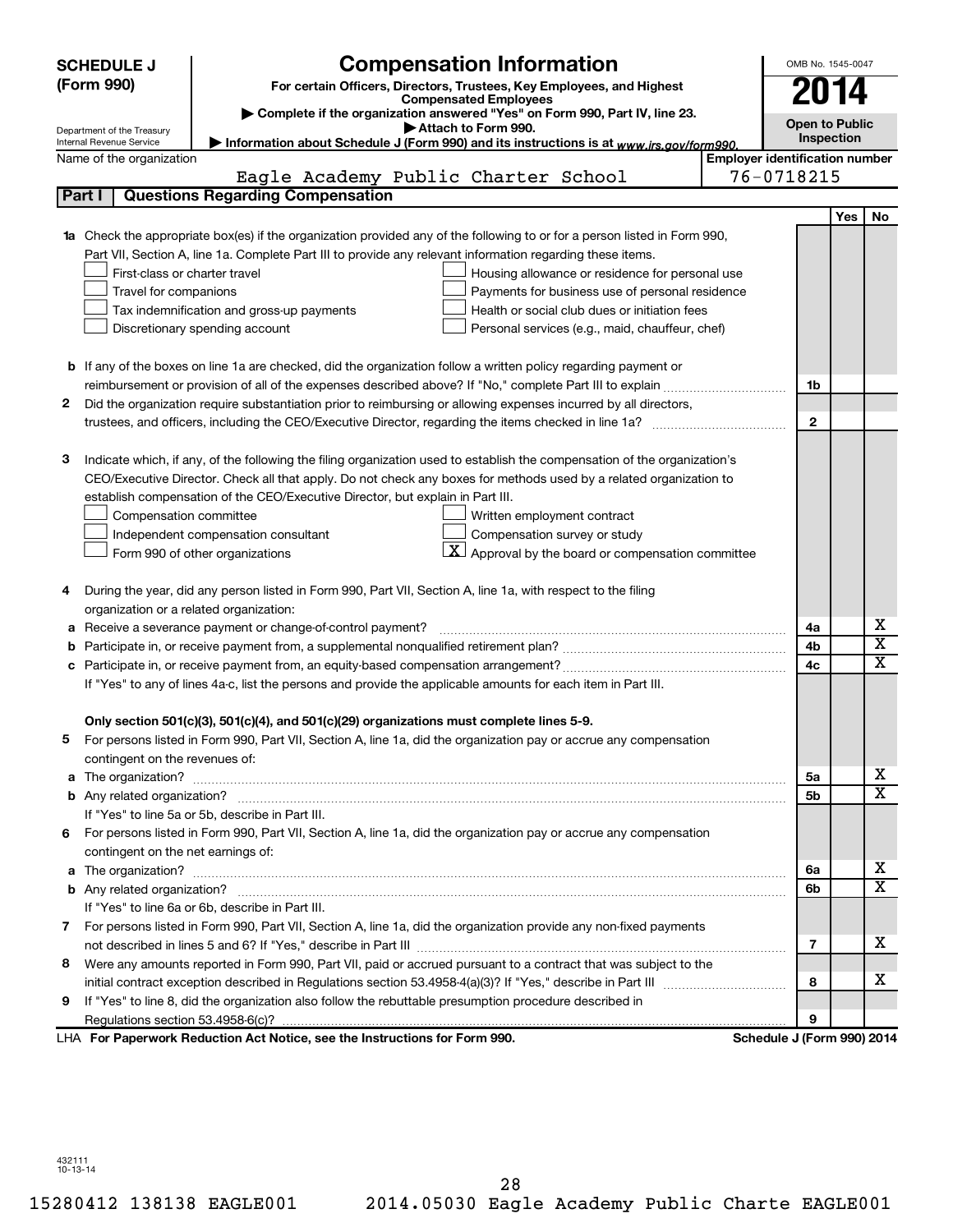### Part II | Officers, Directors, Trustees, Key Employees, and Highest Compensated Employees. Use duplicate copies if additional space is needed.

For each individual whose compensation must be reported in Schedule J, report compensation from the organization on row (i) and from related organizations, described in the instructions, on row (ii). Do not list any individuals that are not listed on Form 990, Part VII.

Note. The sum of columns (B)(i)-(iii) for each listed individual must equal the total amount of Form 990, Part VII, Section A, line 1a, applicable column (D) and (E) amounts for that individual.

|                          |            |                          | (B) Breakdown of W-2 and/or 1099-MISC compensation |                                           | (C) Retirement and<br>other deferred | (D) Nontaxable<br>benefits | (E) Total of columns | (F) Compensation<br>in column (B)         |
|--------------------------|------------|--------------------------|----------------------------------------------------|-------------------------------------------|--------------------------------------|----------------------------|----------------------|-------------------------------------------|
| (A) Name and Title       |            | (i) Base<br>compensation | (ii) Bonus &<br>incentive<br>compensation          | (iii) Other<br>reportable<br>compensation | compensation                         |                            | $(B)(i)-(D)$         | reported as deferred<br>in prior Form 990 |
| Cassandra Pinkney<br>(1) | (i)        | 199,615.                 | $\overline{0}$ .                                   | $\overline{0}$ .                          | 650.                                 | 25,068                     | 225, 333.            | $\overline{0}$ .                          |
| Executive Director       | (ii)       | $\overline{0}$ .         | $\overline{\mathfrak{o}}$ .                        | $\overline{0}$ .                          | σ.                                   | $\overline{0}$ .           | 0.                   | $\overline{0}$ .                          |
| (2)<br>Joe Smith         | (i)        | 243,920.                 | $\overline{0}$ .                                   | $\overline{0}$ .                          | σ.                                   | 340                        | 244, 260.            | $\overline{\mathbf{0}}$ .                 |
| CFO/COO                  | (ii)       | $\overline{0}$ .         | $\overline{\mathfrak{o}}$ .                        | $\overline{0}$ .                          | 0.                                   | $\overline{0}$             | 0.                   | $\overline{0}$ .                          |
| (3) Mayra Martinez       | (i)        | 149,538.                 | $\overline{\mathfrak{o}}$ .                        | $\overline{0}$ .                          | 650.                                 | 340                        | 150,528.             | $\overline{0}$ .                          |
| Deputy COO               | (ii)       | $\overline{0}$ .         | $\overline{0}$ .                                   | $\overline{0}$ .                          | $\overline{\mathfrak{o}}$ .          | $\overline{0}$ .           | $\overline{0}$ .     | $\overline{0}$ .                          |
|                          | (i)        |                          |                                                    |                                           |                                      |                            |                      |                                           |
|                          | (ii)       |                          |                                                    |                                           |                                      |                            |                      |                                           |
|                          | (i)        |                          |                                                    |                                           |                                      |                            |                      |                                           |
|                          | (ii)       |                          |                                                    |                                           |                                      |                            |                      |                                           |
|                          | (i)        |                          |                                                    |                                           |                                      |                            |                      |                                           |
|                          | (ii)       |                          |                                                    |                                           |                                      |                            |                      |                                           |
|                          | (i)        |                          |                                                    |                                           |                                      |                            |                      |                                           |
|                          | (ii)       |                          |                                                    |                                           |                                      |                            |                      |                                           |
|                          | (i)        |                          |                                                    |                                           |                                      |                            |                      |                                           |
|                          | (ii)       |                          |                                                    |                                           |                                      |                            |                      |                                           |
|                          | (i)        |                          |                                                    |                                           |                                      |                            |                      |                                           |
|                          | (ii)       |                          |                                                    |                                           |                                      |                            |                      |                                           |
|                          | (i)        |                          |                                                    |                                           |                                      |                            |                      |                                           |
|                          | (ii)       |                          |                                                    |                                           |                                      |                            |                      |                                           |
|                          | (i)        |                          |                                                    |                                           |                                      |                            |                      |                                           |
|                          | (ii)       |                          |                                                    |                                           |                                      |                            |                      |                                           |
|                          | (i)        |                          |                                                    |                                           |                                      |                            |                      |                                           |
|                          | (ii)       |                          |                                                    |                                           |                                      |                            |                      |                                           |
|                          | (i)        |                          |                                                    |                                           |                                      |                            |                      |                                           |
|                          | (ii)       |                          |                                                    |                                           |                                      |                            |                      |                                           |
|                          | $(\sf{i})$ |                          |                                                    |                                           |                                      |                            |                      |                                           |
|                          | (ii)       |                          |                                                    |                                           |                                      |                            |                      |                                           |
|                          | $(\sf{i})$ |                          |                                                    |                                           |                                      |                            |                      |                                           |
|                          | (ii)       |                          |                                                    |                                           |                                      |                            |                      |                                           |
|                          | (i)        |                          |                                                    |                                           |                                      |                            |                      |                                           |
|                          | (ii)       |                          |                                                    |                                           |                                      |                            |                      |                                           |

**Schedule J (Form 990) 2014**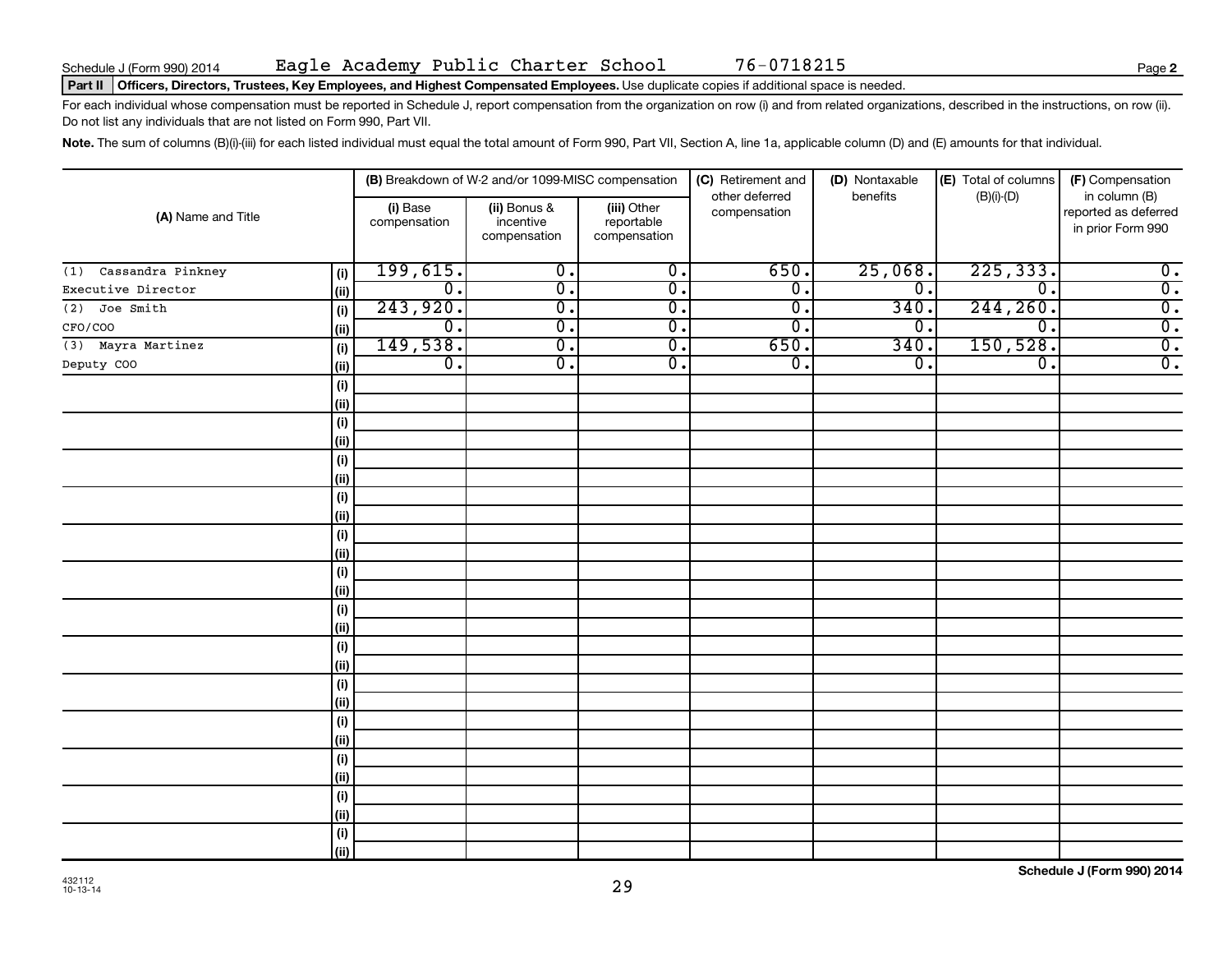## **Part III Supplemental Information**

Provide the information, explanation, or descriptions required for Part I, lines 1a, 1b, 3, 4a, 4b, 4c, 5a, 5b, 6a, 6b, 7, and 8, and for Part II. Also complete this part for any additional information.

**Schedule J (Form 990) 2014**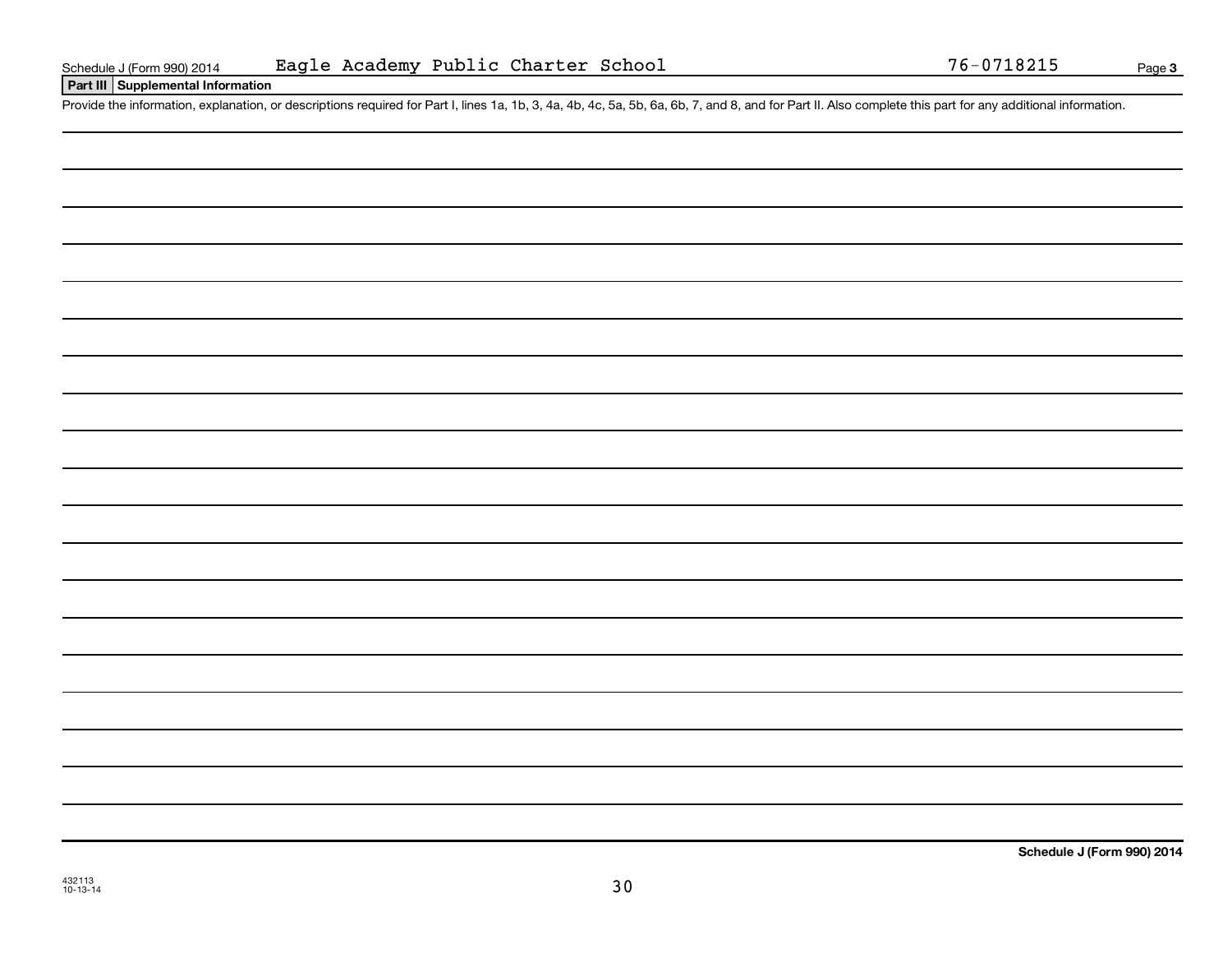| <b>SCHEDULE L</b>        |                                                                                                                                    |                                                                                                   | <b>Transactions With Interested Persons</b>           |    |                            |                                    |                                |     |                      |                                       |            | OMB No. 1545-0047     |                           |
|--------------------------|------------------------------------------------------------------------------------------------------------------------------------|---------------------------------------------------------------------------------------------------|-------------------------------------------------------|----|----------------------------|------------------------------------|--------------------------------|-----|----------------------|---------------------------------------|------------|-----------------------|---------------------------|
|                          | (Form 990 or 990-EZ) > Complete if the organization answered "Yes" on Form 990, Part IV, line 25a, 25b, 26, 27, 28a,               |                                                                                                   | 28b, or 28c, or Form 990-EZ, Part V, line 38a or 40b. |    |                            |                                    |                                |     |                      |                                       |            |                       |                           |
| Internal Revenue Service | Department of the Treasury                                                                                                         | Information about Schedule L (Form 990 or 990-EZ) and its instructions is at www.irs.gov/form990. |                                                       |    |                            | Attach to Form 990 or Form 990-EZ. |                                |     |                      |                                       | Inspection | <b>Open To Public</b> |                           |
|                          | Name of the organization                                                                                                           |                                                                                                   |                                                       |    |                            |                                    |                                |     |                      | <b>Employer identification number</b> |            |                       |                           |
|                          |                                                                                                                                    | Eagle Academy Public Charter School                                                               |                                                       |    |                            |                                    |                                |     |                      | 76-0718215                            |            |                       |                           |
| Part I                   | Excess Benefit Transactions (section 501(c)(3), section 501(c)(4), and 501(c)(29) organizations only).                             |                                                                                                   |                                                       |    |                            |                                    |                                |     |                      |                                       |            |                       |                           |
| 1                        | Complete if the organization answered "Yes" on Form 990, Part IV, line 25a or 25b, or Form 990-EZ, Part V, line 40b.               |                                                                                                   | (b) Relationship between disqualified                 |    |                            |                                    |                                |     |                      |                                       |            |                       | (d) Corrected?            |
|                          | (a) Name of disqualified person                                                                                                    |                                                                                                   | person and organization                               |    |                            |                                    | (c) Description of transaction |     |                      |                                       |            | Yes                   | No                        |
|                          |                                                                                                                                    |                                                                                                   |                                                       |    |                            |                                    |                                |     |                      |                                       |            |                       |                           |
|                          |                                                                                                                                    |                                                                                                   |                                                       |    |                            |                                    |                                |     |                      |                                       |            |                       |                           |
|                          |                                                                                                                                    |                                                                                                   |                                                       |    |                            |                                    |                                |     |                      |                                       |            |                       |                           |
|                          |                                                                                                                                    |                                                                                                   |                                                       |    |                            |                                    |                                |     |                      |                                       |            |                       |                           |
|                          |                                                                                                                                    |                                                                                                   |                                                       |    |                            |                                    |                                |     |                      |                                       |            |                       |                           |
|                          | 2 Enter the amount of tax incurred by the organization managers or disqualified persons during the year under                      |                                                                                                   |                                                       |    |                            |                                    |                                |     |                      |                                       |            |                       |                           |
|                          | section 4958                                                                                                                       |                                                                                                   |                                                       |    |                            |                                    |                                |     |                      | $\triangleright$ \$                   |            |                       |                           |
|                          |                                                                                                                                    |                                                                                                   |                                                       |    |                            |                                    |                                |     |                      | $\blacktriangleright$ \$              |            |                       |                           |
| Part II                  | Loans to and/or From Interested Persons.                                                                                           |                                                                                                   |                                                       |    |                            |                                    |                                |     |                      |                                       |            |                       |                           |
|                          | Complete if the organization answered "Yes" on Form 990-EZ, Part V, line 38a or Form 990, Part IV, line 26; or if the organization |                                                                                                   |                                                       |    |                            |                                    |                                |     |                      |                                       |            |                       |                           |
|                          | reported an amount on Form 990, Part X, line 5, 6, or 22.                                                                          |                                                                                                   |                                                       |    |                            |                                    |                                |     |                      |                                       |            |                       |                           |
|                          | (a) Name of<br>interested person                                                                                                   | (b) Relationship<br>with organization                                                             | (c) Purpose<br>of loan                                |    | (d) Loan to or<br>from the | (e) Original<br>principal amount   | (f) Balance due                |     | $(g)$ In<br>default? | <b>(h)</b> Approved<br>`by board or   |            |                       | (i) Written<br>agreement? |
|                          |                                                                                                                                    |                                                                                                   |                                                       |    | organization?              |                                    |                                | Yes |                      | committee?<br>Yes                     | No         | Yes                   |                           |
|                          |                                                                                                                                    |                                                                                                   |                                                       | To | From                       |                                    |                                |     | <b>No</b>            |                                       |            |                       | <b>No</b>                 |
|                          |                                                                                                                                    |                                                                                                   |                                                       |    |                            |                                    |                                |     |                      |                                       |            |                       |                           |
|                          |                                                                                                                                    |                                                                                                   |                                                       |    |                            |                                    |                                |     |                      |                                       |            |                       |                           |
|                          |                                                                                                                                    |                                                                                                   |                                                       |    |                            |                                    |                                |     |                      |                                       |            |                       |                           |
|                          |                                                                                                                                    |                                                                                                   |                                                       |    |                            |                                    |                                |     |                      |                                       |            |                       |                           |
|                          |                                                                                                                                    |                                                                                                   |                                                       |    |                            |                                    |                                |     |                      |                                       |            |                       |                           |
|                          |                                                                                                                                    |                                                                                                   |                                                       |    |                            |                                    |                                |     |                      |                                       |            |                       |                           |
|                          |                                                                                                                                    |                                                                                                   |                                                       |    |                            |                                    |                                |     |                      |                                       |            |                       |                           |
|                          |                                                                                                                                    |                                                                                                   |                                                       |    |                            |                                    |                                |     |                      |                                       |            |                       |                           |
| Total<br>Part II         | <b>Grants or Assistance Benefiting Interested Persons.</b>                                                                         |                                                                                                   |                                                       |    |                            | $\blacktriangleright$ \$           |                                |     |                      |                                       |            |                       |                           |
|                          | Complete if the organization answered "Yes" on Form 990, Part IV, line 27.                                                         |                                                                                                   |                                                       |    |                            |                                    |                                |     |                      |                                       |            |                       |                           |
|                          | (a) Name of interested person                                                                                                      |                                                                                                   | (b) Relationship between<br>interested person and     |    |                            | (c) Amount of<br>assistance        | (d) Type of<br>assistance      |     |                      |                                       | assistance | (e) Purpose of        |                           |
|                          |                                                                                                                                    |                                                                                                   | the organization                                      |    |                            |                                    |                                |     |                      |                                       |            |                       |                           |
|                          |                                                                                                                                    |                                                                                                   |                                                       |    |                            |                                    |                                |     |                      |                                       |            |                       |                           |
|                          |                                                                                                                                    |                                                                                                   |                                                       |    |                            |                                    |                                |     |                      |                                       |            |                       |                           |
|                          |                                                                                                                                    |                                                                                                   |                                                       |    |                            |                                    |                                |     |                      |                                       |            |                       |                           |
|                          |                                                                                                                                    |                                                                                                   |                                                       |    |                            |                                    |                                |     |                      |                                       |            |                       |                           |
|                          |                                                                                                                                    |                                                                                                   |                                                       |    |                            |                                    |                                |     |                      |                                       |            |                       |                           |
|                          |                                                                                                                                    |                                                                                                   |                                                       |    |                            |                                    |                                |     |                      |                                       |            |                       |                           |
|                          |                                                                                                                                    |                                                                                                   |                                                       |    |                            |                                    |                                |     |                      |                                       |            |                       |                           |
|                          |                                                                                                                                    |                                                                                                   |                                                       |    |                            |                                    |                                |     |                      |                                       |            |                       |                           |
|                          |                                                                                                                                    |                                                                                                   |                                                       |    |                            | 000E7                              |                                |     |                      |                                       |            |                       |                           |

LHA For Paperwork Reduction Act Notice, see the Instructions for Form 990 or 990-EZ. Schedule L (Form 990 or 990-EZ) 2014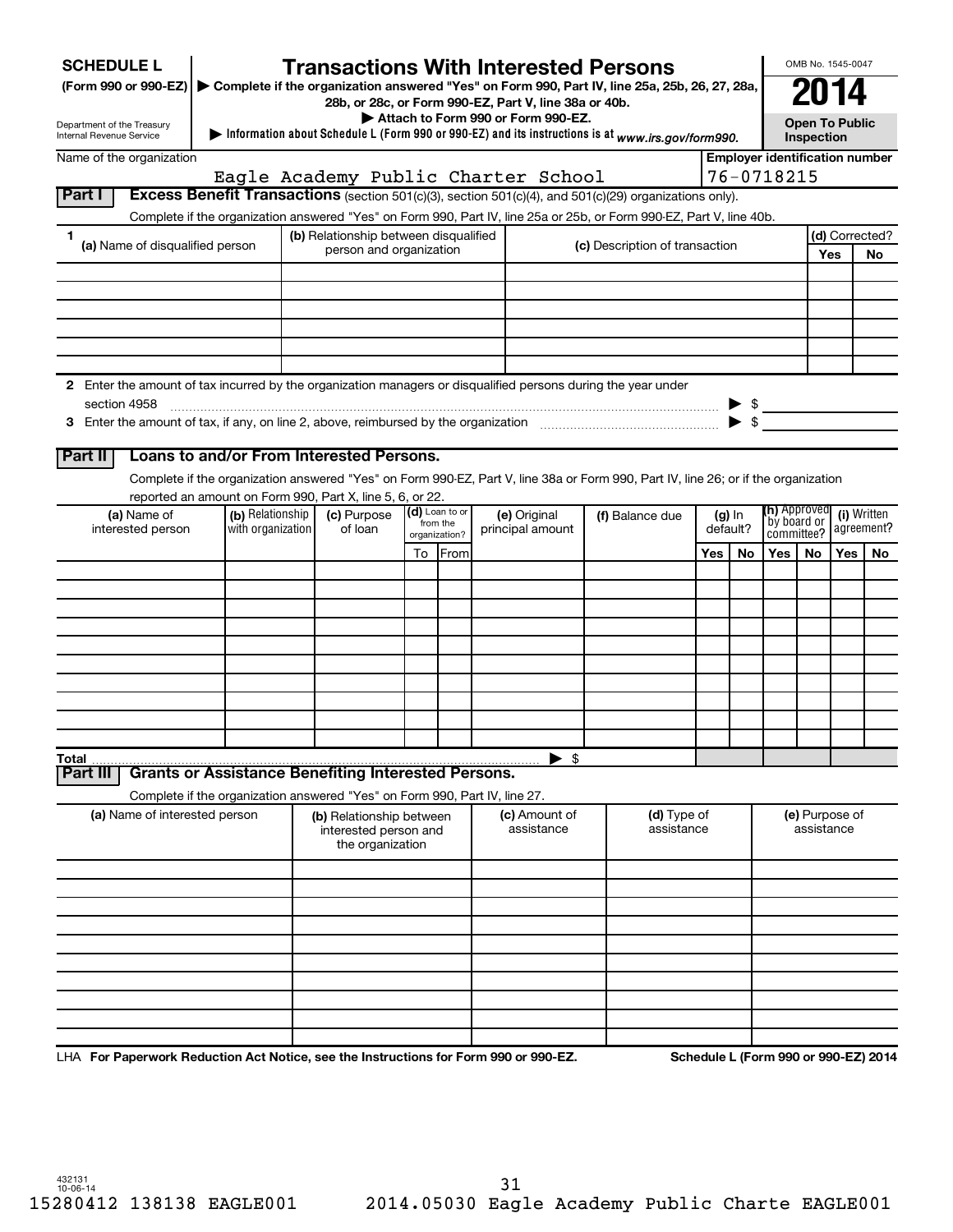| Schedule L (Form 990 or 990 EZ) 2014 $\verb Edge $ Academy <code>Public Charter School</code> |  |  | 76-0718215 <sub>Page 2</sub> |  |
|-----------------------------------------------------------------------------------------------|--|--|------------------------------|--|
| <b>Part IV   Business Transactions Involving Interested Persons.</b>                          |  |  |                              |  |

Complete if the organization answered "Yes" on Form 990, Part IV, line 28a, 28b, or 28c.

| (a) Name of interested person                 | (b) Relationship between interested<br>person and the organization | (c) Amount of<br>transaction | (d) Description of<br>transaction | organization's<br>revenues? | (e) Sharing of |
|-----------------------------------------------|--------------------------------------------------------------------|------------------------------|-----------------------------------|-----------------------------|----------------|
|                                               |                                                                    |                              |                                   | <b>Yes</b>                  | No             |
| Davene White                                  | Board Chairperson                                                  |                              | 0. Assist in                      |                             | х              |
| Exceptional Education ServFormer Board member |                                                                    |                              | 0.Medicaid bi                     |                             | х              |
|                                               |                                                                    |                              |                                   |                             |                |
|                                               |                                                                    |                              |                                   |                             |                |
|                                               |                                                                    |                              |                                   |                             |                |
|                                               |                                                                    |                              |                                   |                             |                |
|                                               |                                                                    |                              |                                   |                             |                |
|                                               |                                                                    |                              |                                   |                             |                |
|                                               |                                                                    |                              |                                   |                             |                |
|                                               |                                                                    |                              |                                   |                             |                |
| $R = 1$                                       |                                                                    |                              |                                   |                             |                |

**Part V Supplemental Information**

Provide additional information for responses to questions on Schedule L (see instructions).

Sch L, Part IV, Business Transactions Involving Interested Persons:

(a) Name of Person: Davene White

(d) Description of Transaction: Assist in the development and

implementation of the medical services component of the School's full

service community based plan

(a) Name of Person: Exceptional Education Services, Inc.

(b) Relationship Between Interested Person and Organization:

Former Board member also served as an Executive at EES

(d) Description of Transaction: Medicaid billing

**Schedule L (Form 990 or 990-EZ) 2014**

432132 10-06-14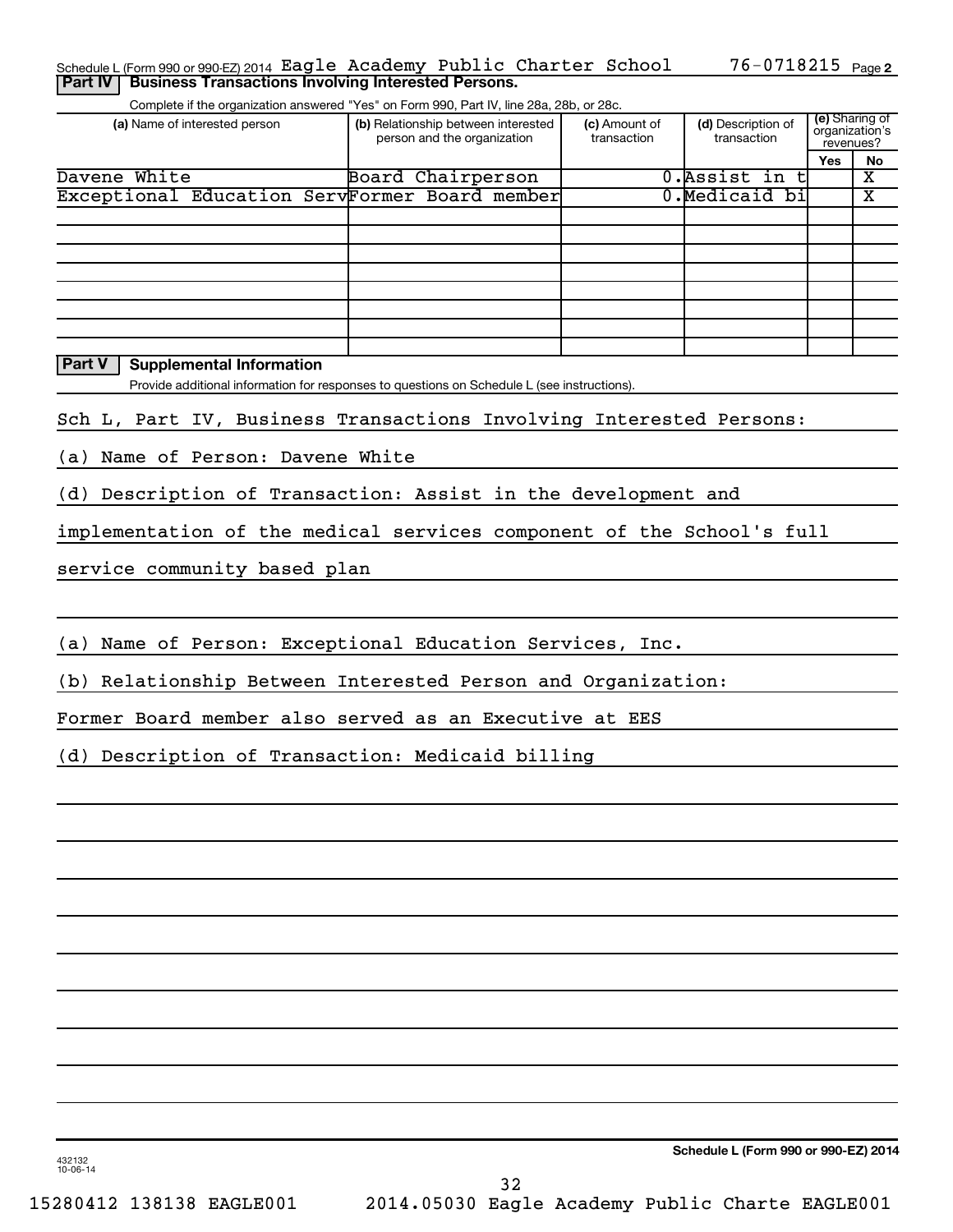| Supplemental Information to Form 990 or 990-EZ<br><b>SCHEDULE O</b><br>Complete to provide information for responses to specific questions on<br>(Form 990 or 990-EZ)<br>Form 990 or 990-EZ or to provide any additional information.<br>Attach to Form 990 or 990-EZ.<br>Department of the Treasury<br><b>Internal Revenue Service</b><br>Information about Schedule O (Form 990 or 990-EZ) and its instructions is at www.irs.gov/form990. | OMB No. 1545-0047<br><b>Open to Public</b><br><b>Inspection</b> |
|----------------------------------------------------------------------------------------------------------------------------------------------------------------------------------------------------------------------------------------------------------------------------------------------------------------------------------------------------------------------------------------------------------------------------------------------|-----------------------------------------------------------------|
| Name of the organization<br>Eagle Academy Public Charter School                                                                                                                                                                                                                                                                                                                                                                              | <b>Employer identification number</b><br>76-0718215             |
| Form 990, Part I, Line 1, Description of Organization Mission:<br>environment that fosters creativity, problem-solving abilities,                                                                                                                                                                                                                                                                                                            |                                                                 |
| emphasizing cognitive, social and emotional growth by engaging children<br>as active learners.                                                                                                                                                                                                                                                                                                                                               |                                                                 |
| Form 990, Part VI, Section B, line 11:<br>The Form 990 is reviewed by the management team and Board of Directors<br>before filing the Form 990 with the IRS.                                                                                                                                                                                                                                                                                 |                                                                 |
| Form 990, Part VI, Section B, Line 12c:<br>The monitoring and enforcement of the conflict of interest policy is done<br>by posing the question annually.                                                                                                                                                                                                                                                                                     |                                                                 |
| Form 990, Part VI, Section B, Line 15a:<br>The organization's compensation policy is based on the process developed by<br>the District of Columbia Public Charter School Board and approved by the<br>The organization's compensation is also reviewed by the<br>School Board.                                                                                                                                                               |                                                                 |
| District of Columbia Public Charter School Board.<br>contractor to facilitate its Human Resources function.                                                                                                                                                                                                                                                                                                                                  | The organization uses an                                        |

Form 990, Part VI, Section C, Line 19:

The organization discloses its governing documents, policies and financial statements through the District of Columbia Public Charter School Board's website and/or upon request.

432211 08-27-14 LHA For Paperwork Reduction Act Notice, see the Instructions for Form 990 or 990-EZ. Schedule O (Form 990 or 990-EZ) (2014) Form 990, Part XII, Line 2c: 33